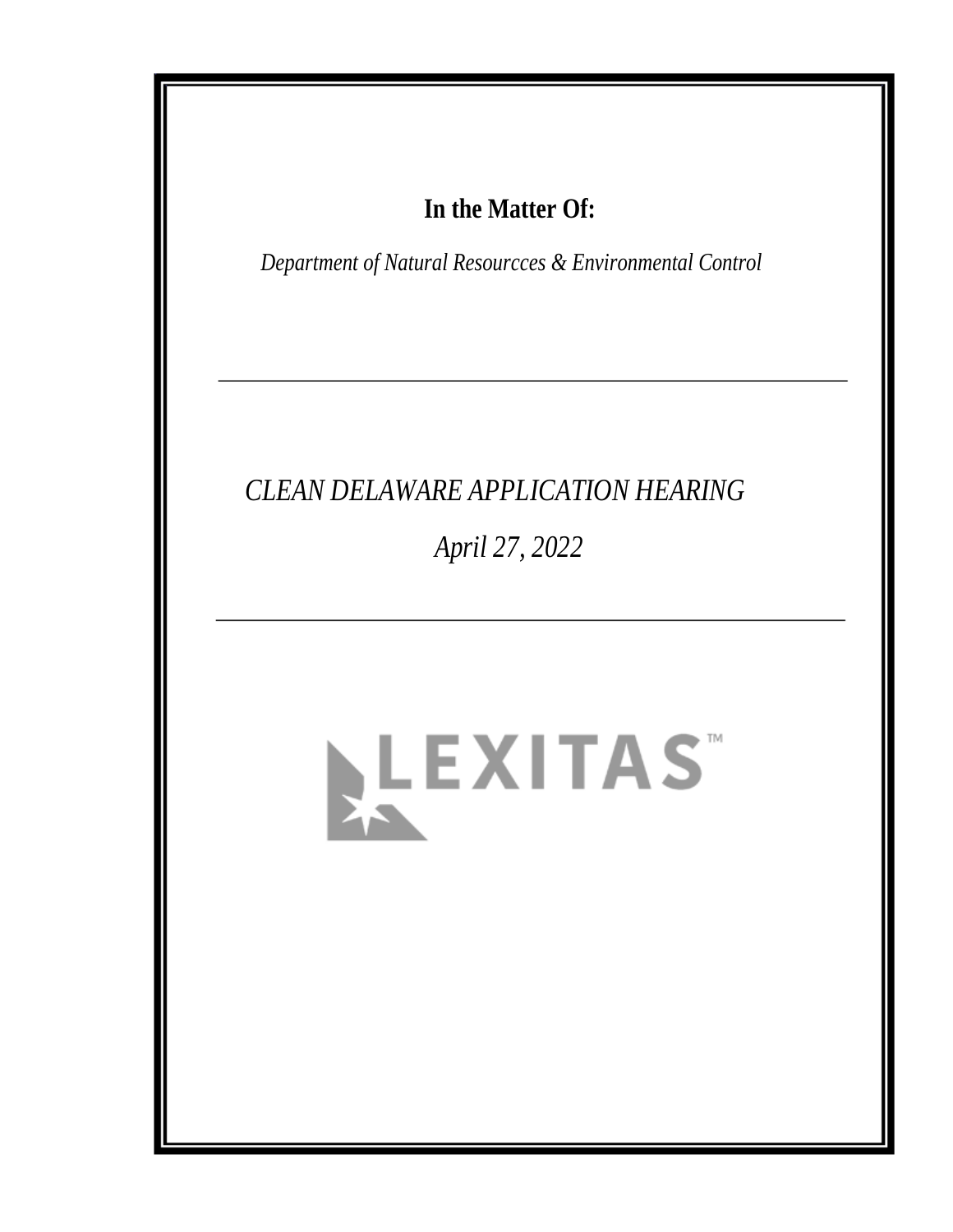1 1 | DEPARTMENT OF NATURAL RESOURCES & ENVIRONMENTAL CONTROL 2 | CF THE STATE OF DELAWARE ·3 4 | RE: Clean Delaware Application for Agricultural Utilization Permit Renewal ·5 ·6· · · · · · · · · · · .. .. .. .. .. .. 7 | **Wirtual Public Hearing** Dial-In Number: 1-408-418-9388 8 | Event Number: 2345 394 4933 9 | Wednesday, April 27, 2022  $6:00 p.m.$ 10  $11$   $\vert$ 12 BEFORE: Lisa Vest, Hearing Officer 13 FOR THE DIVISION: Brian Churchill, DNREC 14 15 16 17· · · · · · · ·-- Transcript of Proceedings -- 18 19 20 21 | WILCOX & FETZER Registered Professional Reporters |<br>22 1330 King Street - Wilmington, Delaware 1330 King Street - Wilmington, Delaware 19801  $(302)$  655-0477 24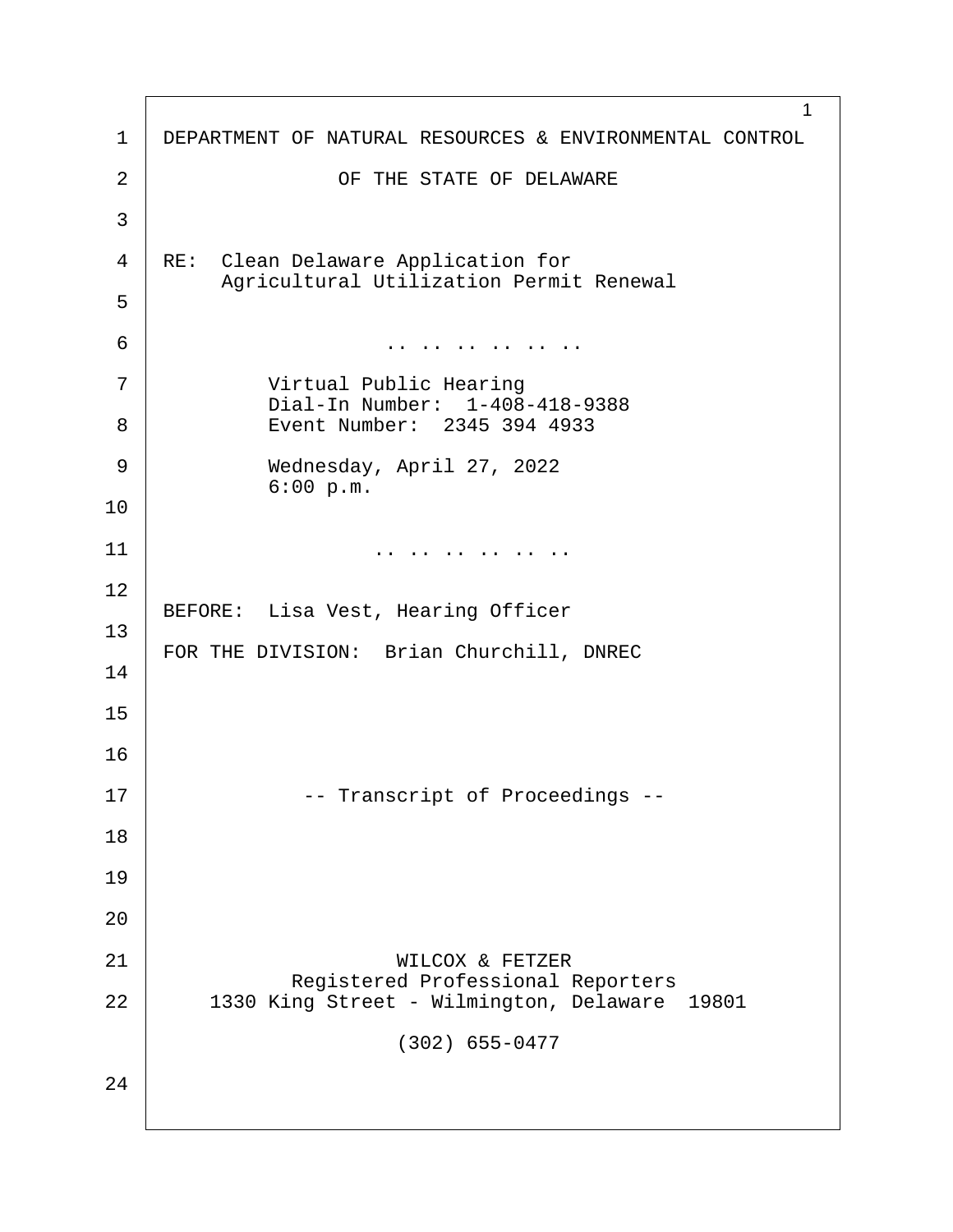|             |                                                                                    | $\overline{2}$ |
|-------------|------------------------------------------------------------------------------------|----------------|
| $\mathbf 1$ | TABLE OF CONTENTS                                                                  |                |
| $\sqrt{2}$  | Page                                                                               |                |
| 3           | Introduction by Ms. Vest<br>$\overline{3}$                                         |                |
| 4           | Presentation by Brian Churchill 9                                                  |                |
| 5           | Entry of Exhibits 1 through $7 \cdot \cdot \cdot \cdot \cdot \cdot 32$             |                |
| 6           | Applicant Presentation by Gerry Desmond 33<br>Entry of Applicant's Exhibit 1<br>45 |                |
| 7           | Conclusory Remarks by Ms. Vest. 45                                                 |                |
| 8           | Certificate of Reporter 49                                                         |                |
| 9           |                                                                                    |                |
| 10          |                                                                                    |                |
| 11          |                                                                                    |                |
| 12          |                                                                                    |                |
| 13          |                                                                                    |                |
| 14          |                                                                                    |                |
| 15          |                                                                                    |                |
| 16          |                                                                                    |                |
| 17          |                                                                                    |                |
| $18\,$      |                                                                                    |                |
| 19          |                                                                                    |                |
| 20          |                                                                                    |                |
| 21          |                                                                                    |                |
| 22          |                                                                                    |                |
| 23          |                                                                                    |                |
| 24          |                                                                                    |                |
|             |                                                                                    |                |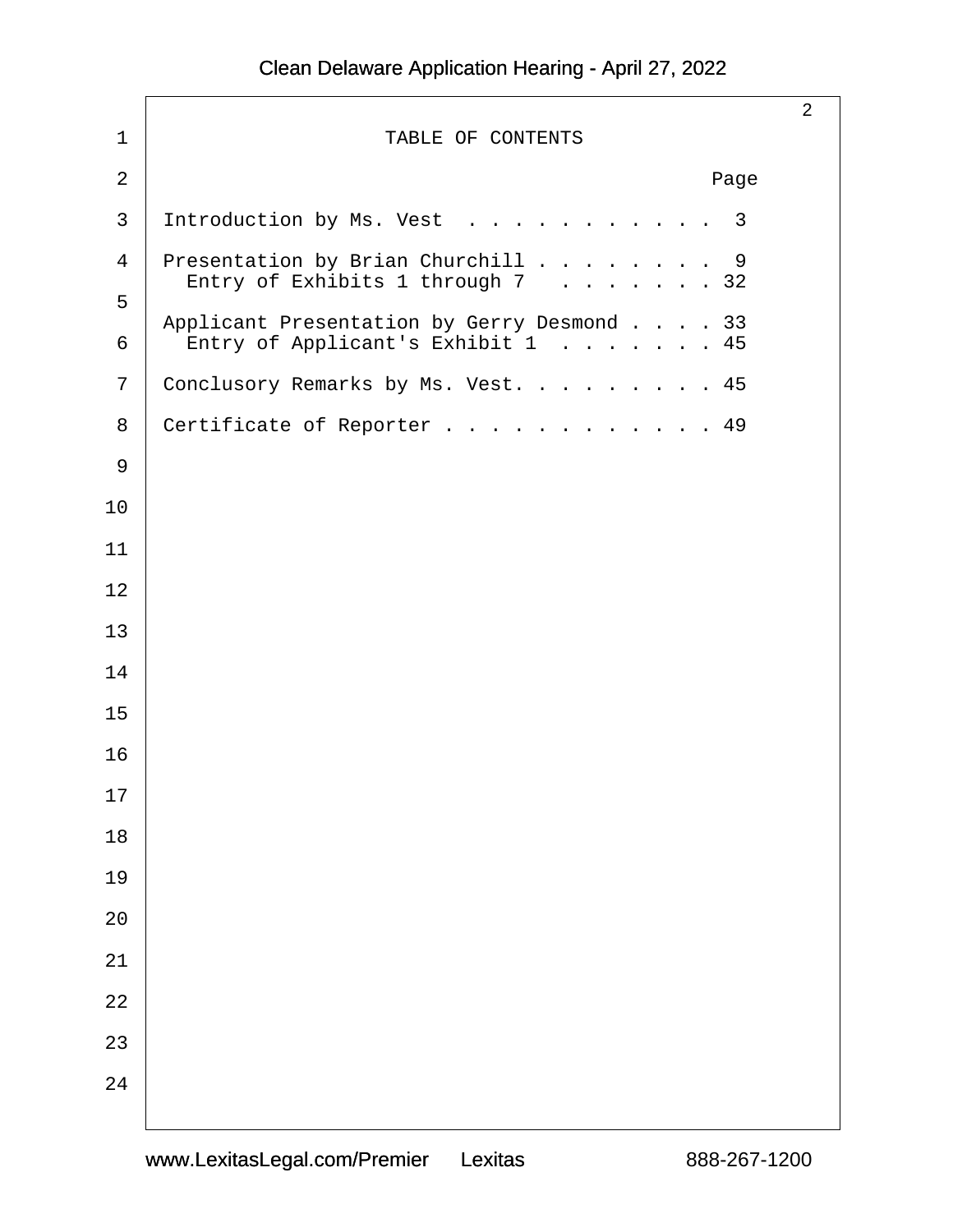$\sqrt{ }$ 

<span id="page-3-0"></span>

| 1              | MS. VEST: Good evening. I believe             |
|----------------|-----------------------------------------------|
| $\overline{2}$ | that everyone is connected and ready, so we   |
| 3              | are going to go ahead and begin tonight's     |
| 4              | proceedings.                                  |
| 5              | I want to thank everyone that may             |
| 6              | be attending virtually and taking time out of |
| 7              | your busy schedules to connect with us today. |
| 8              | The date is Wednesday, April 27, 2022, and we |
| 9              | are here this evening to provide the virtual  |
| 10             | platform for DNREC to conduct its public      |
| 11             | hearing on the pending permit renewal request |
| 12             | for Clean Delaware's Agricultural Utilization |
| 13             | Permit, or AGU.                               |
| 14             | For those that may not recognize me           |
| 15             | or know me, my name is Lisa Vest, and         |
| 16             | Secretary Garvin has designated me to serve   |
| 17             | as hearing officer for tonight's proceedings. |
| 18             | Pursuant to DNREC's standard                  |
| 19             | hearing protocols, this hearing is being      |
| 20             | conducted virtually. No one has gathered      |
| 21             | together in the same room. And everyone is    |
| 22             | participating independently at their own      |
| 23             | respective locations.                         |
| 24             | While there are no physical sign-in           |

3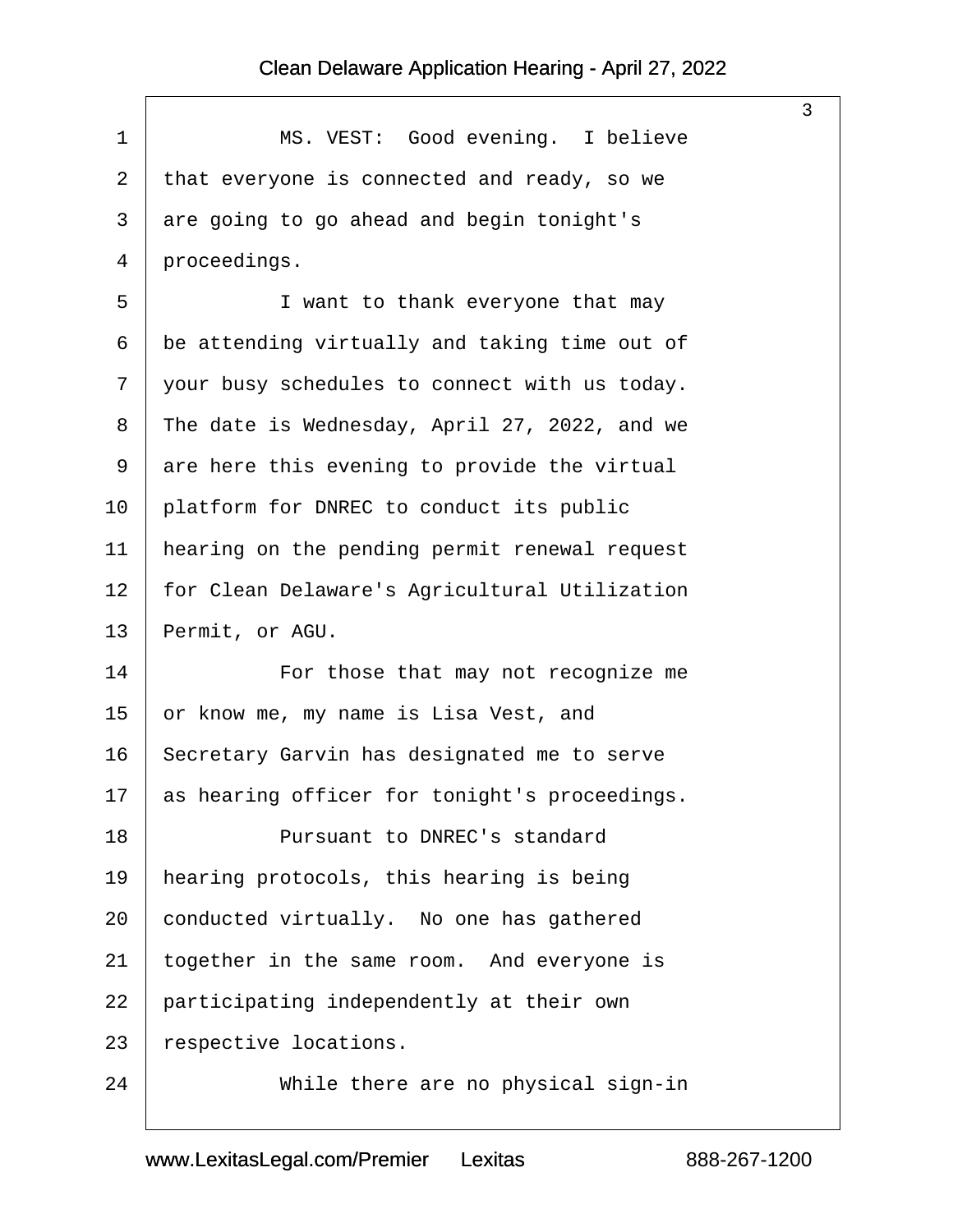$\sqrt{ }$ 

<span id="page-4-0"></span>

|                |                                               | $\overline{4}$ |
|----------------|-----------------------------------------------|----------------|
| $\mathbf 1$    | sheets to document physical attendance at     |                |
| $\overline{2}$ | tonight's hearing, WebEx does generate a list |                |
| 3              | of those that are virtually attending         |                |
| 4              | tonight, so the Department still maintains a  |                |
| 5              | record of those who are here with us. And,    |                |
| 6              | again, I thank everyone for their interest in |                |
| 7              | this matter.                                  |                |
| 8              | At the conclusion of my                       |                |
| 9              | introductory remarks, I will be turning the   |                |
| 10             | hearing over to representatives for both the  |                |
| 11             | Department and the applicant so that both may |                |
| 12             | make their presentations for the hearing      |                |
| 13             | record that he is being generated in this     |                |
| 14             | matter.                                       |                |
| 15             | There is still a court reporter               |                |
| 16             | that is virtually present. She will prepare   |                |
| 17             | a verbatim transcript of the hearing tonight  |                |
| 18             | pursuant to DNREC's statutory requirement to  |                |
| 19             | do so. And, as always, we will ensure that    |                |
| 20             | that transcript of the court reporter will be |                |
| 21             | posted on the hearing webpage dedicated to    |                |
| 22             | this matter once it is received.              |                |
| 23             | We do have a mechanism in place to            |                |
| 24             | allow the public to comment live at our       |                |
|                |                                               |                |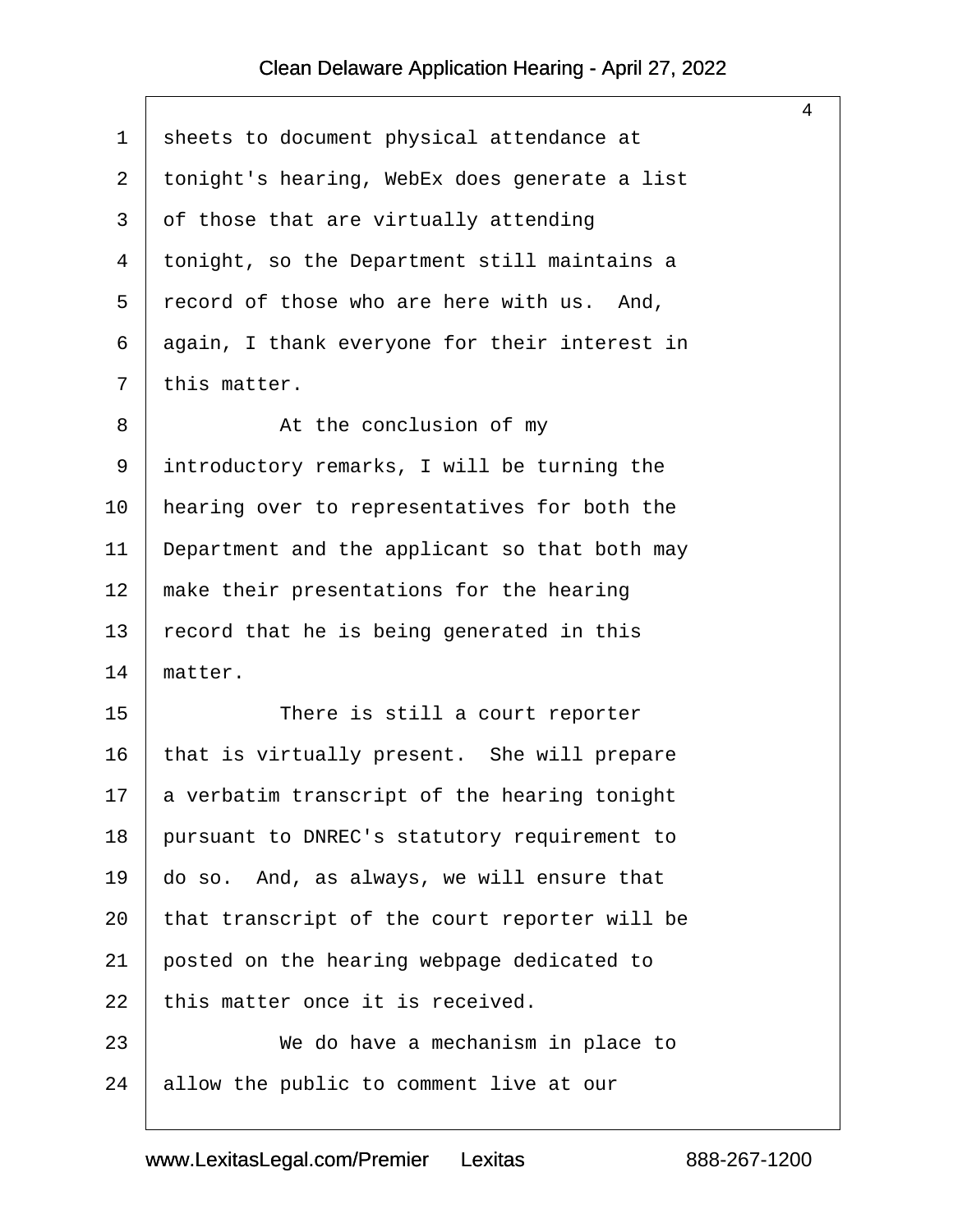$\lceil$ 

<span id="page-5-0"></span>

| 1              | hearings. There is an entire page dedicated   |
|----------------|-----------------------------------------------|
| $\overline{2}$ | to preregistration. That has been up and      |
| 3              | running for awhile now. And the record        |
| 4              | should reflect that no members of the public  |
| 5              | have preregistered to speak tonight. So       |
| 6              | there will be no comment received at the      |
| 7              | hearing now.                                  |
| 8              | Therefore, the hearing will be                |
| 9              | somewhat shorter tonight, because we don't    |
| 10             | have the live comment element. But the        |
| 11             | record will not be closing at the conclusion  |
| 12             | of the hearing. It will remain open for       |
| 13             | receipt of written comment through May 12,    |
| 14             | 2022, so the public may offer comment for the |
| 15             | record and for the Secretary's consideration, |
| 16             | should they wish to do so.                    |
| 17             | For those that may log in or call             |
| 18             | in this evening to hear our proceedings, I    |
| 19             | would encourage you to check out DNREC's      |
| 20             | webpage for public hearings under the         |
| 21             | Administrative Law section of the DNREC       |
| 22             | website for more detail concerning this       |
| 23             | pending permit matter.                        |
| 24             | Both of the Power Point                       |

5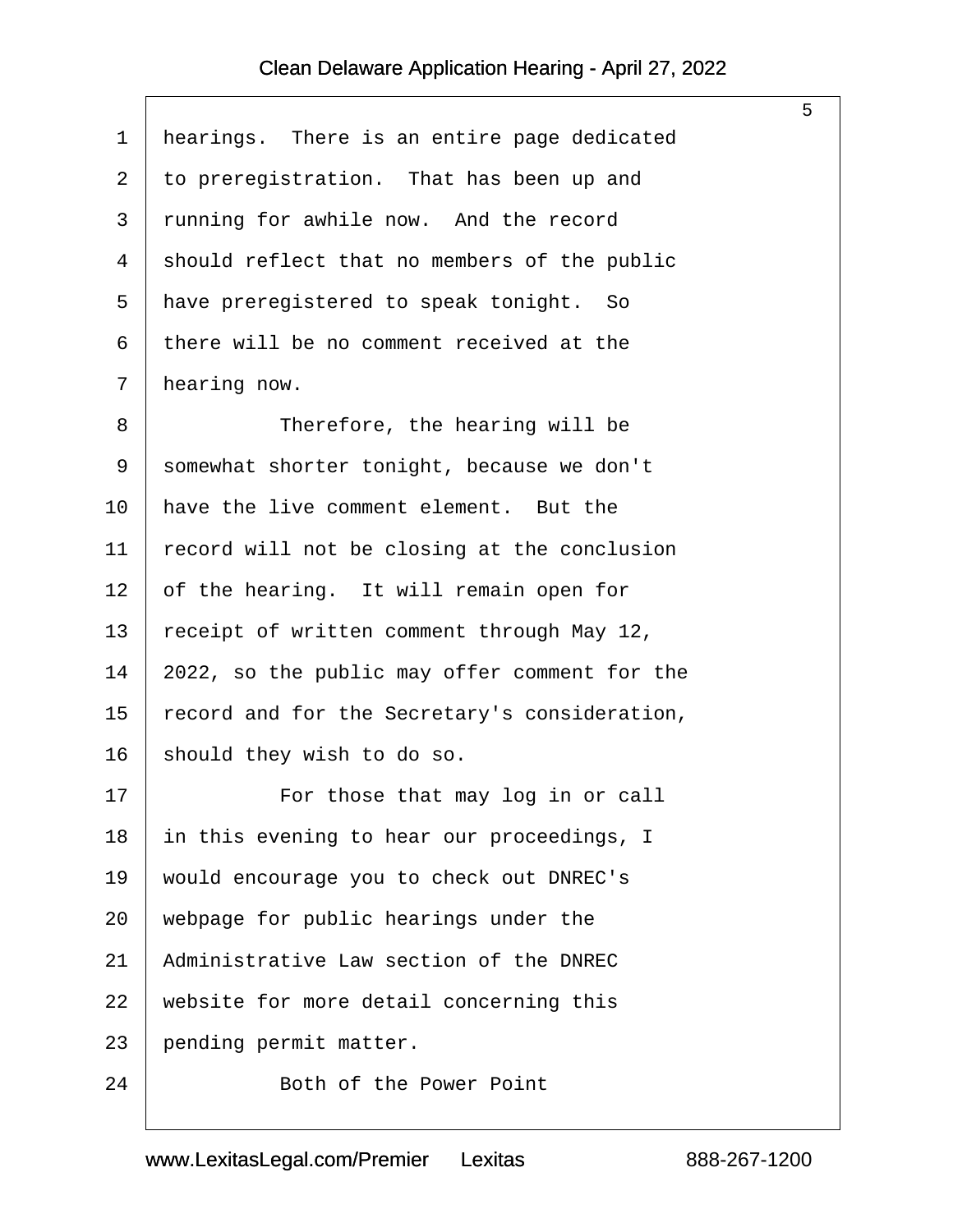<span id="page-6-0"></span>

|    |                                               | 6 |
|----|-----------------------------------------------|---|
| 1  | presentations that will be shown tonight,     |   |
| 2  | along with Department exhibits related to     |   |
| 3  | this matter, will all be posted on the        |   |
| 4  | hearing webpage, and the public may gain a    |   |
| 5  | wealth of information from checking that out. |   |
| 6  | Of course, all mechanisms                     |   |
| 7  | previously available by which to offer        |   |
| 8  | comment remain in effect. We have electronic  |   |
| 9  | links that are provided right on the hearing  |   |
| 10 | webpage; we have e-mail to DNREC Hearing      |   |
| 11 | Comments; and, of course, the United States   |   |
| 12 | Postal Service.                               |   |
| 13 | Also, please be advised that the              |   |
| 14 | following protocols remain in place for all   |   |
| 15 | DNREC public hearings:                        |   |
| 16 | 1. All comment received must be               |   |
| 17 | limited solely to the subject matter of       |   |
| 18 | tonight's hearing. All comments pertinent to  |   |
| 19 | the subject matter will be incorporated into  |   |
| 20 | the record being generated.                   |   |
| 21 | In order to ensure that<br>$2$ .              |   |
| 22 | everyone who wishes to offer comment for the  |   |
| 23 | Secretary's consideration is fully            |   |
| 24 | accommodated, the record in this matter shall |   |
|    |                                               |   |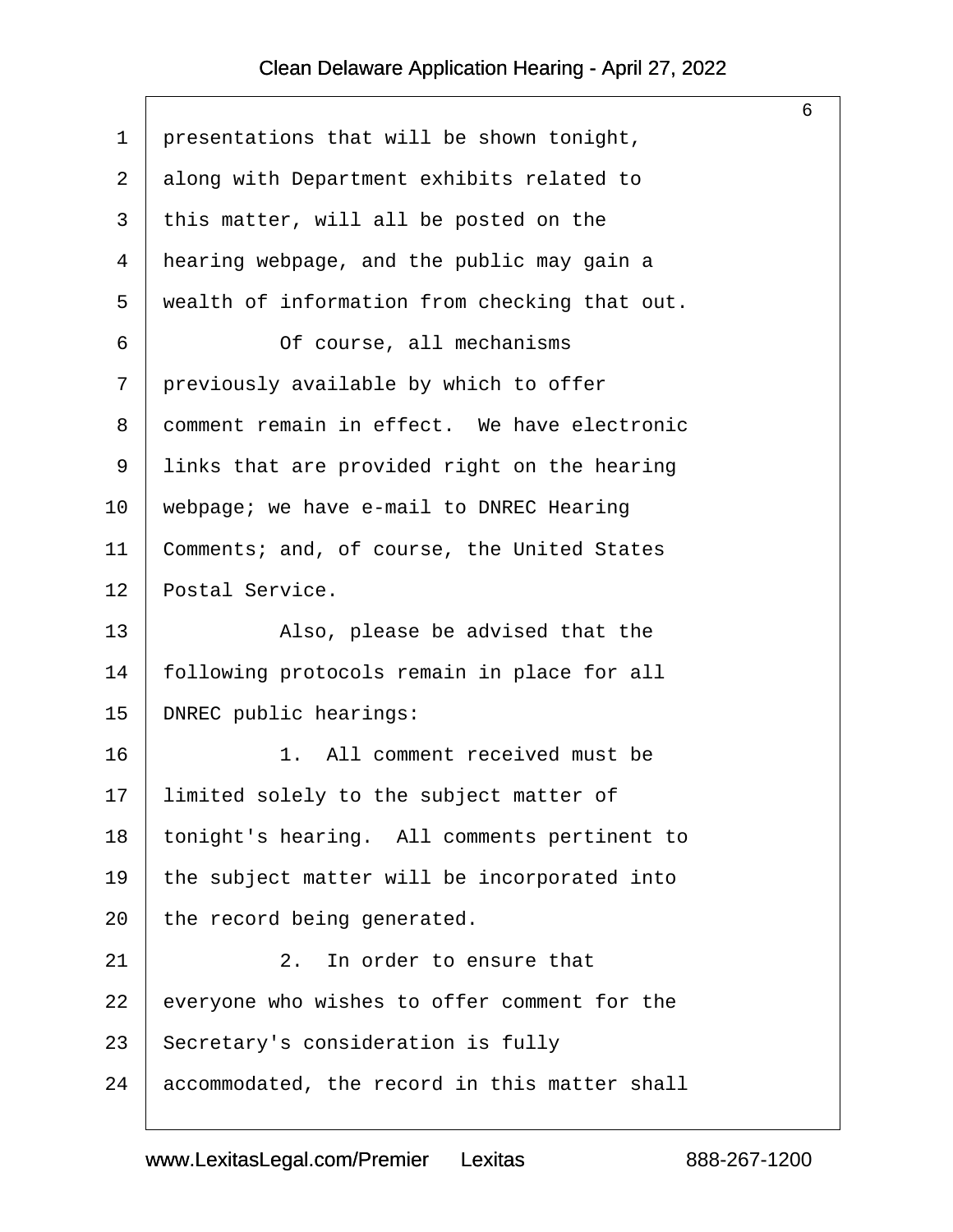<span id="page-7-0"></span>

|                |                                               | $\overline{7}$ |
|----------------|-----------------------------------------------|----------------|
| $\mathbf 1$    | remain open through May 12, 2022.             |                |
| 2              | 3.<br>There is only one authentic             |                |
| $\mathfrak{Z}$ | record of this formal proceeding tonight, and |                |
| 4              | it is the official court reporter's verbatim  |                |
| 5              | transcript, which again will be posted on the |                |
| 6              | hearing webpage as soon as it is received.    |                |
| 7              | The statutory purpose of<br>4.                |                |
| 8              | tonight's hearing is to build the record with |                |
| 9              | regard to the Department's pending permit. A  |                |
| 10             | record consisting of the transcript of the    |                |
| 11             | hearing tonight, any and all written comments |                |
| 12             | that may be received, all exhibits, and       |                |
| 13             | eventually the Hearing Officer's Report will  |                |
| 14             | all be bundled together and reviewed by       |                |
| 15             | Secretary Garvin. He will ultimately issue    |                |
| 16             | an order following his review process, and    |                |
| 17             | that order will contain his decision on the   |                |
| 18             | matter and his reasons therefor.              |                |
| 19             | 5.<br>It is important to note that no         |                |
| 20             | decision has already been made by the         |                |
| 21             | Department, nor will any decision be made     |                |
| 22             | during tonight's proceedings with regard to   |                |
| 23             | the pending permit.                           |                |
| 24             | The public comment period will                |                |
|                |                                               |                |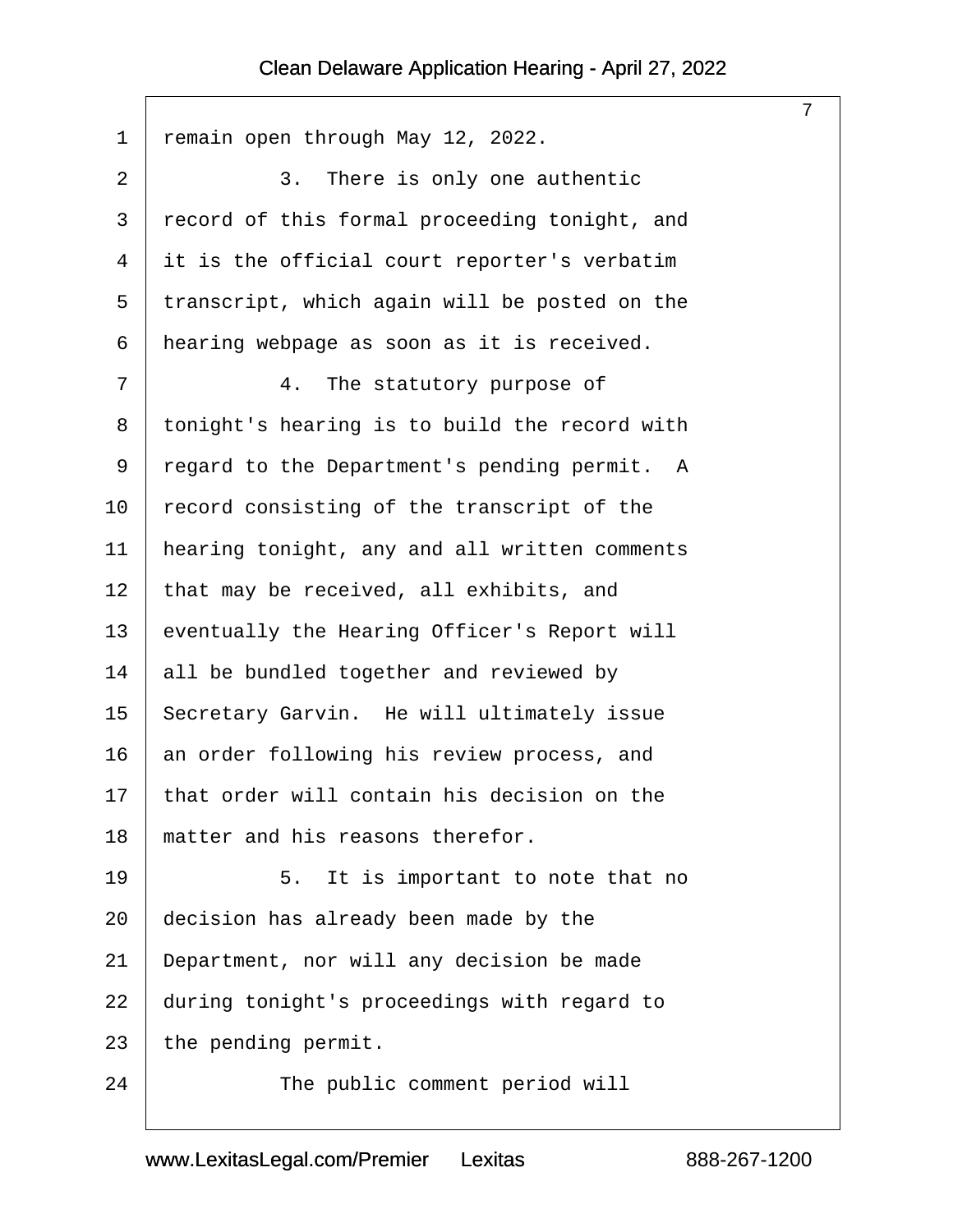<span id="page-8-0"></span>

|    |                                               | 8 |
|----|-----------------------------------------------|---|
| 1  | remain open through May 12th, as previously   |   |
| 2  | noted, so that members of the public do have  |   |
| 3  | ample opportunity to offer their written      |   |
| 4  | comment, should they wish to do so.           |   |
| 5  | Comments may be submitted through a           |   |
| 6  | comment form on the hearing webpage, via      |   |
| 7  | e-mail to DNRECHearingComments@Delaware.gov,  |   |
| 8  | or via the U.S. Postal Service at the         |   |
| 9  | physical address for DNREC indicated on the   |   |
| 10 | hearing page and the public notices           |   |
| 11 | previously published in this matter.          |   |
| 12 | It is important to note that                  |   |
| 13 | written comments to DNREC may not be          |   |
| 14 | submitted through social media platforms such |   |
| 15 | as Twitter, Facebook, YouTube, or text        |   |
| 16 | messaging.                                    |   |
| 17 | Lastly, please remember that all              |   |
| 18 | comment, whether it was received through the  |   |
| 19 | mail prior to tonight's hearing, whether it   |   |
| 20 | is received after tonight's hearing, or       |   |
| 21 | whether it would have been submitted tonight, |   |
| 22 | if anyone had preregistered to do so, as long |   |
| 23 | as it is received by the Department on or     |   |
| 24 | before May 12, 2022, all comment bears the    |   |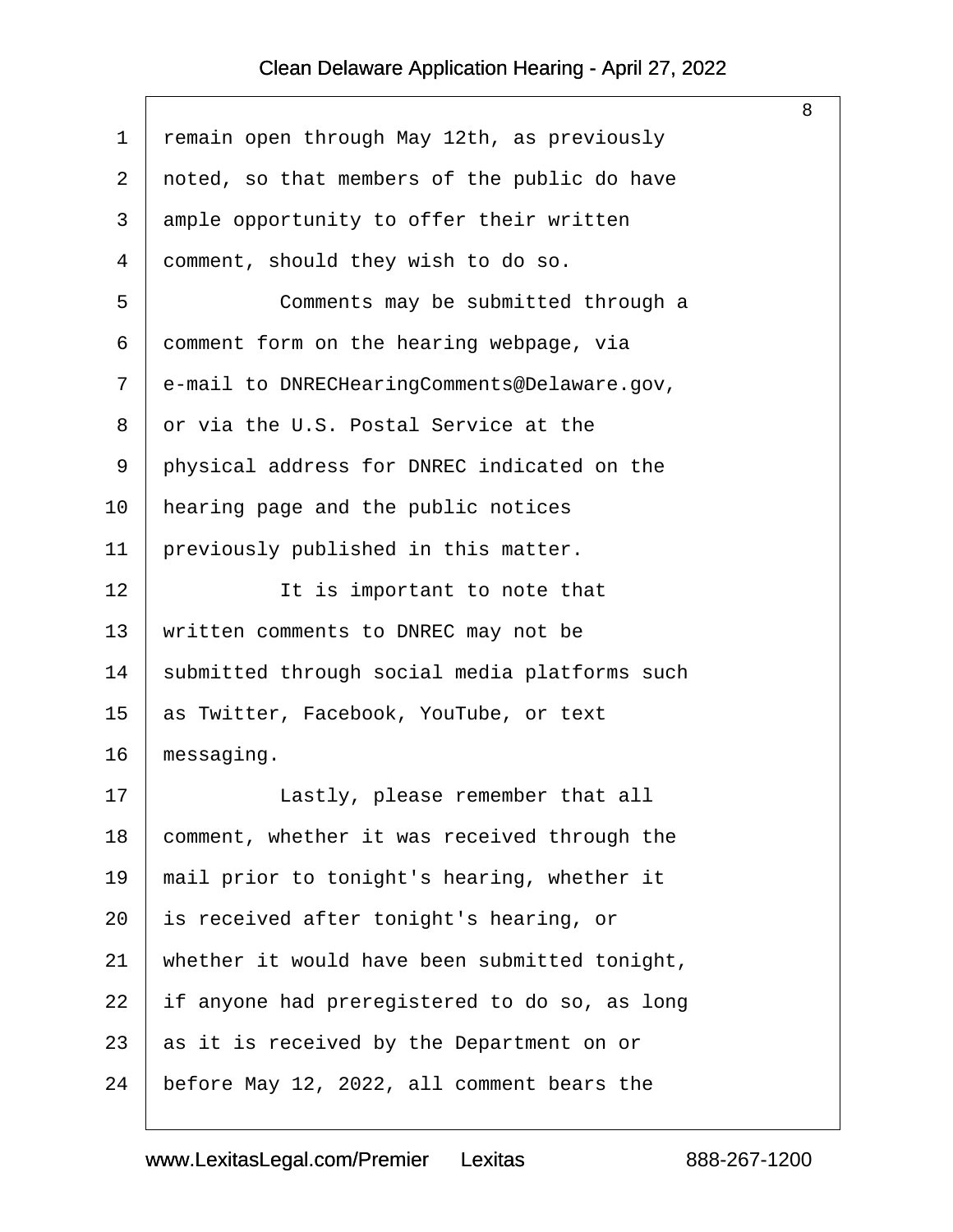<span id="page-9-0"></span>

|             |                                               | 9 |
|-------------|-----------------------------------------------|---|
| $\mathbf 1$ | same record, all will be incorporated as long |   |
| 2           | as it pertains to the subject matter of       |   |
| 3           | tonight's hearing, and it all will be         |   |
| 4           | reviewed by Secretary Garvin prior to his     |   |
| 5           | making a decision in this matter.             |   |
| 6           | This formal hearing acts as a                 |   |
| 7           | mechanism to enable the Department to         |   |
| 8           | thoroughly vet this matter to the public and  |   |
| 9           | to also let the public know all of the        |   |
| 10          | various ways by which comment may be          |   |
| 11          | submitted for the Secretary's consideration.  |   |
| 12          | That being said, I am going to turn           |   |
| 13          | the screen over to Brian Churchill, who is    |   |
| 14          | the Department's representative for the       |   |
| 15          | Division of Water, and he has a brief         |   |
| 16          | presentation for the record concerning this   |   |
| 17          | matter.                                       |   |
| 18          | So, Brian, when you are ready, you            |   |
| 19          | may proceed.                                  |   |
| 20          | MR. CHURCHILL: Well, thank you,               |   |
| 21          | and good evening.                             |   |
| 22          | I want to start off with an                   |   |
| 23          | overview of Clean Delaware's land application |   |
| 24          | business.                                     |   |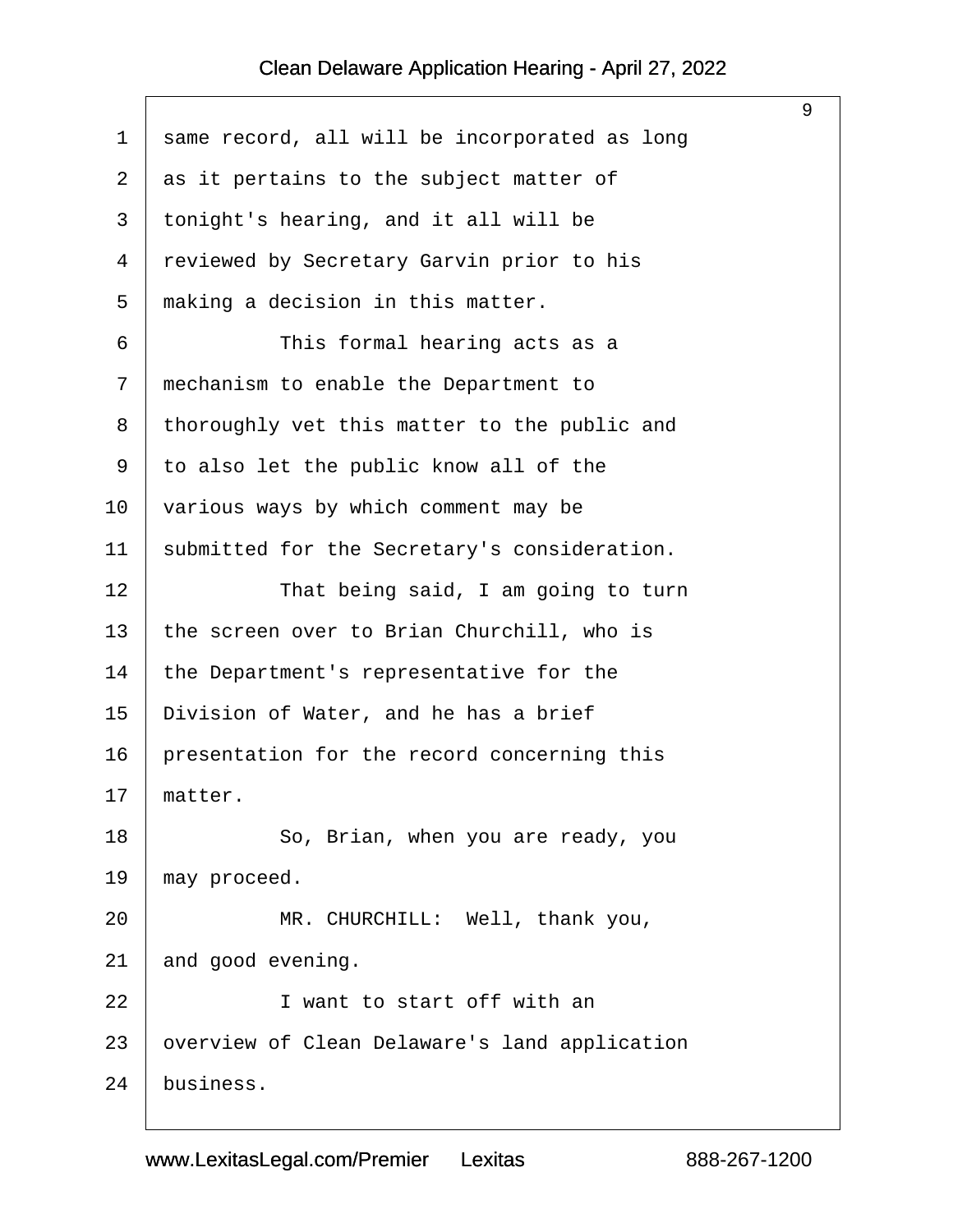$\sqrt{ }$ 

<span id="page-10-0"></span>

|                                              | 10 <sup>°</sup> |
|----------------------------------------------|-----------------|
| Clean Delaware applies certain land          |                 |
| treatable wastes, as approved by DNREC, to   |                 |
| permitted land at agronomic rates as         |                 |
| fertilizer.                                  |                 |
| So, essentially, the wastes that             |                 |
| are land applied are put down at a nitrogen  |                 |
| loading rate which provide the nutrients the |                 |
| crops need to grow for optimum yield.        |                 |
| Products applied include Class B             |                 |
| biosolids, Class B septage, grease trap      |                 |
| waste, brewery waste water, and vegetable    |                 |
| processing residuals.                        |                 |
| The operation began in the late              |                 |
| 1980s as Clean Delaware Incorporated and is  |                 |
| now known as Clean Delaware LLC. The change  |                 |
| of ownership occurred back in 2004.          |                 |
| Clean Delaware historically has had          |                 |
| three land application sites in Sussex       |                 |
| County. Starting at the bottom star on the   |                 |
| map, one site is in Harbeson, one is near    |                 |
| Milton, and the other is east of Ellendale,  |                 |
| all in Sussex County.                        |                 |
| Now, the Milton farm is comprised            |                 |
| of approximately 170 acres split amongst     |                 |
|                                              |                 |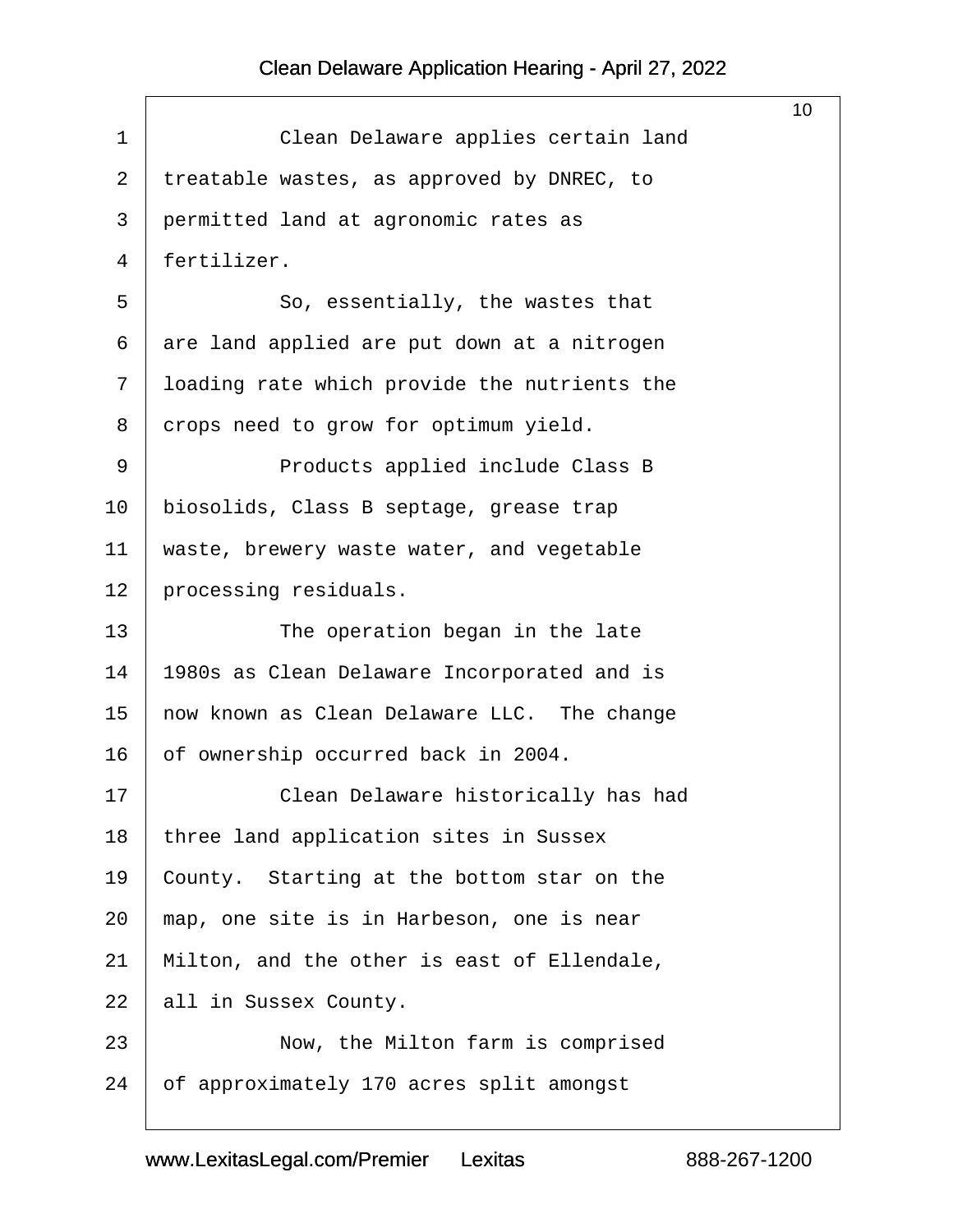$\sqrt{ }$ 

<span id="page-11-0"></span>

|                |                                              | 11 |
|----------------|----------------------------------------------|----|
| 1              | seven fields. And at the Milton site there   |    |
| $\overline{a}$ | is also the facility processing center for   |    |
| 3              | septage and equipment is located in the      |    |
| 4              | center of the field between -- I'm sorry --  |    |
| 5              | the center of the site between Field F2 and  |    |
| 6              | F4.                                          |    |
| 7              | The Harbeson site is located                 |    |
| 8              | immediately southeast of the intersection of |    |
| 9              | Route 5 and Route 9 in Harbeson and is       |    |
| 10             | comprised of approximately 30 acres.         |    |
| 11             | And the Ellendale farm site, also            |    |
| 12             | known as the New Market site, is located a   |    |
| 13             | few miles east of Ellendale and is comprised |    |
| 14             | of approximately 34 acres. However, this     |    |
| 15             | site was requested to be removed from the    |    |
| 16             | Agricultural Utilization permit and will be  |    |
| 17             | not -- and cannot include as part of the     |    |
| 18             | permit application.                          |    |
| 19             | So, moving forward, the Ellendale            |    |
| 20             | site will no longer be utilized for the land |    |
| 21             | application of waste regulated under the AGU |    |
| 22             | permit.                                      |    |
| 23             | I want to talk briefly about some            |    |
| 24             | definitions that are important to understand |    |
|                |                                              |    |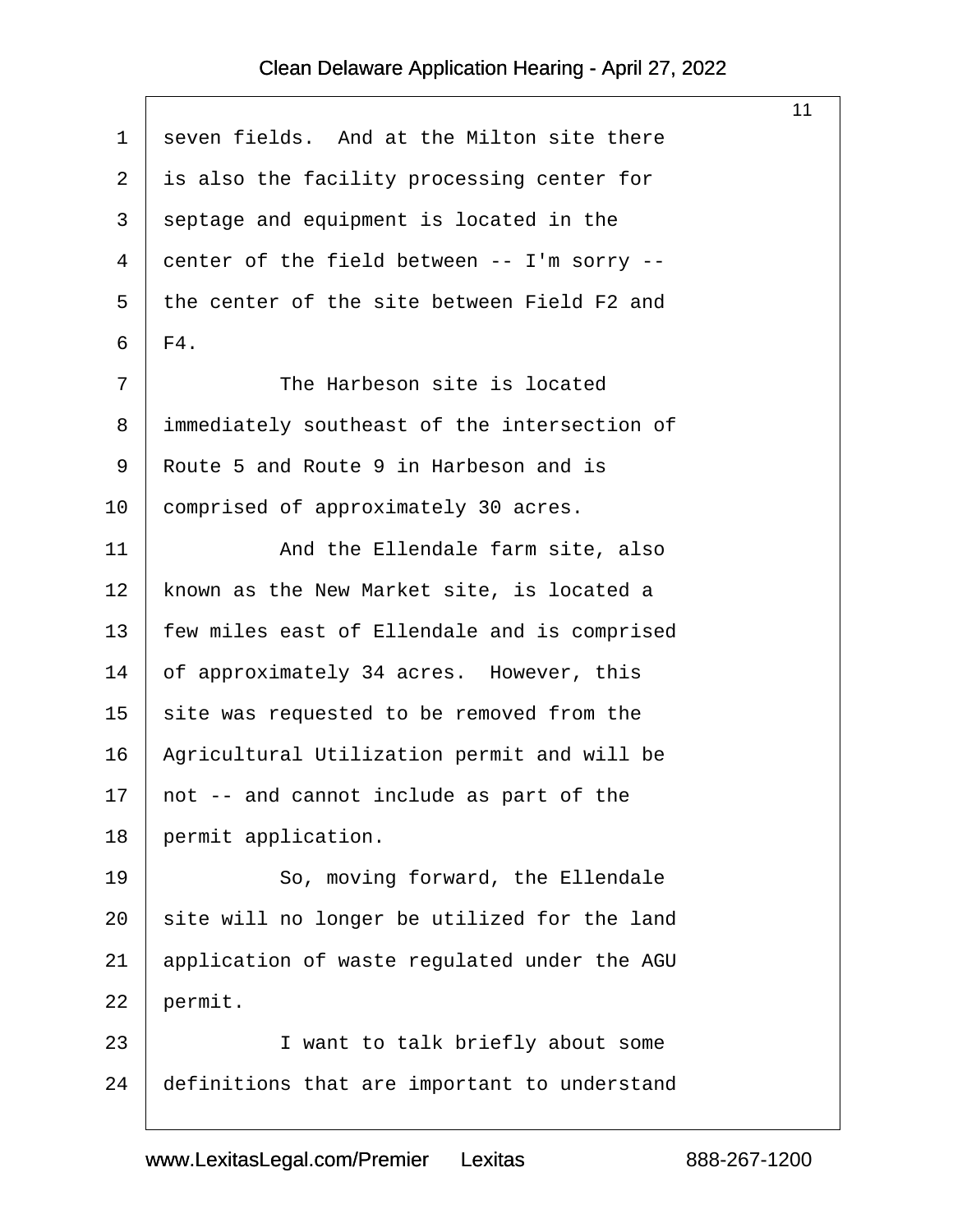<span id="page-12-0"></span>

|                |                                               | 12 <sub>2</sub> |
|----------------|-----------------------------------------------|-----------------|
| $\mathbf 1$    | in Clean Delaware's operation.                |                 |
| $\overline{2}$ | The first is what is septage?                 |                 |
| $\mathfrak{Z}$ | Septage is sewage pumped from a septic tank   |                 |
| 4              | that has been treated by a Class B process to |                 |
| 5              | significantly reduce pathogens, or PSRP.      |                 |
| 6              | Septage is not raw sewage from a septic       |                 |
| 7              | system. Septage has been treated before it    |                 |
| 8              | is land applied at Clean Delaware.            |                 |
| 9              | Now, what are biosolids? Biosolids            |                 |
| 10             | are not raw sewage. They are one of the       |                 |
| 11             | final products from the treatment of          |                 |
| 12             | municipal wastewater at a wastewater          |                 |
| 13             | treatment plant that has undergone a Class B  |                 |
| 14             | process to significantly reduce pathogens.    |                 |
| 15             | After treatment breaks down and               |                 |
| 16             | digests the organic compounds and greatly     |                 |
| 17             | reduces disease-causing organisms in          |                 |
| 18             | wastewater, only then are the remaining fine  |                 |
| 19             | particles ultimately considered Class B       |                 |
| 20             | biosolids, which are nutrient-rich organic    |                 |
| 21             | product that can be utilized on crops, like   |                 |
| 22             | animal manure.                                |                 |
| 23             | Again, they contain nitrogen,                 |                 |
| 24             | phosphorous, and other nutrients that are     |                 |
|                |                                               |                 |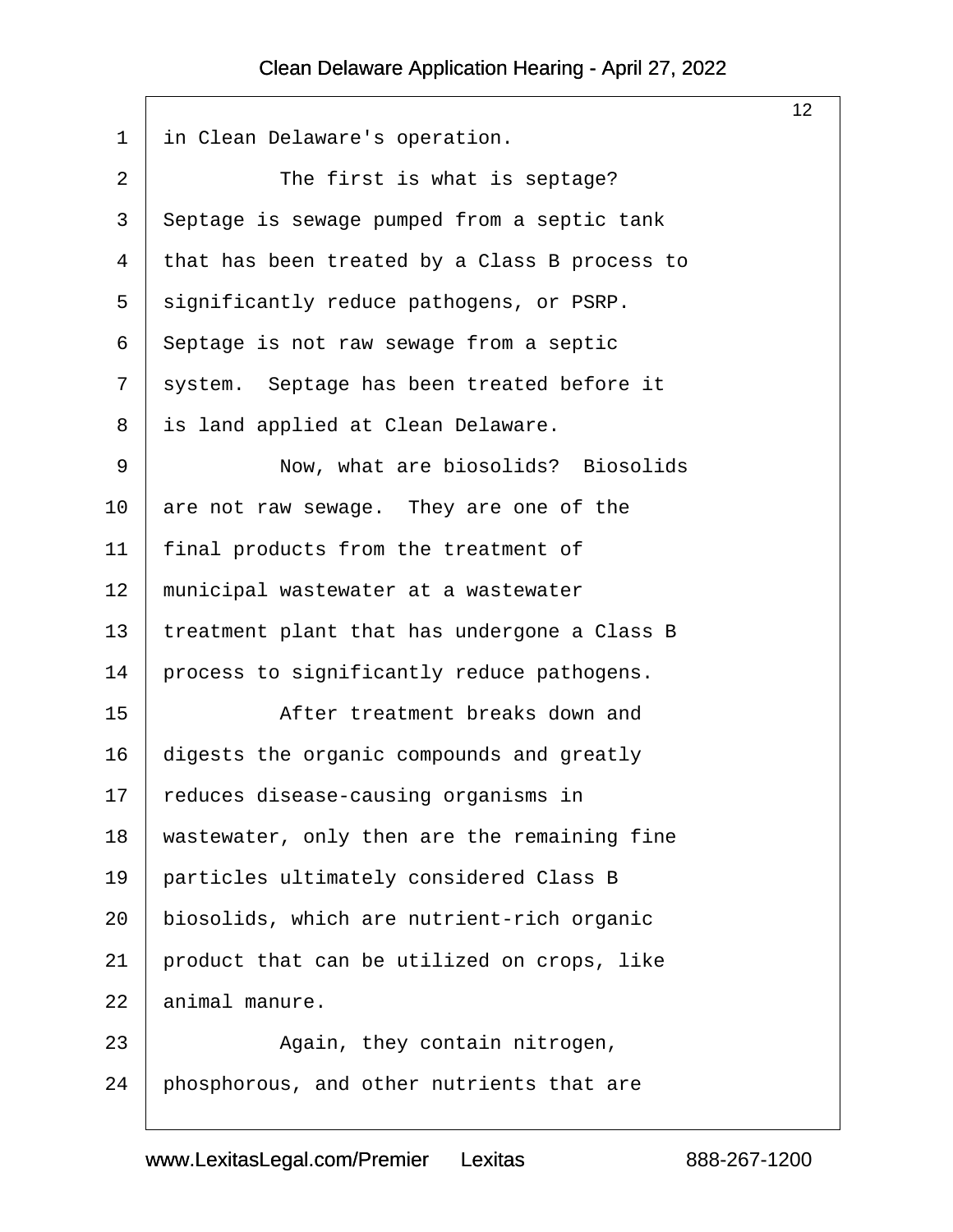<span id="page-13-0"></span>

| $\mathbf 1$ | essential for plant growth and are utilized   |
|-------------|-----------------------------------------------|
| 2           | as a fertilizer.                              |
| 3           | So why are these biosolids and                |
| 4           | other approved wastes land applied? Again,    |
| 5           | they contain nutrients. They are also a       |
| 6           | source of slow-release nitrogen, which helps  |
| 7           | reduce the potential of the leaching of       |
| 8           | nitrogen to groundwater.                      |
| 9           | And over time application of these            |
| 10          | materials can increase the organic content of |
| 11          | the soil, resulting in improved water-holding |
| 12          | capacity and soil quality.                    |
| 13          | Biosolids are regulated in                    |
| 14          | different ways by different agencies. At a    |
| 15          | federal level, the Environmental Protection   |
| 16          | Agency, or EPA, utilizes 40 CFR, or Code of   |
| 17          | Federal Regulations, Part 503 to regulate     |
| 18          | biosolids.                                    |
| 19          | In the State of Delaware under                |
| 20          | DNREC, the Department of Natural Resources    |
| 21          | and Environmental Control, we utilize the     |
| 22          | guidance and regulations governing the land   |
| 23          | treatment of waste.                           |
| 24          | And two sections of these                     |
|             |                                               |

13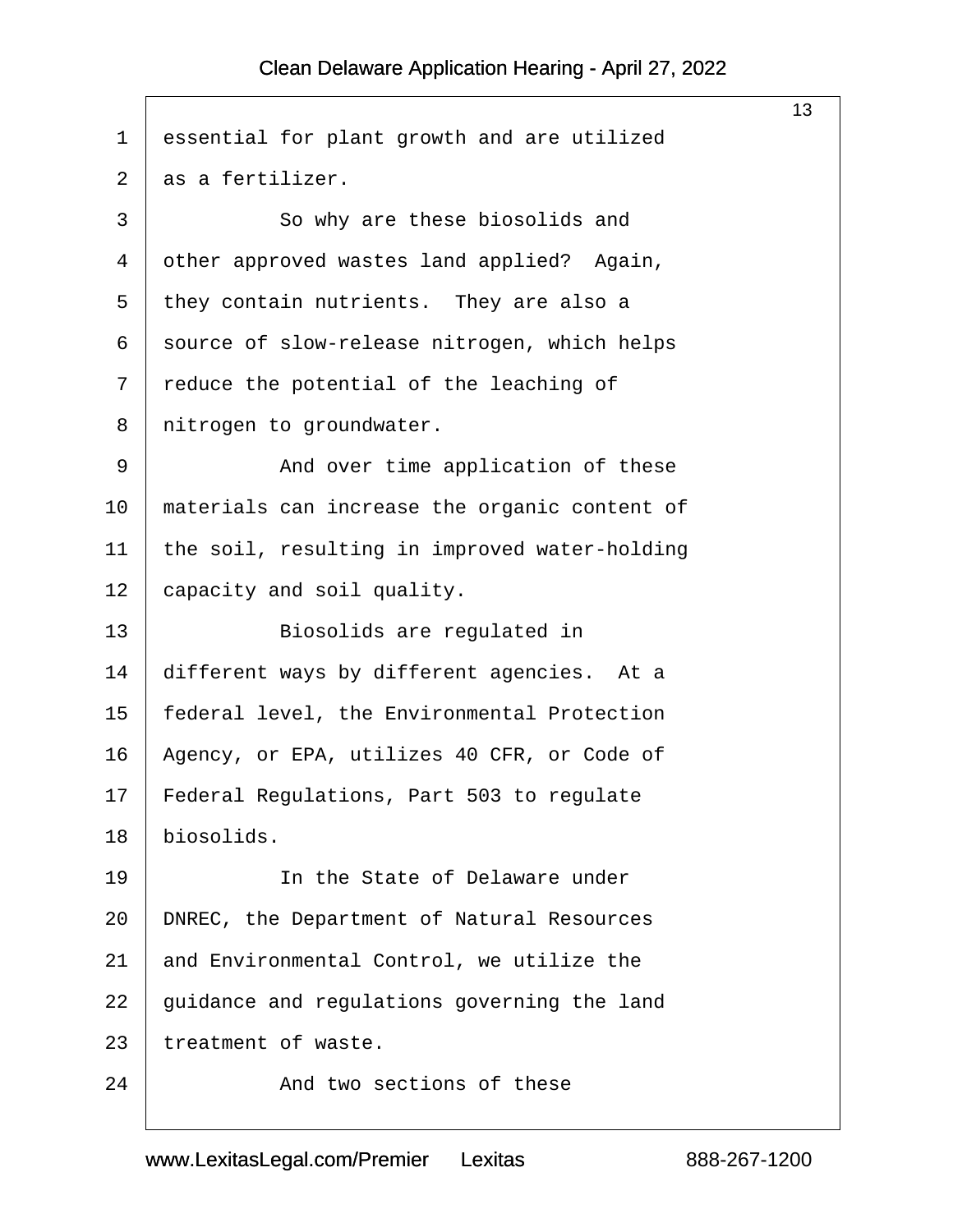<span id="page-14-0"></span>

|    |                                               | 14 |
|----|-----------------------------------------------|----|
| 1  | regulations pertain to Clean Delaware's land  |    |
| 2  | application activities under their AGU        |    |
| 3  | permit.                                       |    |
| 4  | Part three regulates the land                 |    |
| 5  | application of sludges or wastes that contain |    |
| 6  | a human waste component or a sanitary waste   |    |
| 7  | component. And part five is the land          |    |
| 8  | treatment of waste products.                  |    |
| 9  | These are products that do not                |    |
| 10 | contain the human waste component. And there  |    |
| 11 | is no -- within the EPA 503 regulations,      |    |
| 12 | there is no equal to this part of Delaware's  |    |
| 13 | regulations. This is a standalone reg that    |    |
| 14 | Delaware has over and beyond what EPA         |    |
| 15 | requires.                                     |    |
| 16 | Now, in this next slide you will              |    |
| 17 | note that some of the text is in red.<br>The  |    |
| 18 | red text denotes that the requirements are    |    |
| 19 | over and beyond EPA's schedule requirements   |    |
| 20 | and are state-specific requirements.          |    |
| 21 | So for Class B land application               |    |
| 22 | requirements and restrictions, sampling of    |    |
| 23 | biosolids that will be land applied and the   |    |
| 24 | soil they are applied onto have to be sampled |    |
|    |                                               |    |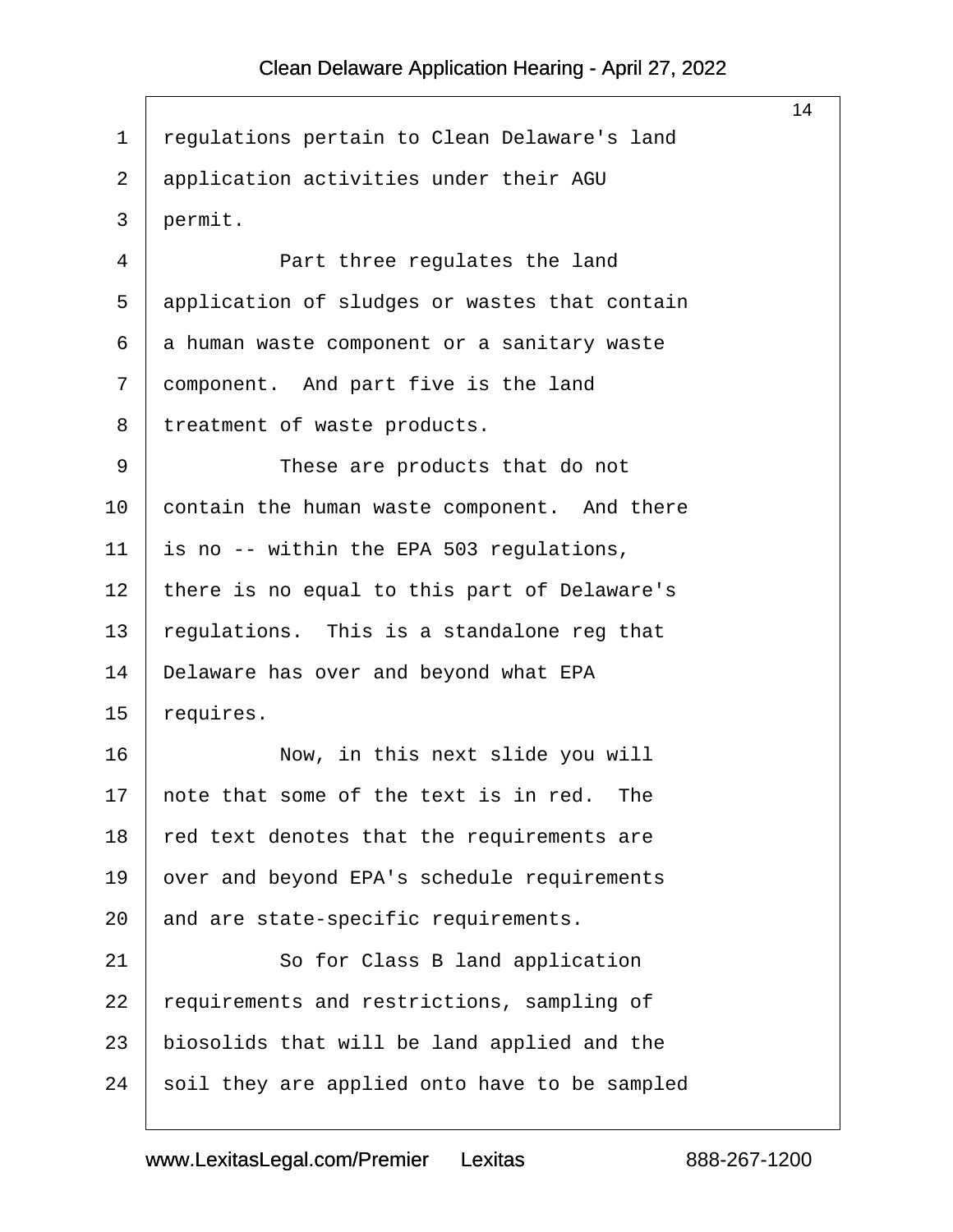<span id="page-15-0"></span>

|             |                                              | 15 |
|-------------|----------------------------------------------|----|
| $\mathbf 1$ | for many parameters, including nutrients,    |    |
| 2           | metals, percent solids, pH, et cetera.       |    |
| 3           | A detailed soil analysis and report          |    |
| 4           | prepared by a certified professional soil    |    |
| 5           | scientist is required before any site is     |    |
| 6           | approved. This is done to determine site     |    |
| 7           | suitability for land application and         |    |
| 8           | delineate areas not suitable for land        |    |
| 9           | application.                                 |    |
| 10          | A 20-inch separation from the depth          |    |
| 11          | of tillage to the seasonal high groundwater  |    |
| 12          | table is also required. So essentially what  |    |
| 13          | this means is as biosolids are surface       |    |
| 14          | applied, the seasonal high groundwater table |    |
| 15          | cannot be within 20 inches of the soil       |    |
| 16          | surface. If biosolids are injected into the  |    |
| 17          | top foot of the soil, then groundwater could |    |
| 18          | not be within the top 32 inches of the soil  |    |
| 19          | profile.                                     |    |
| 20          | Additionally, Delaware requires              |    |
| 21          | groundwater monitoring. That was implemented |    |
| 22          | beginning in 2013 at Clean Delaware.<br>The  |    |
| 23          | permittee is required to track all biosolids |    |
| 24          | and waste application and apply materials at |    |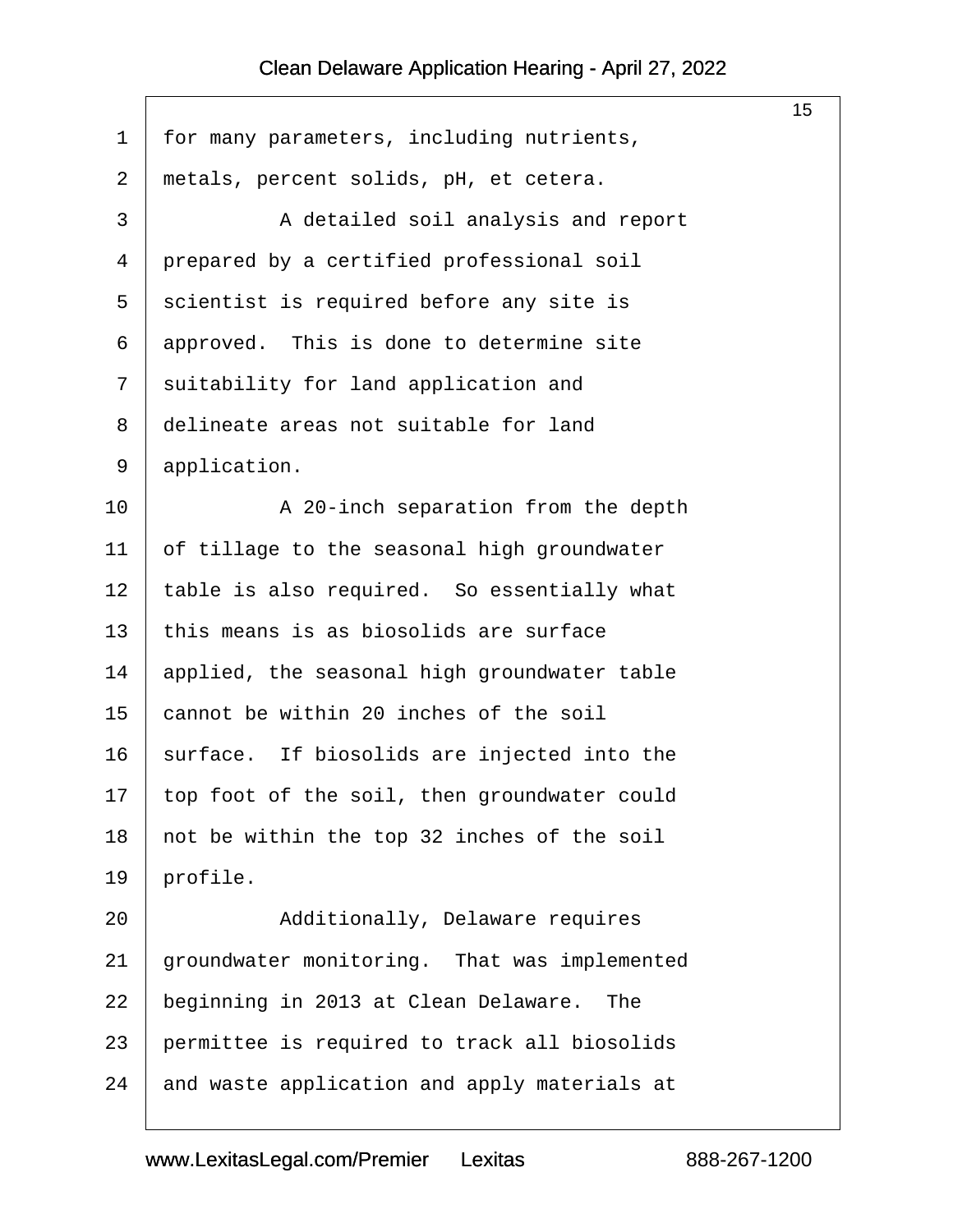$\sqrt{ }$ 

<span id="page-16-0"></span>

|             |                                               | 16 |
|-------------|-----------------------------------------------|----|
| $\mathbf 1$ | an agronomic rate in accordance with a plan   |    |
| 2           | developed by a Delaware Certified Nutrient    |    |
| 3           | Consultant.                                   |    |
| 4           | So, again, this is ensuring that              |    |
| 5           | nutrients that are applied are applied at a   |    |
| 6           | rate that does not exceed the crop            |    |
| 7           | requirement based on historical yields and    |    |
| 8           | book values.                                  |    |
| 9           | Additionally, buffer zones from               |    |
| $10 \,$     | wells, streams, ditches, property lines,      |    |
| 11          | houses, et cetera, must be maintained.        |    |
| 12          | Adverse weather conditions are                |    |
| 13          | also -- there is limits so that land          |    |
| 14          | application does not occur during adverse     |    |
| 15          | weather conditions, such as rain and snow.    |    |
| 16          | There is crop harvest restrictions which      |    |
| 17          | dictates how long a crop can be harvested or  |    |
| 18          | even planted before -- I'm sorry, let me back |    |
| 19          | up. It limits how long a crop can be -- let   |    |
| 20          | me back up one more time here.                |    |
| 21          | It dictates the length of time                |    |
| 22          | before crops can be utilized, depending on    |    |
| 23          | the type of crop and use of crop. For         |    |
| 24          | example, if a root crop such as carrots were  |    |
|             |                                               |    |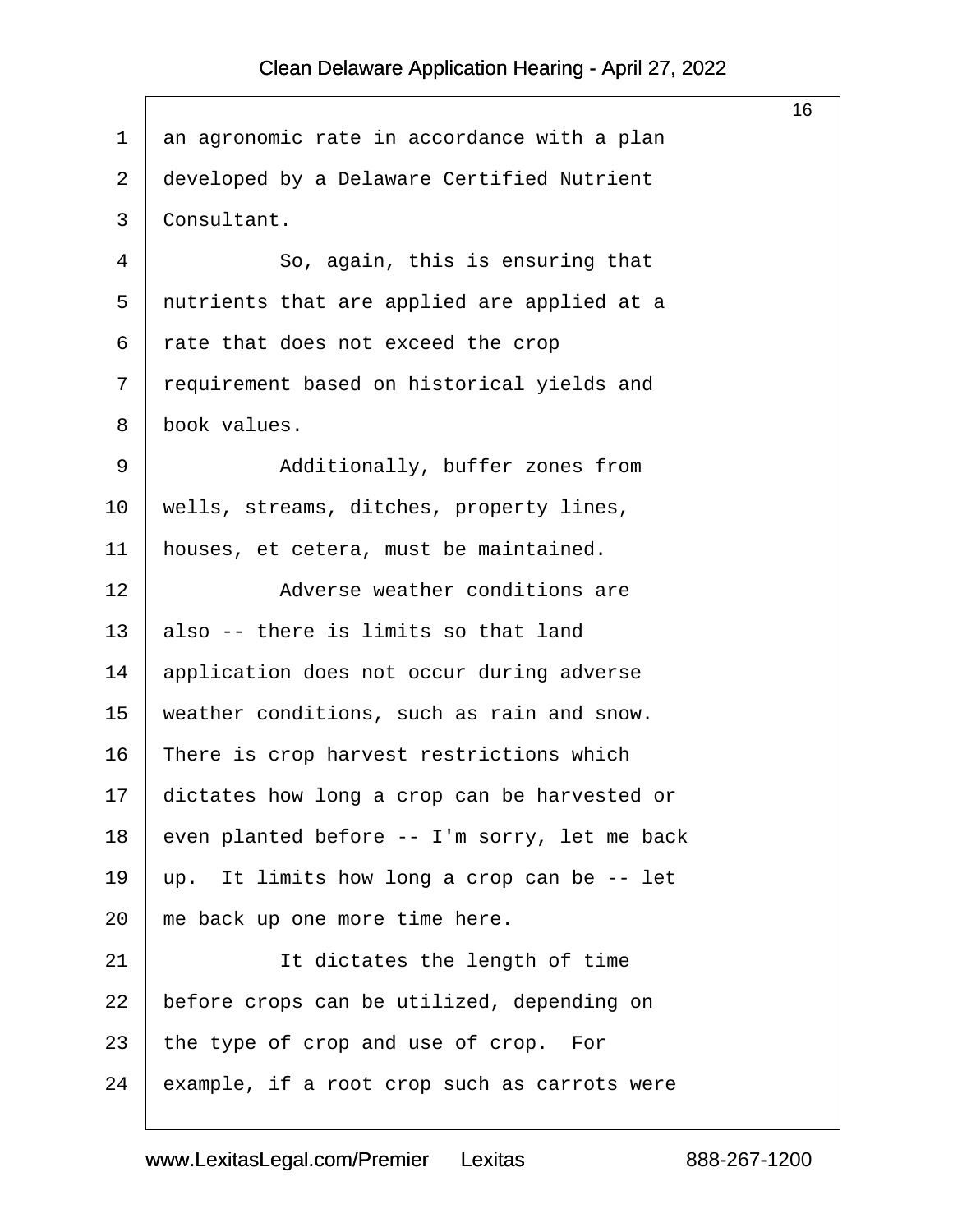$\sqrt{ }$ 

<span id="page-17-0"></span>

|             |                                               | 17 <sub>1</sub> |
|-------------|-----------------------------------------------|-----------------|
| $\mathbf 1$ | grown, there would be a several-year period   |                 |
| 2           | of time that would have to pass before that   |                 |
| 3           | could be planted on a site that received      |                 |
| 4           | biosolids. If it was a crop like corn where   |                 |
| 5           | the part that's consumed is above the ground, |                 |
| 6           | it would be a much shorter length of time.    |                 |
| 7           | Additionally, there is public                 |                 |
| 8           | access restrictions for sites to receive      |                 |
| 9           | biosolids, and cover crops are required in    |                 |
| 10          | the winter after application occurs during a  |                 |
| 11          | given year.                                   |                 |
| 12          | All biosolids, again these are                |                 |
| 13          | materials that contain treated sanitary human |                 |
| 14          | waist, must undergo one of the EPA approved   |                 |
| 15          | Process to Significantly Reduce Pathogens, to |                 |
| 16          | be characterized as Class B biosolids.        |                 |
| 17          | For septage, pH is raised to at               |                 |
| 18          | least 12 standard units for at least two      |                 |
| 19          | Other biosolids materials -- four<br>hours.   |                 |
| 20          | other biosolids materials, one of several     |                 |
| 21          | regulatory options in the regulations, must   |                 |
| 22          | be met prior to being land applied at Clean   |                 |
| 23          | Delaware.                                     |                 |
| 24          | Now, this next slide details the              |                 |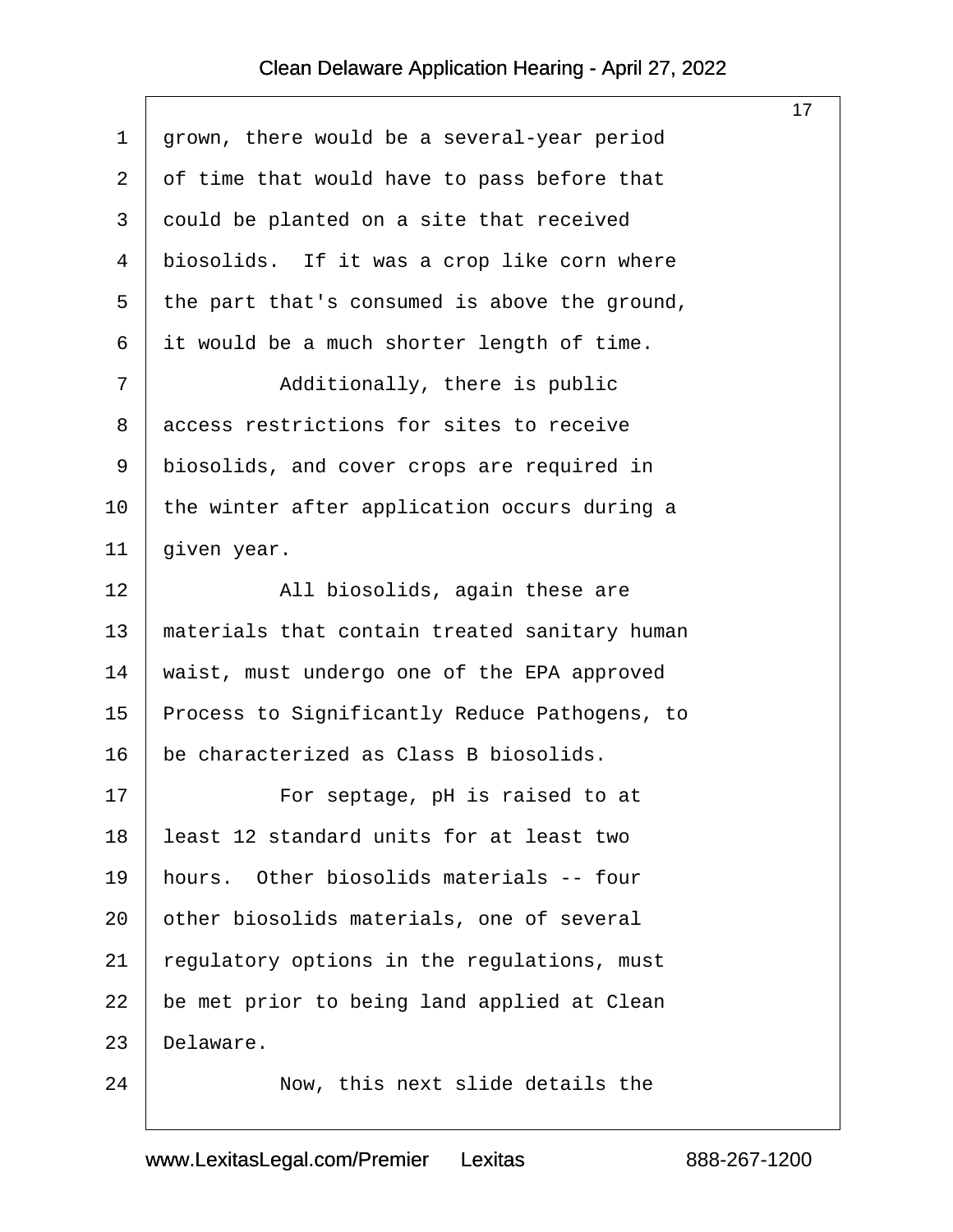<span id="page-18-0"></span>

|                |                                               | 18 |
|----------------|-----------------------------------------------|----|
| 1              | risk assessment that was completed before     |    |
| $\overline{2}$ | EPA's 503 regulations were promulgated.       |    |
| 3              | EPA looked at 14 different ways               |    |
| 4              | that soil amended with biosolids could        |    |
| 5              | potentially impact human health and the       |    |
| 6              | environment. And based on the information     |    |
| 7              | they gathered during this risk assessment,    |    |
| 8              | safeguards and best management practices and  |    |
| 9              | various regulatory requirements were          |    |
| 10             | developed.                                    |    |
| 11             | So touching on two of the pathways            |    |
| 12             | among the 14 total that were developed: For   |    |
| 13             | example, if a human was to eat an animal that |    |
| 14             | consumed plants that were grown in soil that  |    |
| 15             | were amended with biosolids, that was one of  |    |
| 16             | the pathways that were considered to make     |    |
| 17             | sure it was safe for biosolids to be land     |    |
| 18             | applied.                                      |    |
| 19             | Another would be a human that                 |    |
| 20             | consumes groundwater that is downgradient or  |    |
| 21             | beneath the biosolids application site, and   |    |
| 22             | any associated concerns with that were also   |    |
| 23             | taken into consideration.                     |    |
| 24             | So, as you can see, there is 14 of            |    |
|                |                                               |    |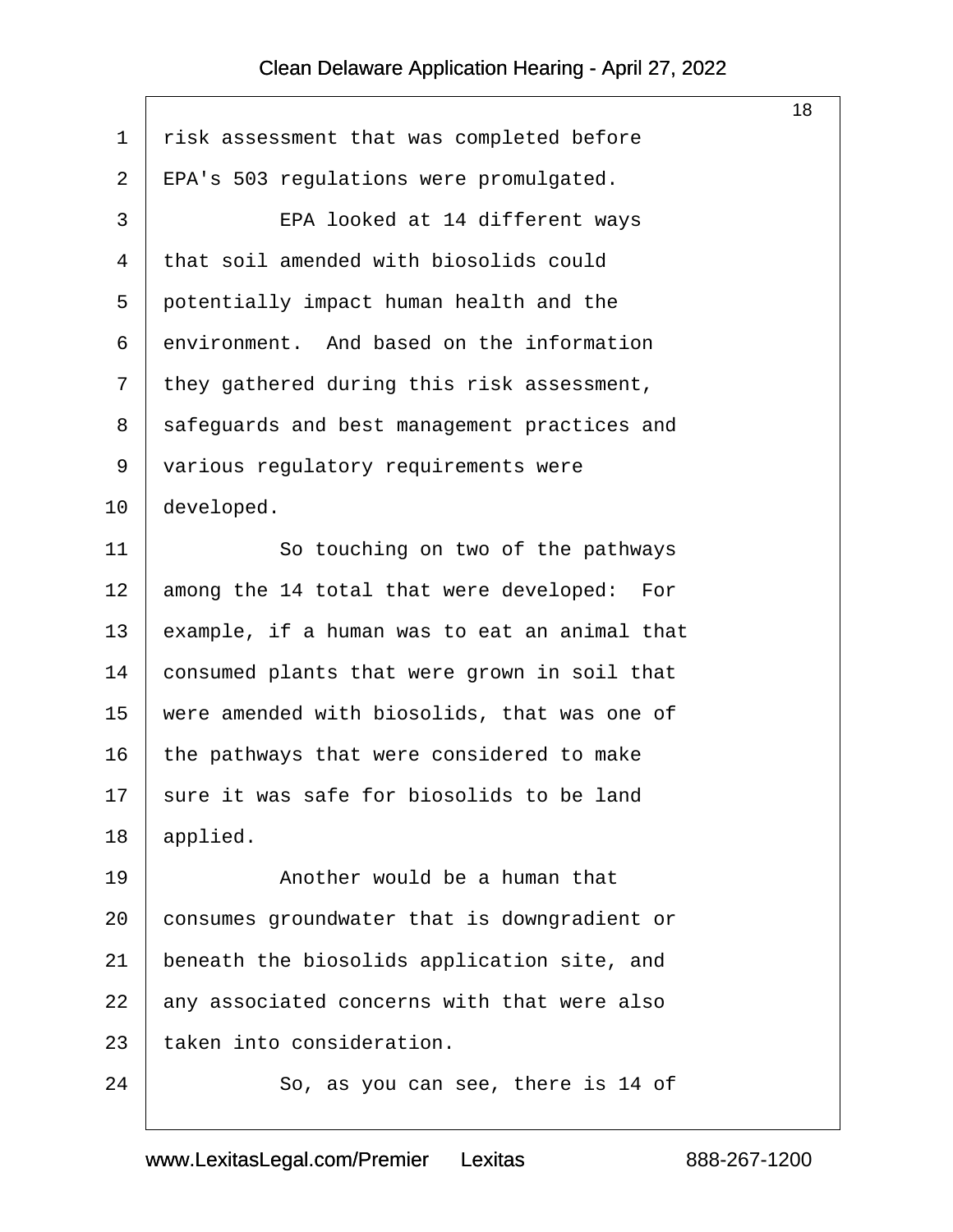$\sqrt{ }$ 

<span id="page-19-0"></span>

|                |                                               | 19 |
|----------------|-----------------------------------------------|----|
| $\mathbf 1$    | them here, and all of these were taken into   |    |
| $\overline{2}$ | consideration.                                |    |
| 3              | Now, a concern is with emerging               |    |
| 4              | contaminants. Emerging contaminants are       |    |
| 5              | pollutants that have been detected in         |    |
| 6              | wastewater where additional research is       |    |
| 7              | needed to determine their risk or refine      |    |
| 8              | their known risk to human health and the      |    |
| 9              | environment.                                  |    |
| 10             | Every two years EPA is required to            |    |
| 11             | refine risk assessments and look at           |    |
| 12             | contaminants that are present in biosolids.   |    |
| 13             | The EPA is required to establish numeric      |    |
| 14             | limits and management practices that protect  |    |
| 15             | public health and the environment from the    |    |
| 16             | reasonably anticipated adverse effects of     |    |
| 17             | chemical and microbial pollutants during the  |    |
| 18             | use or disposal of biosolids.                 |    |
| 19             | EPA's risk assessment determined              |    |
| 20             | whether new or revised numeric standards are  |    |
| 21             | warranted under EPA's biosolids regulations.  |    |
| 22             | And according to EPA, addressing the          |    |
| 23             | uncertainty around potential risks for        |    |
| 24             | pollutants identified in biosolids is the top |    |
|                |                                               |    |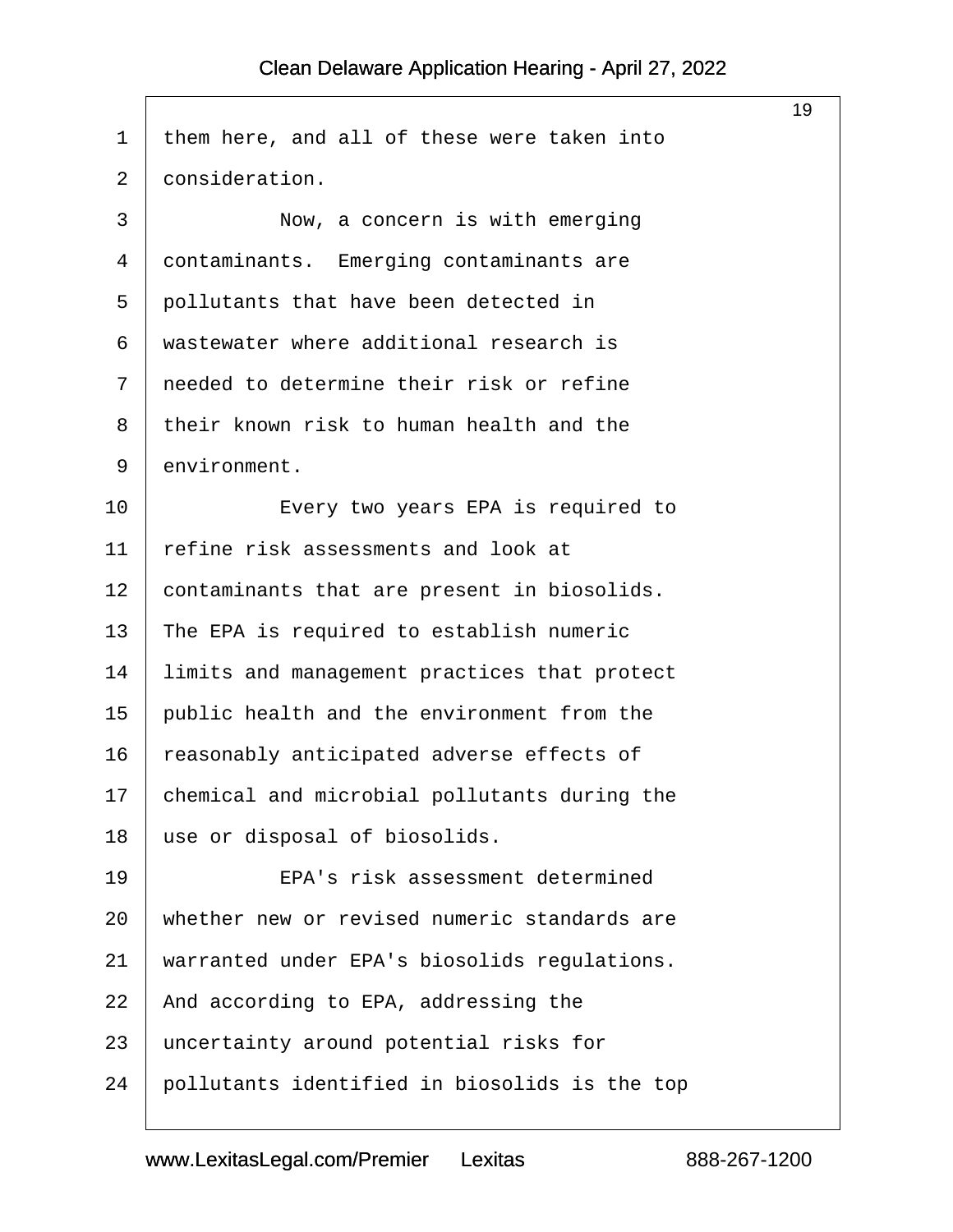$\Gamma$ 

<span id="page-20-0"></span>

|                                               | 20 |
|-----------------------------------------------|----|
| priority for the EPA's biosolids program.     |    |
| Now, should EPA implement these               |    |
| standards, DNREC will implement the standards |    |
| that are at least as stringent as those       |    |
| developed by EPA.                             |    |
| For more information on EPA's                 |    |
| biannual reviews, there is a link in this     |    |
| Power Point presentation.                     |    |
| Next I'm going to go ahead and                |    |
| touch on Clean Delaware's septage acceptance  |    |
| facility and how pathogen reduction is        |    |
| completed.                                    |    |
| Trucks loaded with septage pull               |    |
| into the facility and unload their septage    |    |
| into what you can see in the second picture   |    |
| is a device that moves any trash that may be  |    |
| within the septage. So plastic, anything      |    |
| that could have gotten into the septage, is   |    |
|                                               |    |
| removed and taken to a landfill.              |    |
| Next, the top right picture shows a           |    |
| settling chamber where grit and other heavier |    |
| material settle out of the septage, where it  |    |
| continues on into the bottom left picture     |    |
|                                               |    |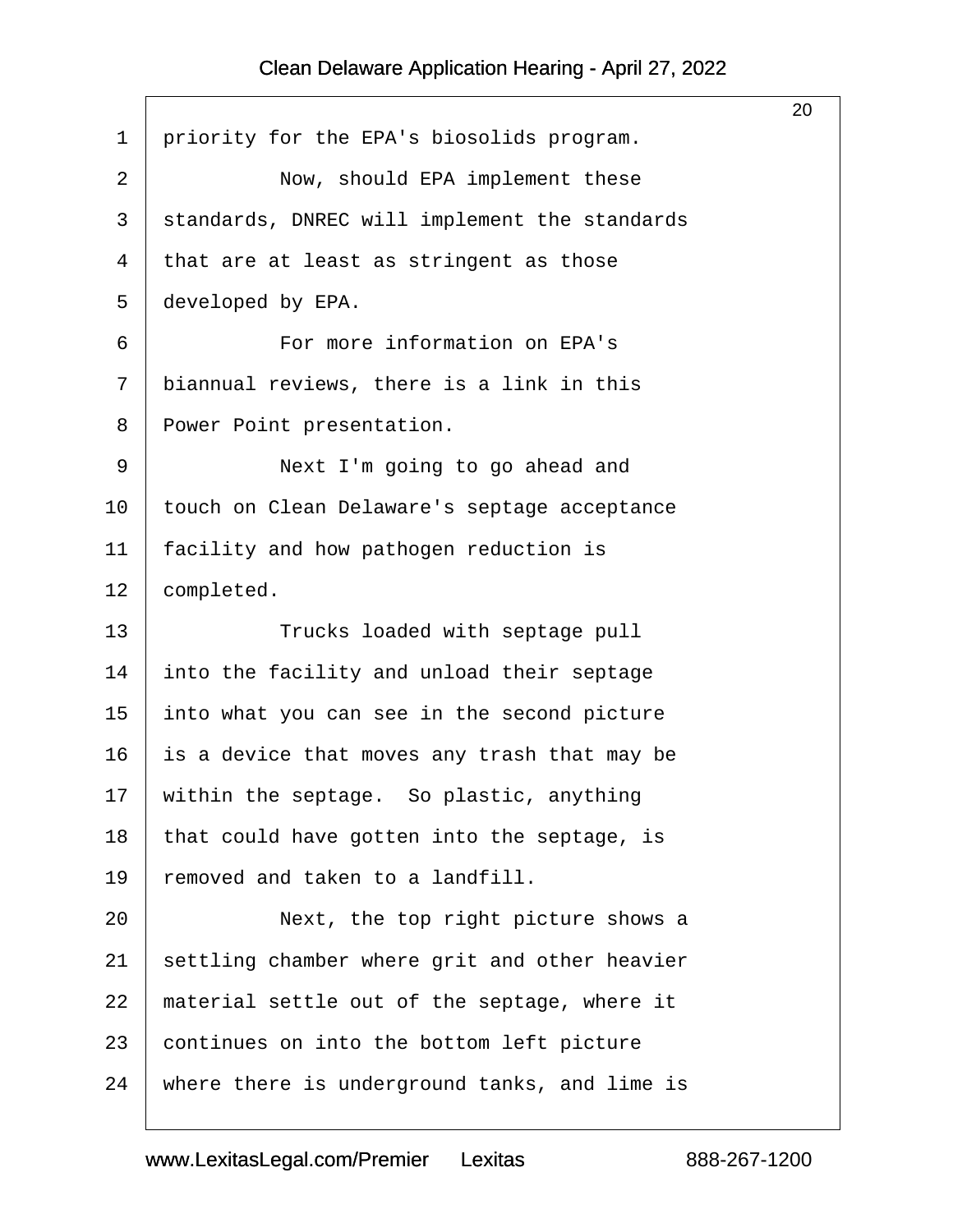<span id="page-21-0"></span>

|         |                                               | 21 |
|---------|-----------------------------------------------|----|
| 1       | added into those underground tanks. And the   |    |
| 2       | pH is raised to at least 12 standard units    |    |
| 3       | for at least two hours to achieve Class B     |    |
| 4       | pathogen reduction.                           |    |
| 5       | From here, the septage is pumped              |    |
| 6       | into a 200,000-gallon above-ground storage    |    |
| 7       | tank.                                         |    |
| 8       | And then ultimately, when the                 |    |
| 9       | conditions are appropriate, the septage is    |    |
| $10 \,$ | land applied using a retractable hose reel.   |    |
| 11      | The hose reel is extended to one end of the   |    |
| 12      | farm field, and it is slowly -- it slowly     |    |
| 13      | reels back in as the septage is applied at    |    |
| 14      | the appropriate hydraulic loading rate.       |    |
| 15      | Moving on to biosolids and other              |    |
| 16      | land treatable wastes, they are applied by a  |    |
| 17      | few different methods.                        |    |
| 18      | They may be applied by injection              |    |
| 19      | into the soil surface. That's usually the     |    |
| 20      | top foot or less of the soil column where the |    |
| 21      | biosolids are injected. And the benefit to    |    |
| 22      | this is it minimizes any odors that would be  |    |
| 23      | associated with materials that are being land |    |
| 24      | applied.                                      |    |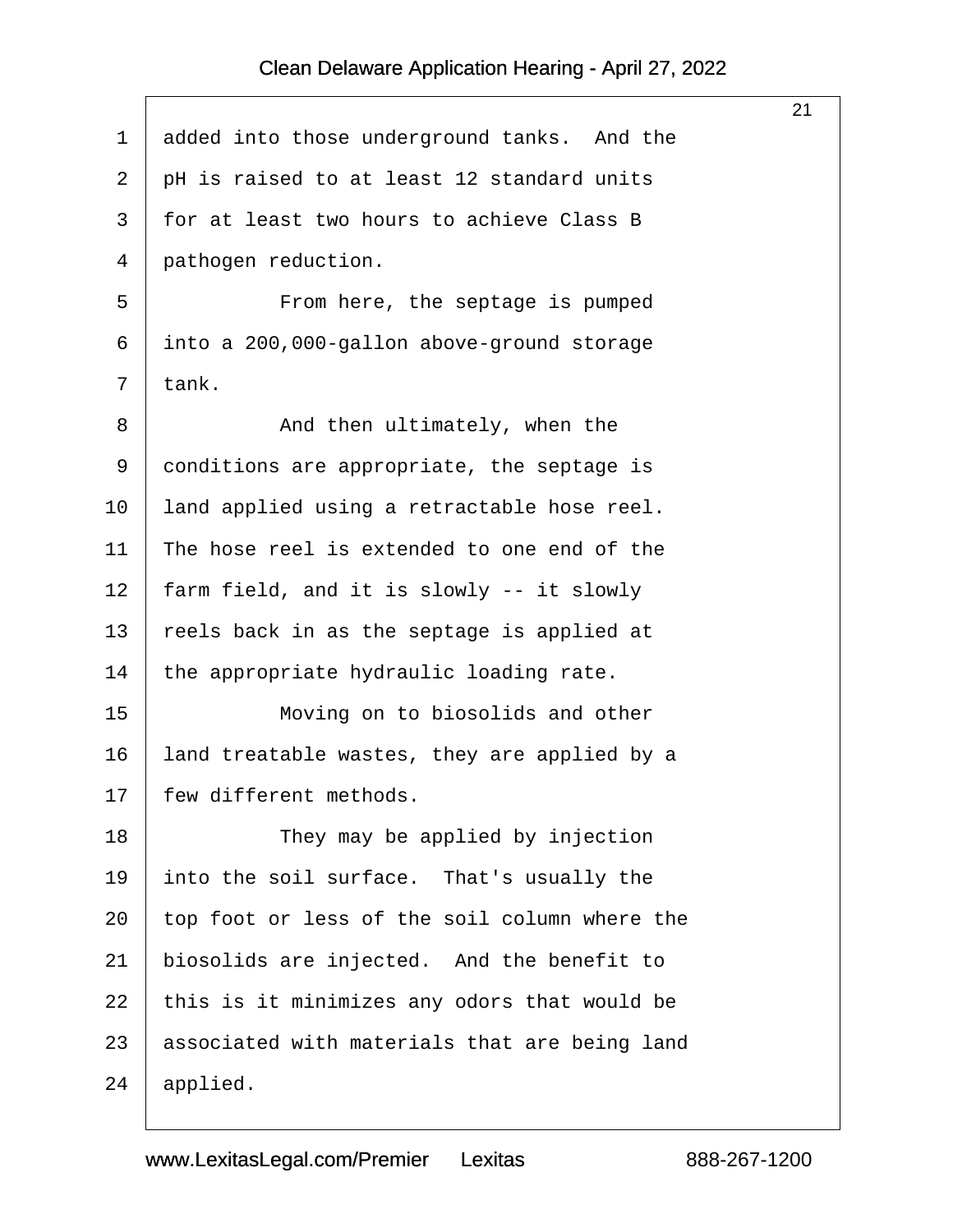<span id="page-22-0"></span>

|             |                                               | 22 |
|-------------|-----------------------------------------------|----|
| $\mathbf 1$ | The materials can also be surface             |    |
| 2           | applied and incorporated or surface applied   |    |
| 3           | and not incorporated, provided that they are  |    |
| 4           | applied to a vegetative cover crop.           |    |
| 5           | Now, with nutrient management, land           |    |
| 6           | applied materials again contain nitrogen and  |    |
| 7           | phosphorous and are utilized as fertilizer.   |    |
| 8           | Nitrogen is applied -- is required            |    |
| 9           | to be applied up to an agronomic rate. And,   |    |
| 10          | again, these recommendations are determined   |    |
| 11          | by a Delaware Certified Nutrient Consultant.  |    |
| 12          | The crops roots then take up these            |    |
| 13          | nutrients and utilize them for growth.        |    |
| 14          | These three pictures in this next             |    |
| 15          | slide show crops grown at Clean Delaware's    |    |
| 16          | land application site. There is corn, a       |    |
| 17          | grass crop for the septage application field, |    |
| 18          | and a picture of soybeans that were also      |    |
| 19          | grown at Clean Delaware.                      |    |
| 20          | Clean Delaware's land application             |    |
| 21          | permit also has buffers that have to be       |    |
| 22          | maintained from various sensitive areas which |    |
| 23          | can be seen in this next slide. The buffers   |    |
| 24          | have to be maintained from dwellings, wells,  |    |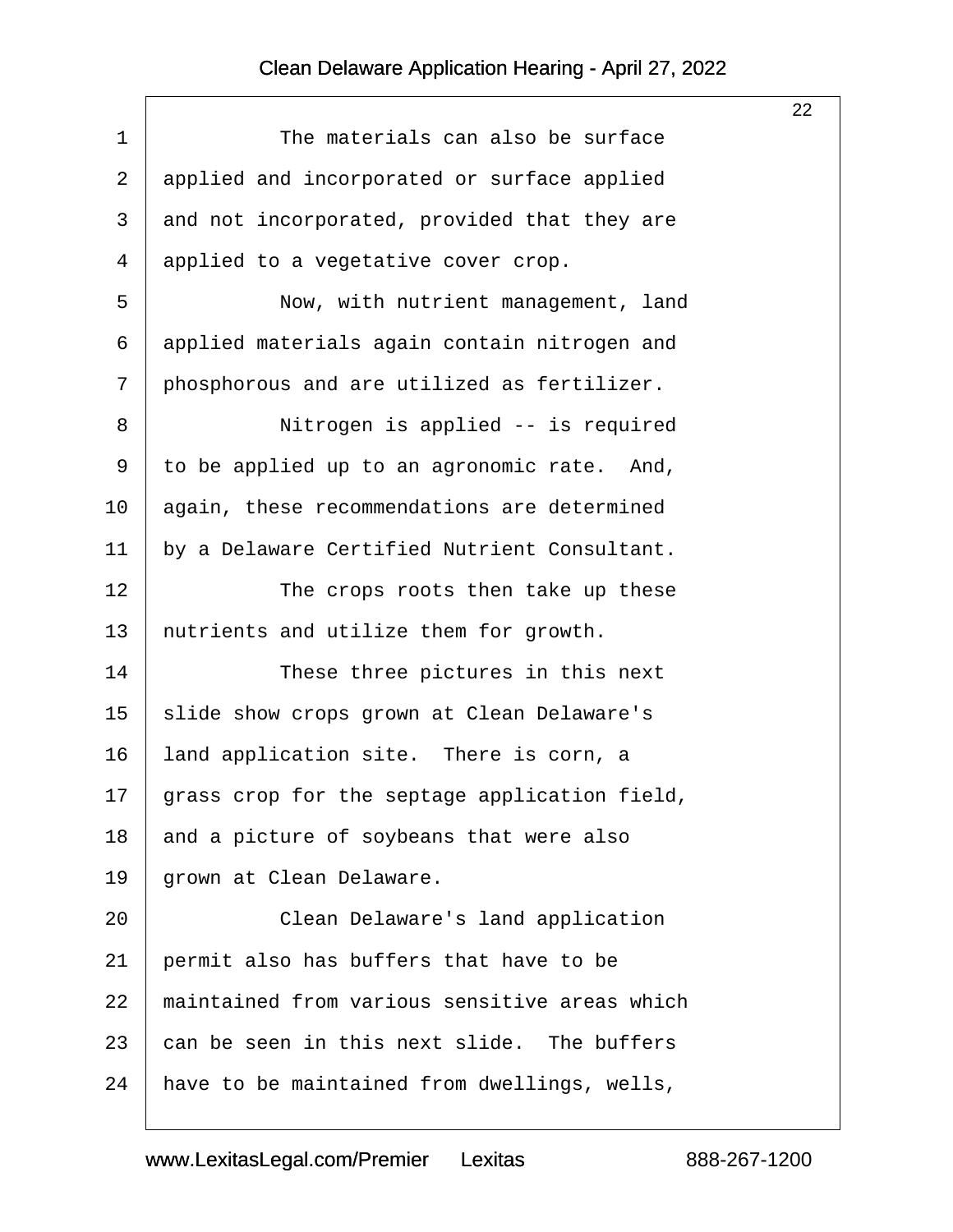<span id="page-23-0"></span>

|             |                                               | 23 |
|-------------|-----------------------------------------------|----|
| $\mathbf 1$ | roads, streams, ponds, et cetera.             |    |
| 2           | Next I'm going to go ahead and                |    |
| 3           | touch on some modifications that were made to |    |
| 4           | Clean Delaware's existing Agricultural        |    |
| 5           | Utilization Permit, or the draft that we are  |    |
| 6           | discussing tonight.                           |    |
| 7           | Originally, there was modifications           |    |
| 8           | requested back in 2019, and there was a       |    |
| 9           | public hearing on the matter which was held,  |    |
| $10 \,$     | again, November of 2019. DNREC was unable to  |    |
| 11          | complete the Secretary order process prior to |    |
| 12          | the renewal date of State Permit Number AGU   |    |
| 13          | $1702 - S - 03$ .                             |    |
| 14          | Requested modifications from 2019             |    |
| 15          | are incorporated into the draft permit for    |    |
| 16          | tonight that we are discussing, and DNREC     |    |
| 17          | incorporated some changes to the draft permit |    |
| 18          | in consideration of public comments received  |    |
| 19          | during the 2019 public hearing.               |    |
| 20          | There are some new buffer distances           |    |
| 21          | in the draft permit for septage. And some     |    |
| 22          | minimum requirements over and beyond the      |    |
| 23          | setbacks that were on the previous slide are  |    |
| 24          | at least 150 feet from public roads. Septage  |    |
|             |                                               |    |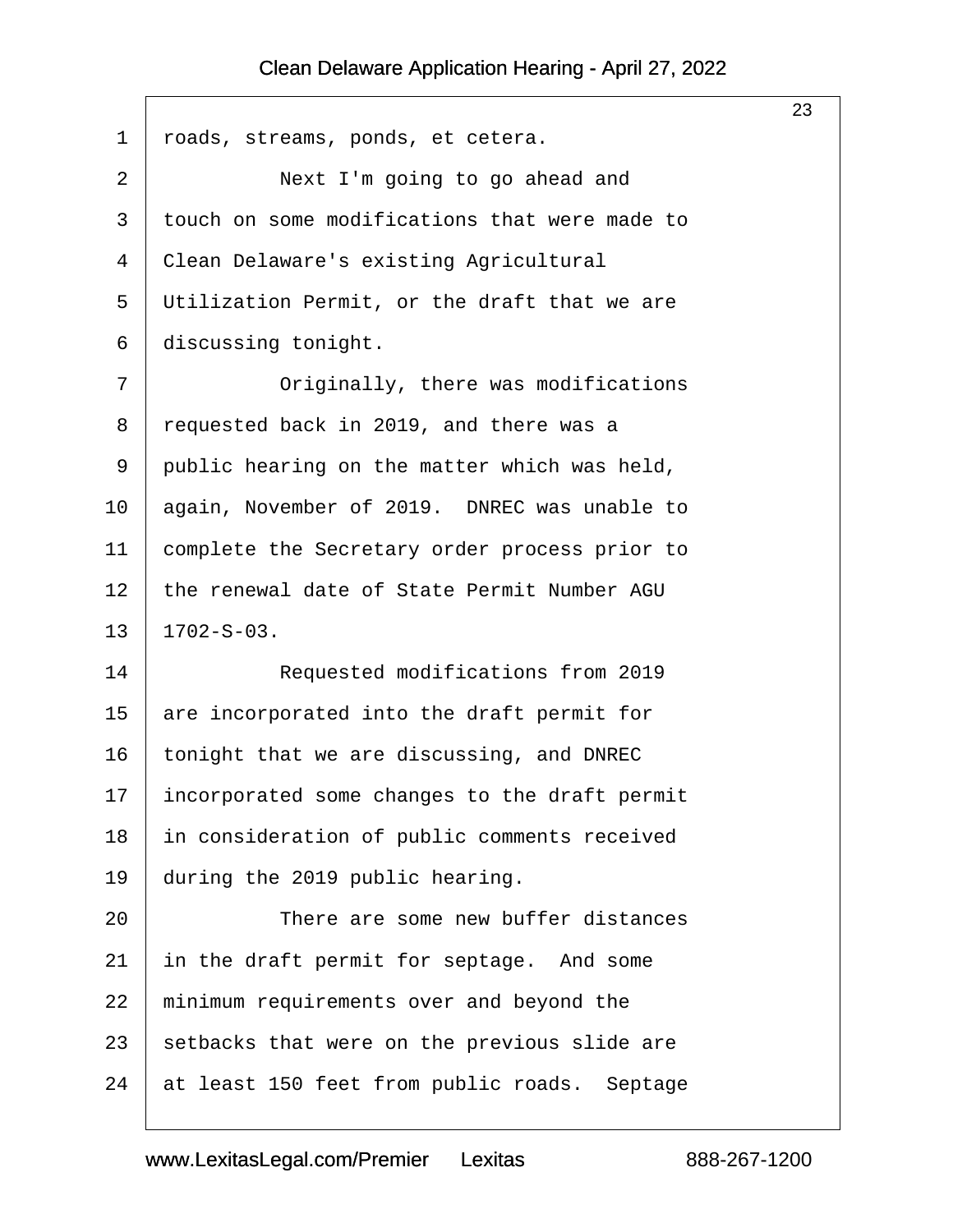<span id="page-24-0"></span>

|                |                                               | 24 |
|----------------|-----------------------------------------------|----|
| $\mathbf 1$    | cannot be applied closer than that distance.  |    |
| 2              | From property lines of off-site properties    |    |
| 3              | with occupied dwellings, the distance is      |    |
| $\overline{4}$ | 500 feet.                                     |    |
| 5              | Any on-site occupied dwelling is              |    |
| 6              | 500 feet, as well. However, the tenant can    |    |
| 7              | sign an agreement to lessen that distance.    |    |
| 8              | And 100 feet from streams, tidal              |    |
| 9              | waters, and other water bodies.               |    |
| 10             | The nature of septage land                    |    |
| 11             | application makes longer setbacks an          |    |
| 12             | important best management practice.           |    |
| 13             | There are also wind limitations for           |    |
| 14             | septage application in the draft permit. An   |    |
| 15             | anemometer has actually been installed, as a  |    |
| 16             | wind sock has as well, at the Milton farm.    |    |
| 17             | Septage is not -- should be                   |    |
| 18             | permitted to be land applied when the wind    |    |
| 19             | exceeds 10 miles an hour or wind gusts exceed |    |
| 20             | 15 miles an hour.                             |    |
| 21             | And the permittee is responsible              |    |
| 22             | for ensuring that any aerosols created by     |    |
| 23             | land application do not carry beyond the      |    |
| 24             | property boundaries.                          |    |
|                |                                               |    |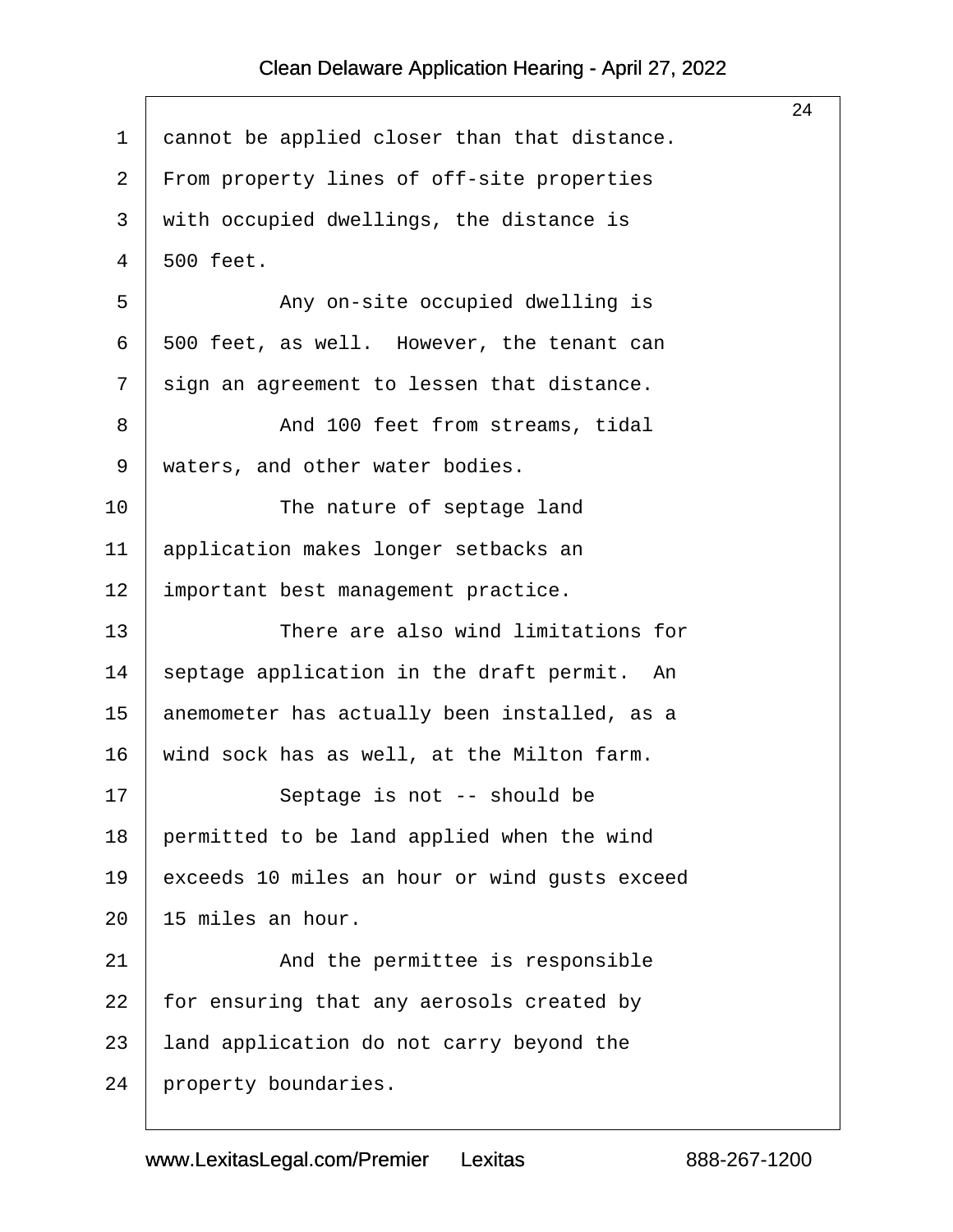<span id="page-25-0"></span>

|                |                                               | 25 |
|----------------|-----------------------------------------------|----|
| $\mathbf{1}$   | Next I'm going to go ahead and                |    |
| $\overline{2}$ | touch on some improved land application       |    |
| 3              | practices in the draft permit. Application    |    |
| 4              | of wastes onto vegetative cover crop to       |    |
| 5              | minimize leaching of nitrogen to groundwater  |    |
| 6              | is now a requirement in the permit.           |    |
| 7              | This practice allows for a                    |    |
| 8              | continuous nutrient uptake while minimizing   |    |
| 9              | nitrogen lost to groundwater.                 |    |
| 10             | This will also help maintain soil             |    |
| 11             | structure, minimize compaction, and reduce    |    |
| 12             | rutting in fields.                            |    |
| 13             | The length of time that a field is            |    |
| 14             | permitted to not have a crop planted after    |    |
| 15             | biosolids application occurs is one month or  |    |
| 16             | less. Cover crops are required to be          |    |
| 17             | utilized during winter months for all fields  |    |
| 18             | after application occurs.                     |    |
| 19             | And finally, for Milton farm fields           |    |
| 20             | six and seven, application will be limited to |    |
| 21             | April 1st through October 15th.               |    |
| 22             | The draft permit also has more                |    |
| 23             | stringent metal limits within it. Now, Clean  |    |
| 24             | Delaware has met these metal limits           |    |
|                |                                               |    |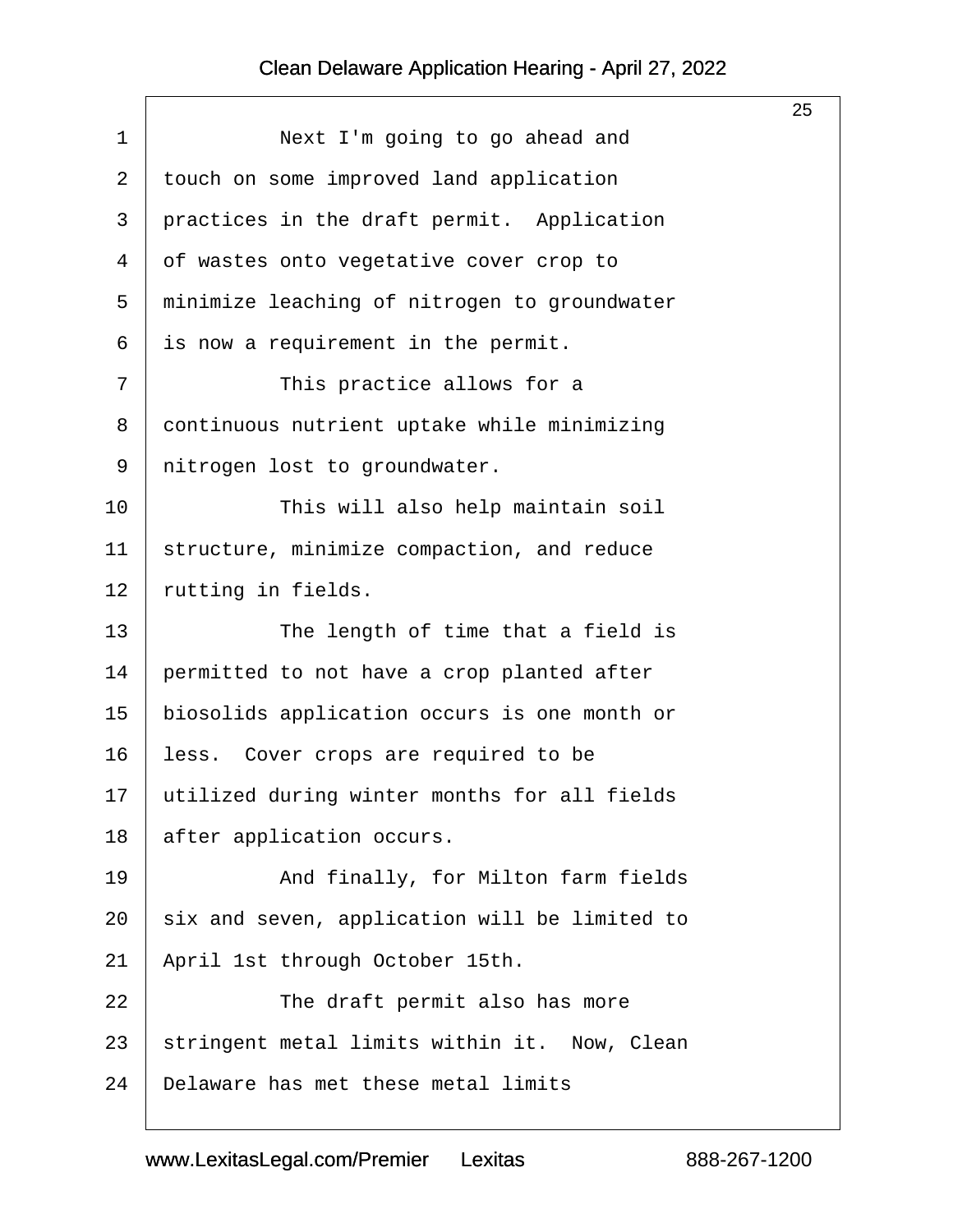<span id="page-26-0"></span>

|                |                                               | 26 |
|----------------|-----------------------------------------------|----|
| 1              | historically with no problem. However,        |    |
| 2              | utilize these more stringent metal limits,    |    |
| 3              | cumulative metal loading, tracking of the     |    |
| $\overline{4}$ | cumulative metal loading rates is no longer   |    |
| 5              | going to be required, because at the levels   |    |
| 6              | that the pollutant concentration limits       |    |
| 7              | within the new permit are at, EPA has         |    |
| 8              | determined that there is no adverse effect to |    |
| 9              | human health or the environment and, again,   |    |
| 10             | that the cumulative metal loading rates are   |    |
| 11             | not required to be tracked.                   |    |
| 12             | An additional change in the permit            |    |
| 13             | will be for the sampling of waste. We are     |    |
| 14             | not talking about biosolids or septage here.  |    |
| 15             | The waste.                                    |    |
| 16             | Currently, wastes are required to             |    |
| 17             | be sampled every three years for metals. The  |    |
| 18             | proposed frequency in the draft permit is     |    |
| 19             | once every five years or once per permit      |    |
| 20             | cycle. The biosolids sampling requirement     |    |
| 21             | will remain the same, which is annually.      |    |
| 22             | This is a screen shot of the                  |    |
| 23             | sampling frequency in the draft permit. And   |    |
| 24             | as you can see, the various metals, arsenic   |    |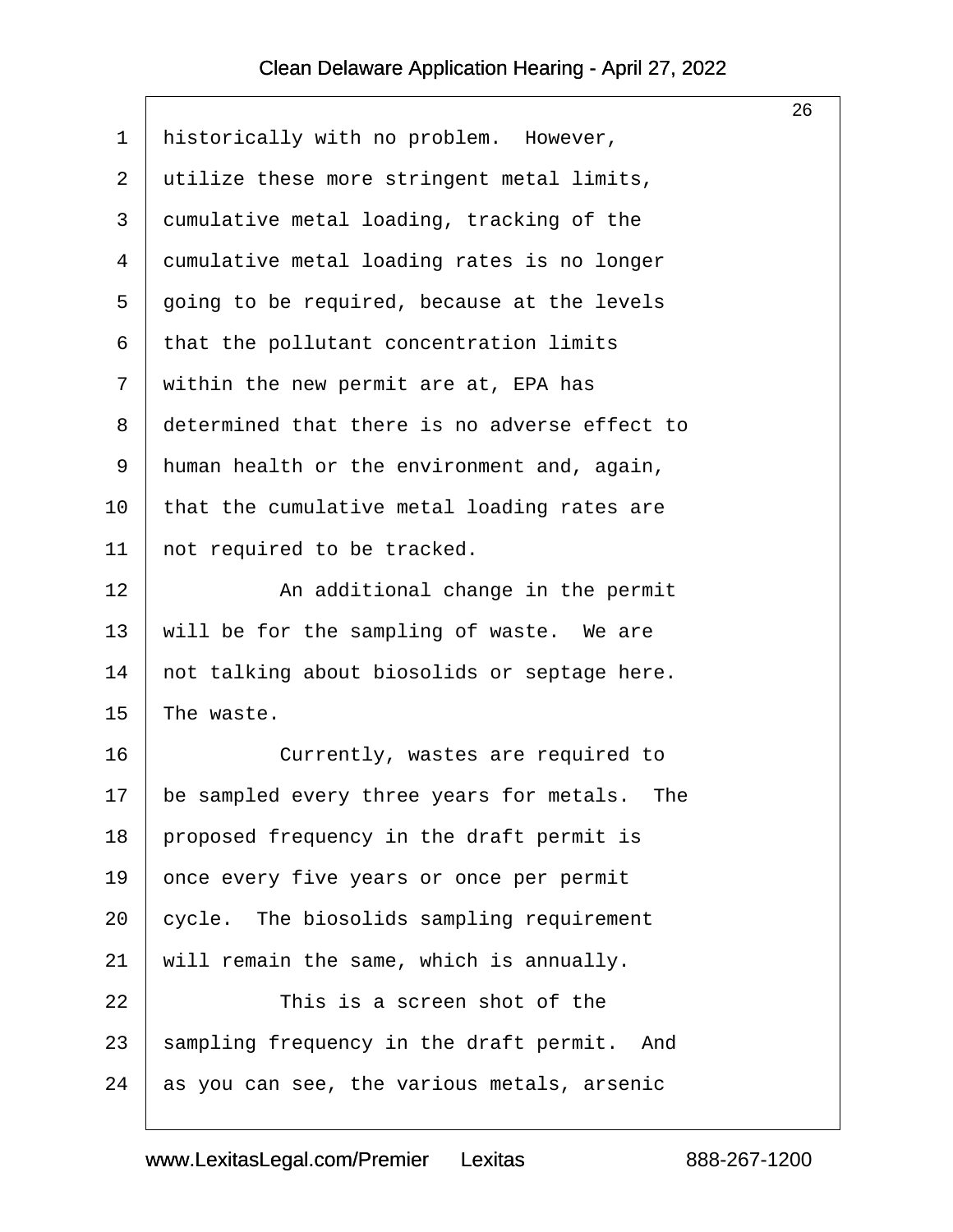<span id="page-27-0"></span>

|                |                                               | 27 |
|----------------|-----------------------------------------------|----|
| $\mathbf 1$    | through zinc, are just once every five years. |    |
| $\overline{2}$ | Now, proposed changes for sampling            |    |
| 3              | of the metals in the soils is to be relaxed   |    |
| 4              | for every three years to every five years or  |    |
| 5              | once per permit cycle.                        |    |
| 6              | The metals have always been well              |    |
| 7              | below the risk-based standards in the         |    |
| 8              | materials that are land applied. Thus, metal  |    |
| 9              | accumulation in the soil will not occur.      |    |
| 10             | And we do have soil data that spans           |    |
| 11             | over 30 years and demonstrates metal from the |    |
| 12             | soil continue to be well below standards and  |    |
| 13             | are not accumulated.                          |    |
| 14             | And this is a screen shot from the            |    |
| 15             | permit, the draft permit. And, again,         |    |
| 16             | arsenic through zinc would be once every five |    |
| 17             | years.                                        |    |
| 18             | One other change in the draft                 |    |
| 19             | permit is the removal of monthly groundwater  |    |
| 20             | depth gauging requirement.                    |    |
| 21             | And the reason for this is Clean              |    |
| 22             | Delaware's land application sites greatly     |    |
| 23             | exceed the separations required from the      |    |
| 24             | depth of tillage to the seasonal high water   |    |
|                |                                               |    |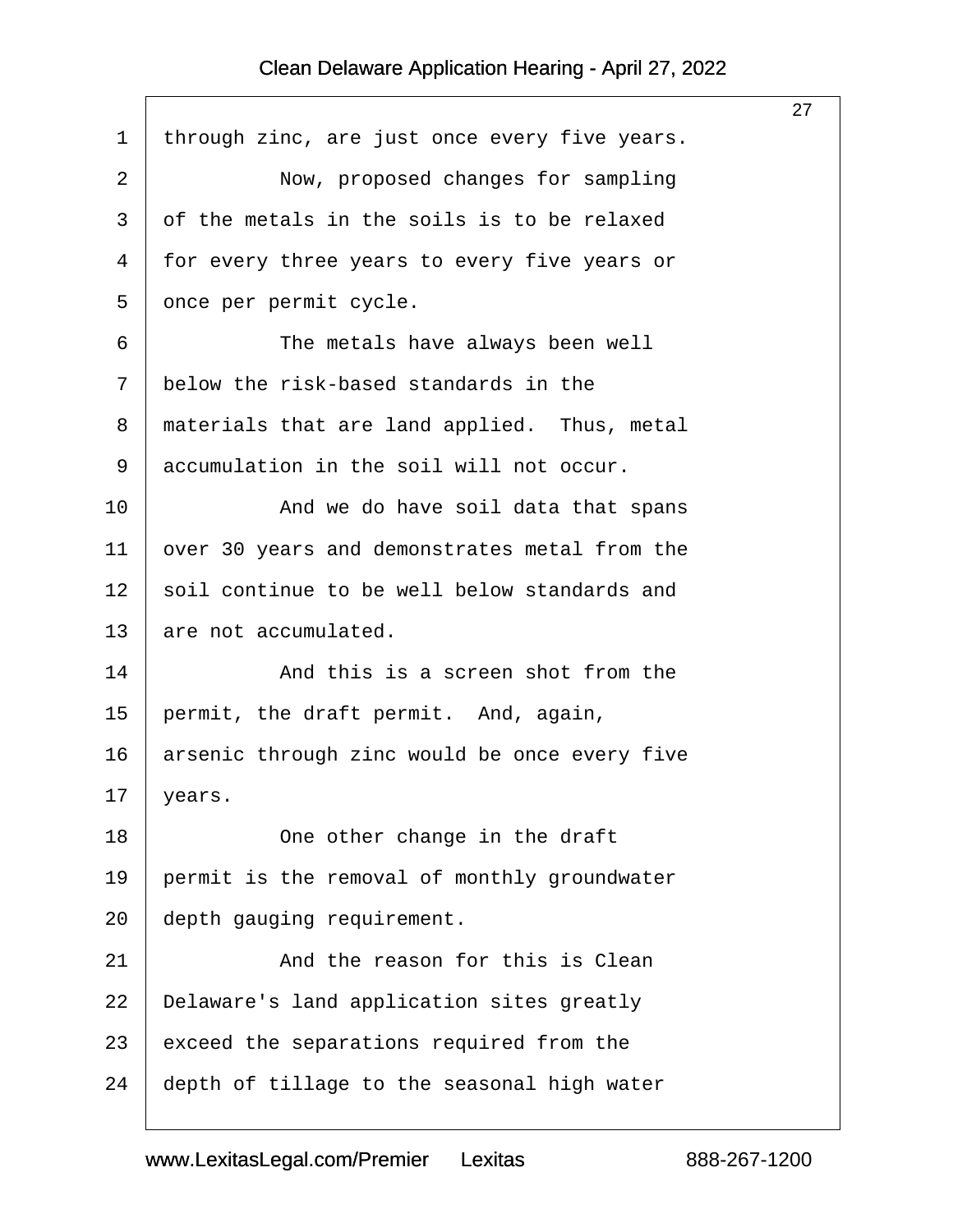$\Gamma$ 

<span id="page-28-0"></span>

|                |                                               | 28 |
|----------------|-----------------------------------------------|----|
| $\mathbf 1$    | table. The requirement is 20 inches. And,     |    |
| 2              | again, if you have a foot-deep injection of   |    |
| $\mathfrak{Z}$ | biosolids, the total distance would be        |    |
| 4              | 32 inches. Their minimum distance, minimum    |    |
| 5              | separation, was 7 feet historically, so there |    |
| 6              | is at least a 4-foot buffer there. And,       |    |
| 7              | therefore, there is no need to continue       |    |
| 8              | measuring the groundwater levels in the       |    |
| 9              | active land application field.                |    |
| 10             | Groundwater levels will still be              |    |
| 11             | monitored as part of the routine quarterly    |    |
| 12             | monitoring that occurs at all of Clean        |    |
| 13             | Delaware's application sites.                 |    |
| 14             | Next I want to touch on DNREC                 |    |
| 15             | inspection. DNREC routinely inspects          |    |
| 16             | approved application sites during application |    |
| 17             | activities to ensure compliance with permit   |    |
| 18             | conditions.                                   |    |
| 19             | DNREC routinely inspects farms                |    |
| 20             | after land application activities to ensure   |    |
| 21             | appropriate crops are planted.                |    |
| 22             | And DNREC's permit requirements are           |    |
| 23             | designed to protect human health and the      |    |
| 24             | environment.                                  |    |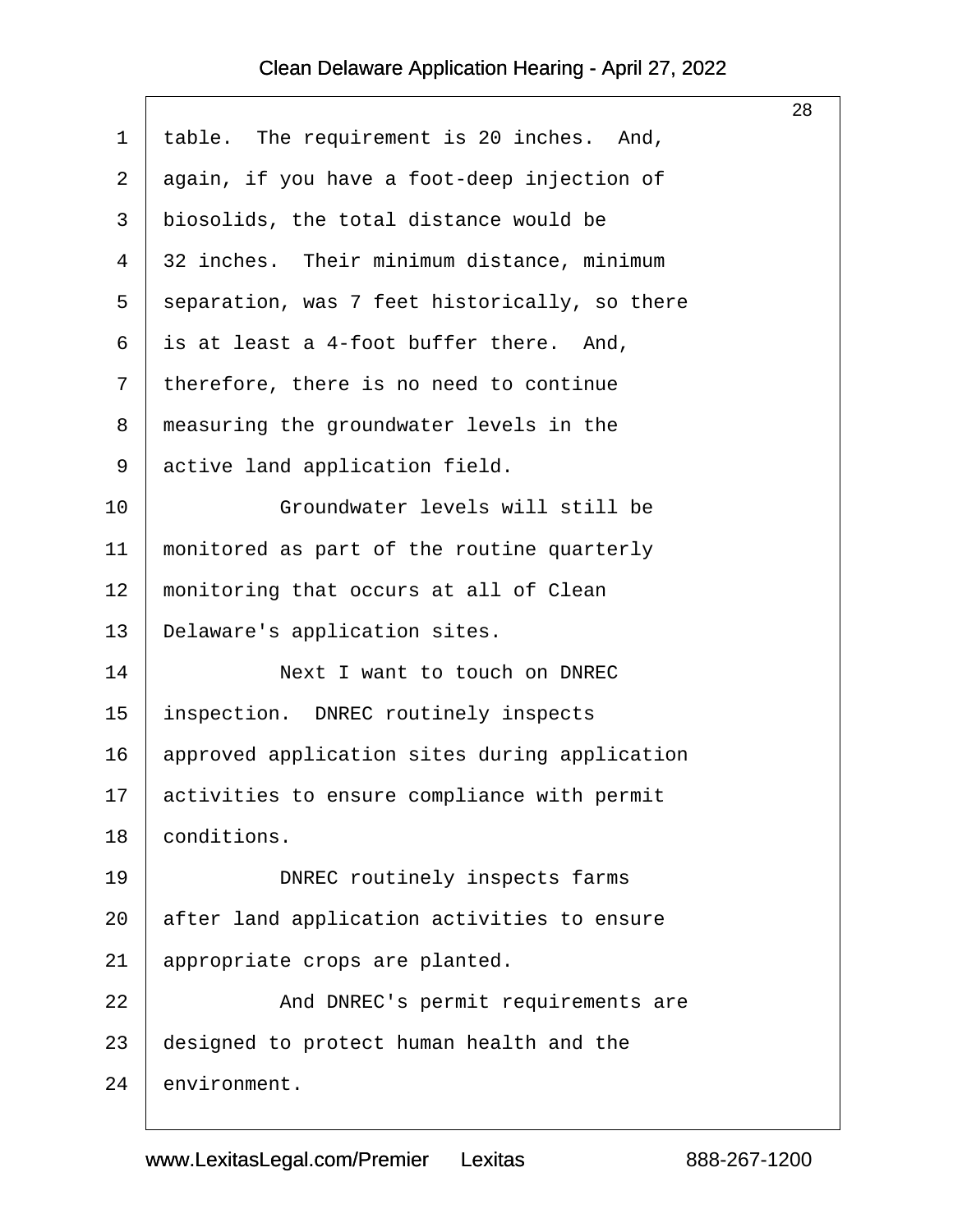<span id="page-29-0"></span>

|             |                                               | 29 |
|-------------|-----------------------------------------------|----|
| $\mathbf 1$ | Next I'm going to touch briefly on            |    |
| $\sqrt{2}$  | groundwater. Historically, groundwater        |    |
| 3           | monitoring is not required at biosolids       |    |
| 4           | application sites.                            |    |
| 5           | However, back in 2013, when Clean             |    |
| 6           | Delaware installed a network of groundwater   |    |
| 7           | monitoring wells, impacts from nitrates were  |    |
| 8           | identified in the groundwater at the          |    |
| 9           | application sites.                            |    |
| 10          | Upon identifying the groundwater              |    |
| 11          | impact in 2013, DNREC, in cooperation with    |    |
| 12          | Clean Delaware, sampled all surrounding       |    |
| 13          | private drinking water wells.                 |    |
| 14          | Now, there were a few situations              |    |
| 15          | where property owners and/or tenants rejected |    |
| 16          | assistance. But for the most part, all        |    |
| 17          | downgradient monitoring wells and wells       |    |
| 18          | immediately adjacent to the application sites |    |
| 19          | were sampled.                                 |    |
| 20          | Clean Delaware provided treatment             |    |
| 21          | for nitrate for all impacted wells            |    |
| 22          | identified. And reduction in application      |    |
| 23          | activities and improved best management       |    |
| 24          | practices were implemented. And nitrate       |    |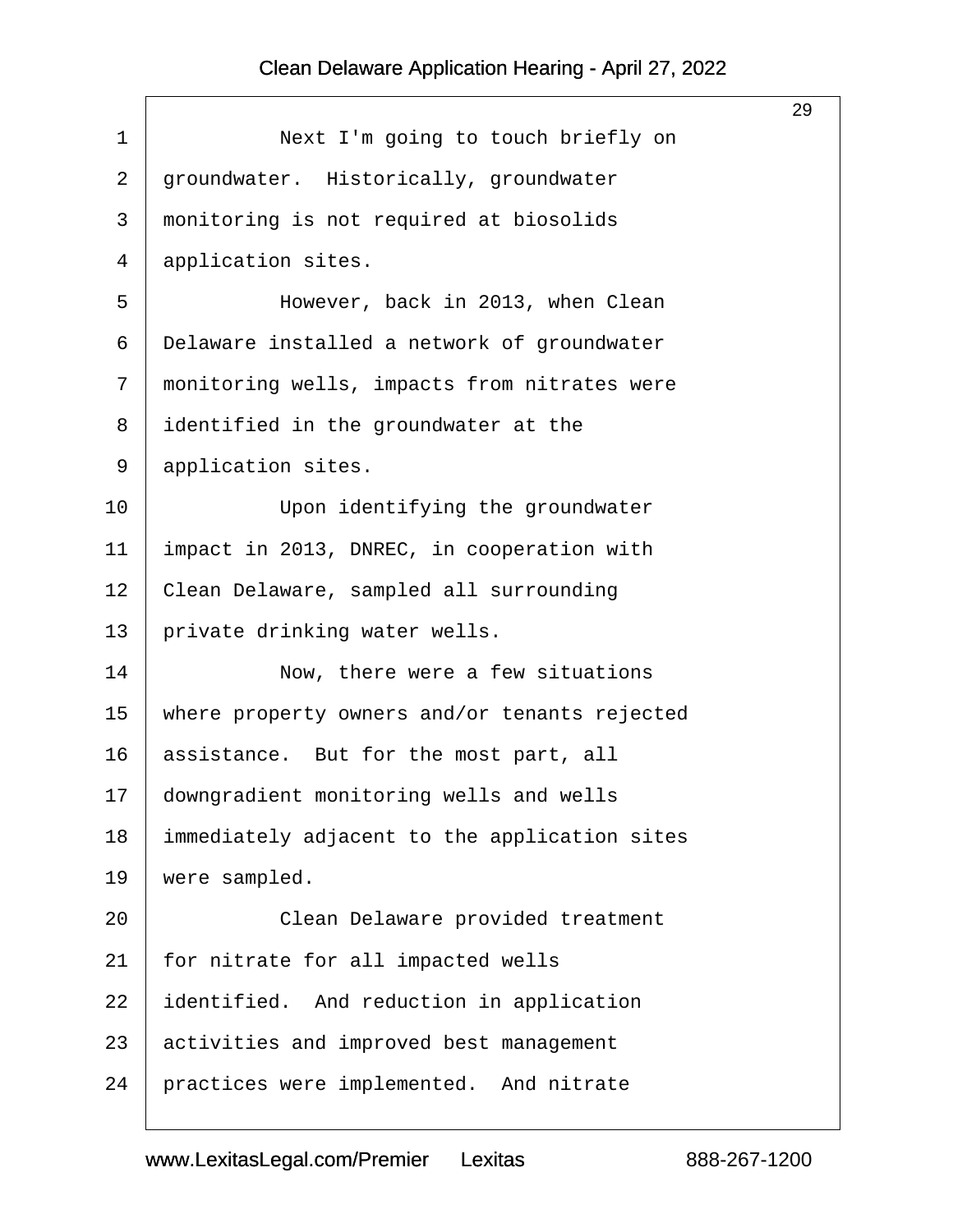<span id="page-30-0"></span>

| 30                                            |
|-----------------------------------------------|
| levels in shallow groundwater reduced over    |
| time.                                         |
| Now, in the State of Delaware,                |
| impacts from nitrate are common, primarily    |
| from agricultural activities, and both the    |
| U.S. EPA, the CDC, the Center for Disease,    |
| recommends annual sampling of all private     |
| wells in the U.S. to ensure acceptable        |
| drinking water quality.                       |
| You can get test kits through the             |
| Delaware Division of Public Health for four   |
| dollars, and there is offices in Georgetown,  |
| Dover, Smyrna, and Newark.                    |
| For additional information on                 |
| testing your private drinking water well,     |
| there is a link in the slide.                 |
| Within the draft permit, there is             |
| also a requirement for periodic testing on    |
| impacted wells. The specific permit           |
| requirement requires monitoring of            |
| downgradient drinking water wells as directed |
| by the Department.                            |
| This concludes my presentation.<br>Мy         |
| contact information is on this next slide.    |
|                                               |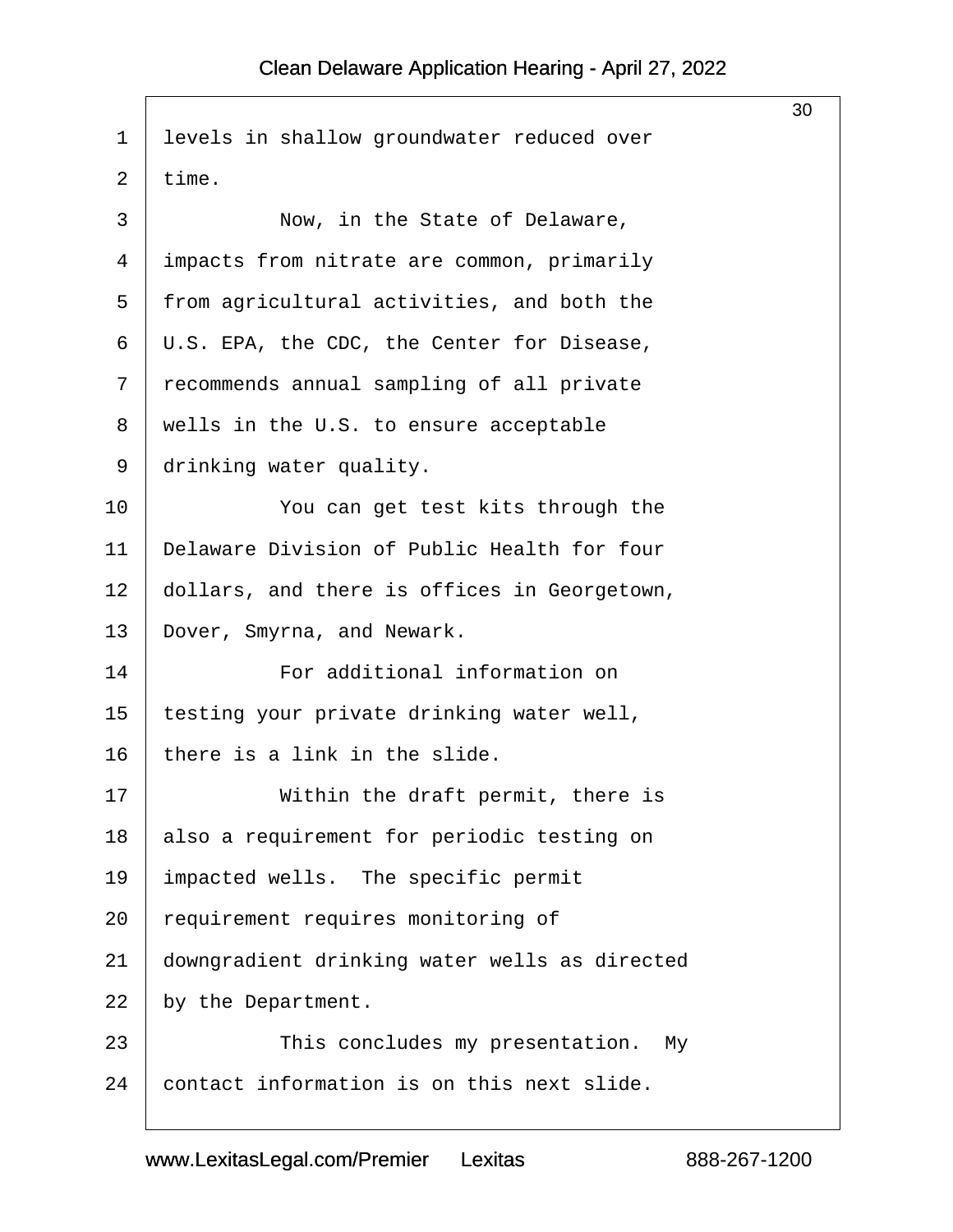<span id="page-31-0"></span>

|         |                                                | 31 |
|---------|------------------------------------------------|----|
| 1       | And finally, Ms. Hearing Officer, I have the   |    |
| 2       | following exhibits I would like to officially  |    |
| 3       | enter into the hearing record.                 |    |
| 4       | MS. VEST: Okay. Thank you very                 |    |
| 5       | much, Brian. That's a very detailed            |    |
| 6       | presentation, very informative.                |    |
| 7       | For the purposes of bookkeeping for            |    |
| 8       | the record being developed in this matter, I   |    |
| 9       | see seven exhibits being proposed on behalf    |    |
| $10 \,$ | of the Department.                             |    |
| 11      | Are these seven exhibits the same              |    |
| $1\,2$  | as those that have been posted on the hearing  |    |
| 13      | webpage dedicated to this matter?              |    |
| 14      | MR. CHURCHILL: Yes, all seven are.             |    |
| 15      | However, Exhibit Number 5 has been adjusted,   |    |
| 16      | and I will update what's on DNREC's webpage    |    |
| 17      | for this hearing.                              |    |
| 18      | MS. VEST: Great. Thank you. And                |    |
| 19      | I understand that the adjustments that were    |    |
| 20      | made were just to correct a couple of          |    |
| 21      | clerical errors. It was who nothing really     |    |
| 22      | substantive in there that's correcting.<br>But |    |
| 23      | it's good to note, one, for the record and,    |    |
| 24      | two, for anybody that's watching tonight that  |    |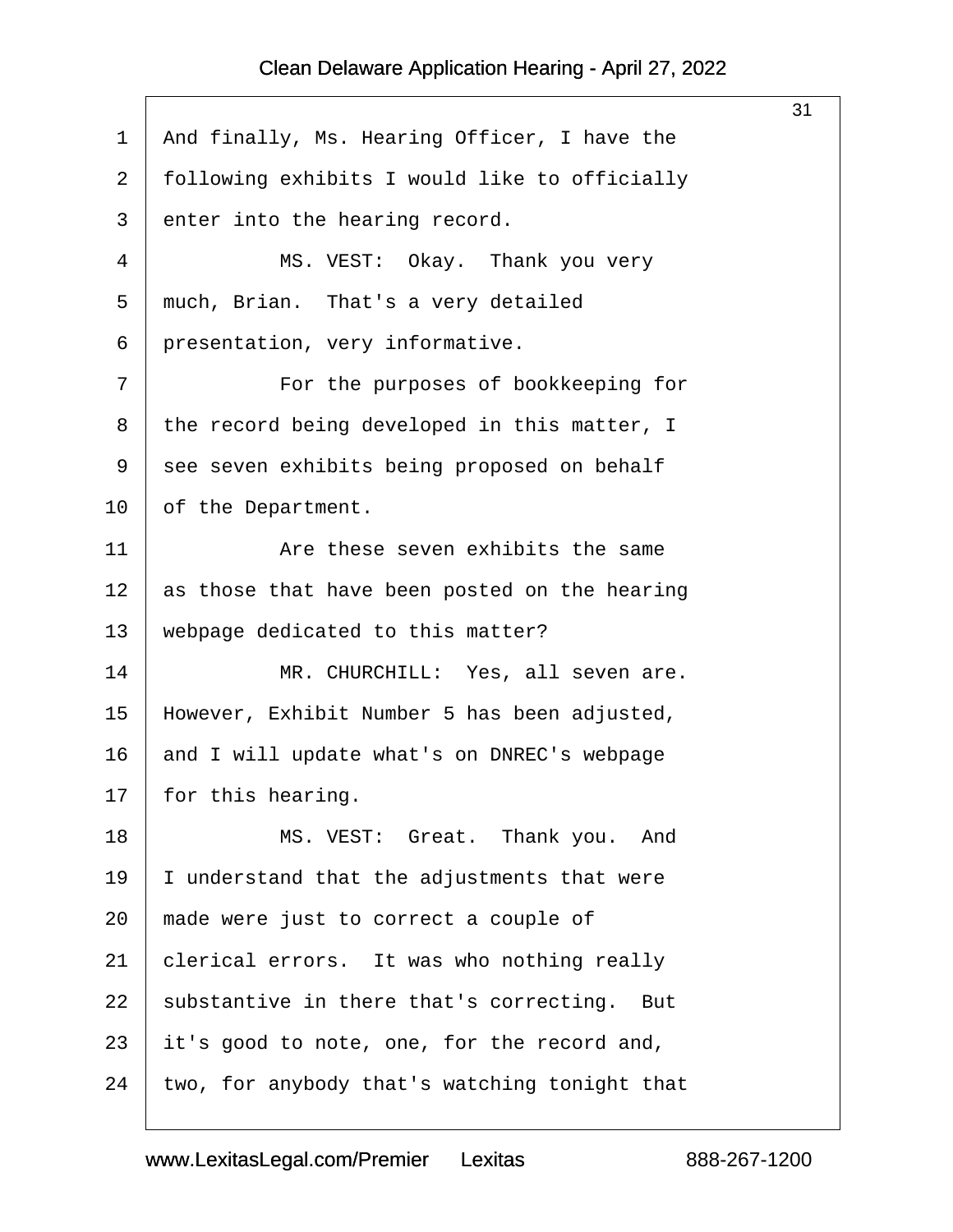<span id="page-32-0"></span>

|             |                                                 | 32 |
|-------------|-------------------------------------------------|----|
| $\mathbf 1$ | may want to go on the webpage tomorrow          |    |
| 2           | morning and download. Don't do it now. Do       |    |
| 3           | it tomorrow morning once it has been swapped    |    |
| 4           | out, and that way it will match your            |    |
| 5           | presentation.                                   |    |
| 6           | Okay. Thank you very much. Let                  |    |
| 7           | the record reflect that Exhibits 1 through 7,   |    |
| 8           | as identified both in this Power Point          |    |
| 9           | as well as on the hearing webpage, are hereby   |    |
| 10          | incorporated into the record.                   |    |
| 11          | Does the Department have anything               |    |
| 12          | further that it wishes to offer at this time?   |    |
| 13          | MR. CHURCHILL: No. No thank you.                |    |
| 14          | MS. VEST: Okay. Thank you very                  |    |
| 15          | much. And, again, that was very detailed,       |    |
| 16          | and the record is very much appreciative of     |    |
| 17          | that.                                           |    |
| 18          | At this point I am going to turn                |    |
| 19          | presentation roles over to Gerry Desmond.<br>He |    |
| 20          | is going to be offering a Power Point on        |    |
| 21          | behalf of the applicant, Clean Delaware.        |    |
| 22          | And, Gerry, once your computer                  |    |
| 23          | system is up and running and ready to go, you   |    |
| 24          | may begin.                                      |    |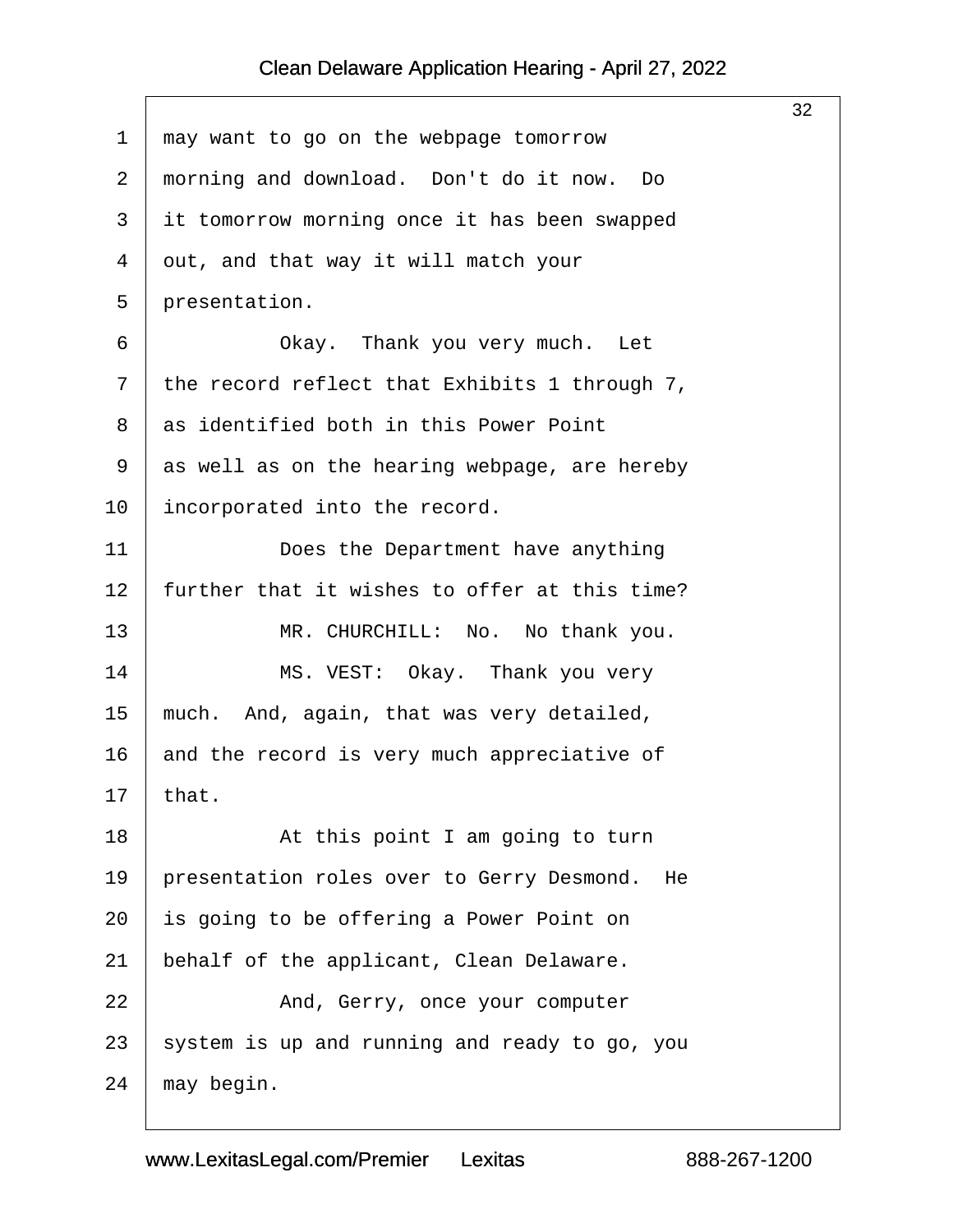<span id="page-33-0"></span>

|                |                                               | 33 |
|----------------|-----------------------------------------------|----|
| 1              | MR. DESMOND: Okay. Okay. Can you              |    |
| $\overline{2}$ | see me?                                       |    |
| 3              | MS. VEST: I can see you. I can't              |    |
| 4              | see the presentation yet.                     |    |
| 5              | MR. DESMOND: Oh, you can't see the            |    |
| 6              | presentation? Can you see me now? Can you     |    |
| 7              | see it now?                                   |    |
| 8              | MS. VEST: I do not see it now, no.            |    |
| $\mathsf 9$    | MR. DESMOND: Okay. You will tell              |    |
| 10             | us when you can see it.                       |    |
| 11             | MS. VEST: I will tell you the                 |    |
| 12             | minute that I see it. There we go.            |    |
| 13             | MR. DESMOND: All right.                       |    |
| 14             | MS. VEST: There we go. All right.             |    |
| 15             | You are full screen. You may begin when       |    |
| 16             | ready.                                        |    |
| 17             | MR. DESMOND: Thank you for                    |    |
| 18             | allowing me to speak on behalf of Clean       |    |
| 19             | Delaware this morning, or this evening.       |    |
| 20             | We are a small business, a                    |    |
| 21             | dedicated team of about 50 employees that has |    |
| 22             | been in business for a little over 40 years.  |    |
| 23             | Our facility located in Milton and            |    |
| 24             | our associated services allow us to serve     |    |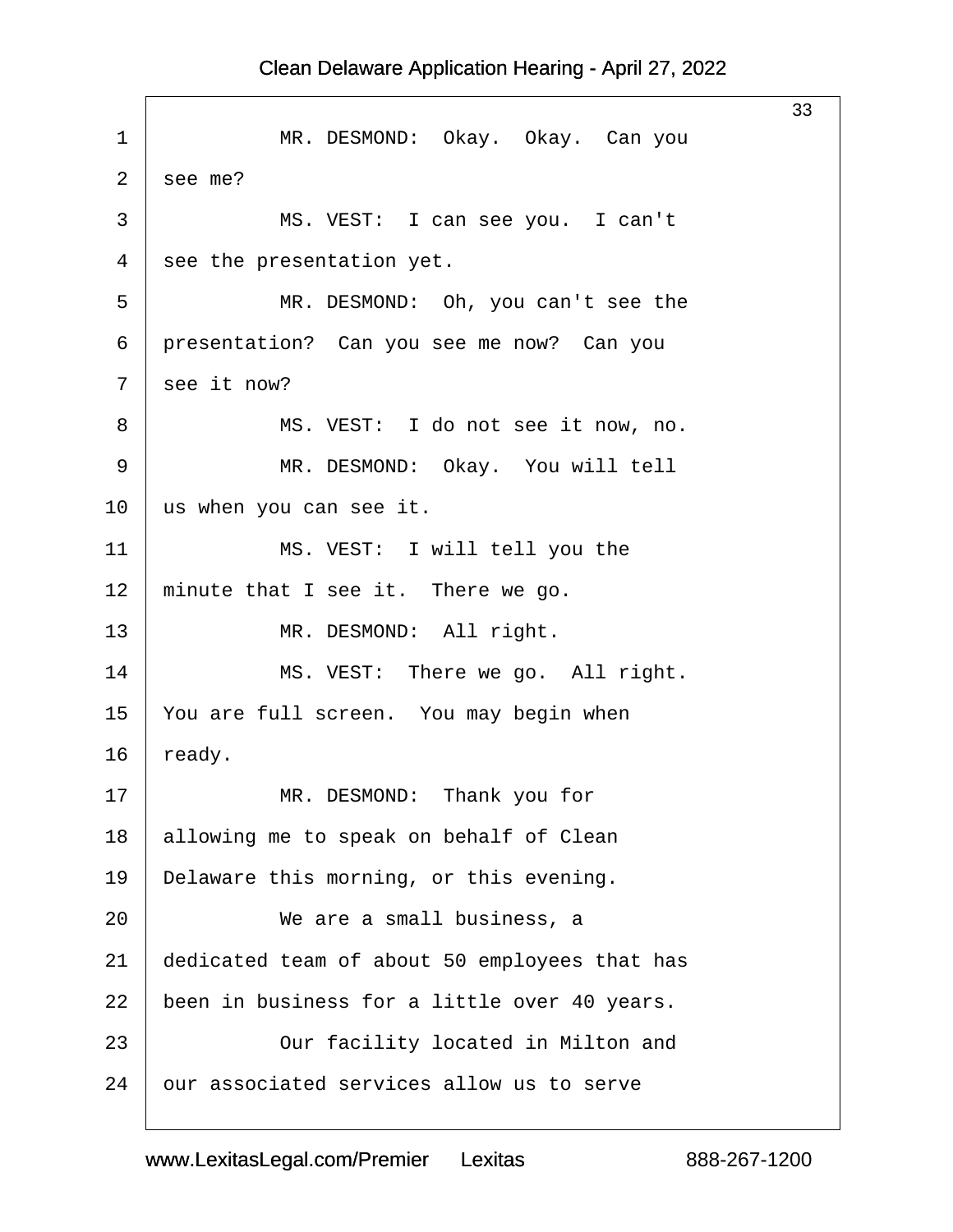<span id="page-34-0"></span>

|             |                                               | 34 |
|-------------|-----------------------------------------------|----|
| $\mathbf 1$ | nearly every resident of Sussex County.       |    |
| 2           | Our team is comprised of highly               |    |
| 3           | trained, licensed, on-site technicians, and   |    |
| 4           | top-tiered office staff ready to assist with  |    |
| 5           | environmental pumping and wastewater          |    |
| б           | solutions.                                    |    |
| 7           | We are well established in the                |    |
| 8           | community and strive for consistency and      |    |
| 9           | efficiency within our performance.            |    |
| 10          | Not only is it in the best                    |    |
| 11          | interests of our company, but more            |    |
| 12          | importantly, it's in the best interests of    |    |
| 13          | the general public for us to keep our         |    |
| 14          | standards high, meet or surpass performance   |    |
| 15          | goals, and continue to be in compliance with  |    |
| 16          | all state, federal, and DNREC-specific        |    |
| 17          | regulations.                                  |    |
| 18          | My name is Gerry Desmond. I'm the             |    |
| 19          | general manager of Clean Delaware. And I      |    |
| 20          | have been here since 2014. I hold a           |    |
| 21          | Wastewater Treatment Plant Operator's License |    |
| 22          | and various DNREC on-site licenses as well.   |    |
| 23          | We have got a fantastic office                |    |
| 24          | staff that works in the back of the room      |    |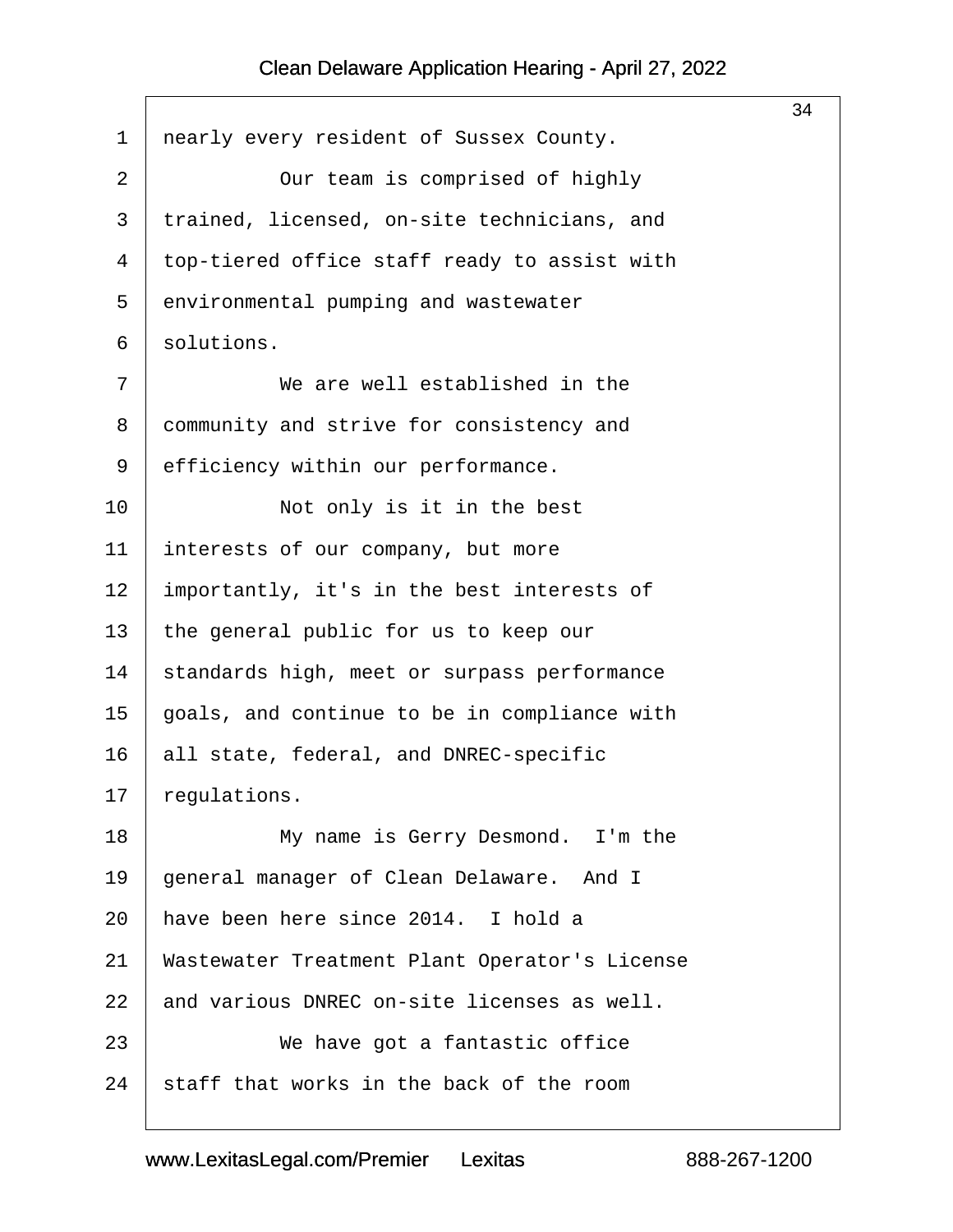$\sqrt{ }$ 

<span id="page-35-0"></span>

|             |                                               | 35 |
|-------------|-----------------------------------------------|----|
| $\mathbf 1$ | helping with customer service. We have        |    |
| 2           | talented waste haulers. Our drivers and       |    |
| 3           | laborers are the heart of our business.       |    |
| 4           | If we did not have this dedicated             |    |
| 5           | crew, we would not be at the level of         |    |
| 6           | business and customer satisfaction that we    |    |
| 7           | They are the face of our company, and<br>are. |    |
| 8           | they take their role seriously.               |    |
| 9           | We also have septic system                    |    |
| 10          | installation teams who attend to septic       |    |
| 11          | system installation, repair, inspection, and  |    |
| 12          | operation and maintenance contracts.          |    |
| 13          | The majority of our installation              |    |
| 14          | business is replacing failing septic systems  |    |
| 15          | that pose an immediate risk to the            |    |
| 16          | environment. Many of the new systems we       |    |
| 17          | install include innovative and alternative    |    |
| 18          | technology built to remove nitrogen.          |    |
| 19          | A timeline of our business, as                |    |
| 20          | Brian had mentioned, we were established in   |    |
| 21          | 1981 and began working in the wastewater      |    |
| 22          | business in the infancy of the septic         |    |
| 23          | business and new regulations.                 |    |
| 24          | In 2014, ownership changed, and the           |    |
|             |                                               |    |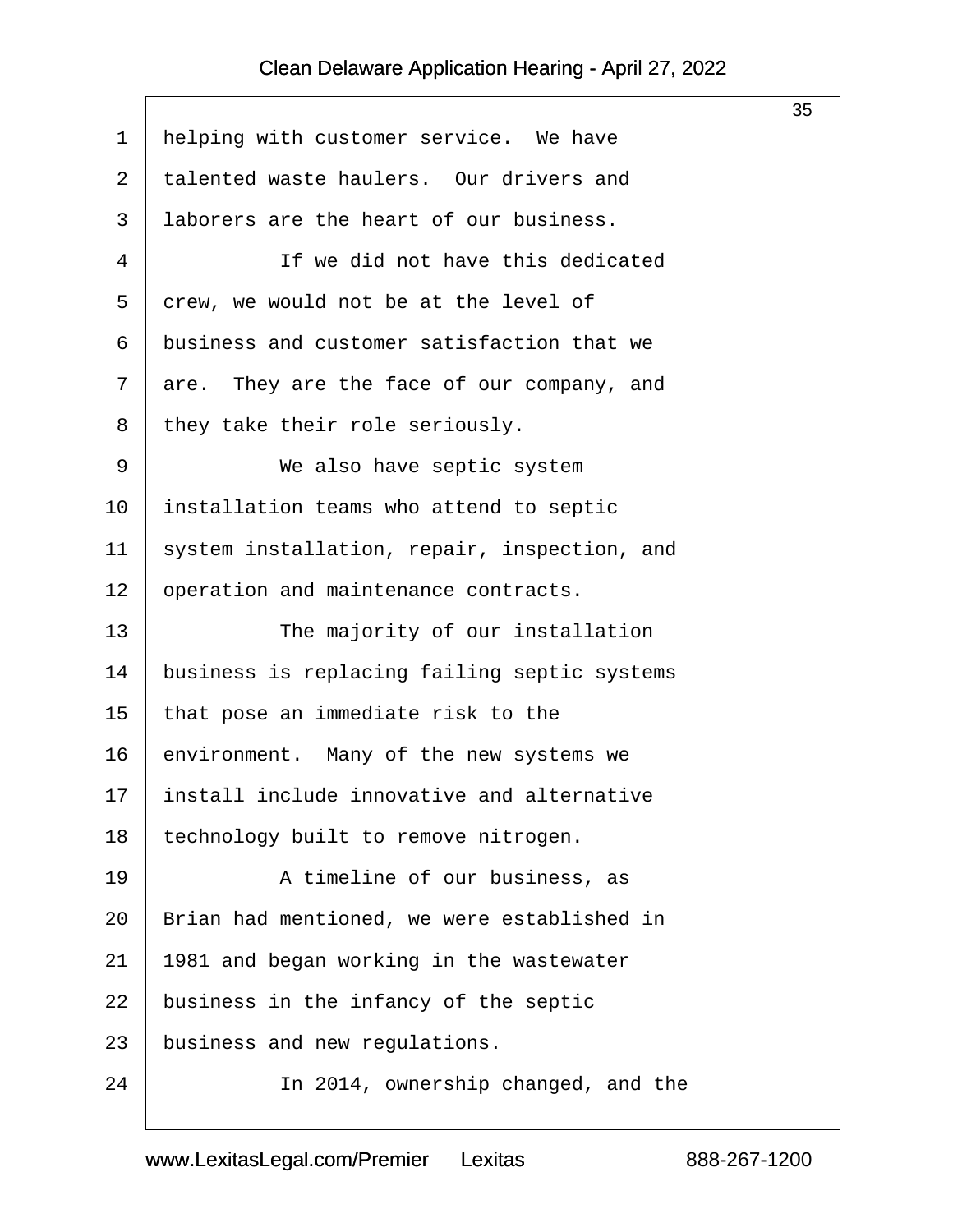<span id="page-36-0"></span>

|             |                                               | 36 |
|-------------|-----------------------------------------------|----|
| $\mathbf 1$ | business was diversified to include septic    |    |
| 2           | installation as well as portable toilets.     |    |
| 3           | In 2013 wells were first installed            |    |
| 4           | at our farm to measure groundwater depth,     |    |
| 5           | then upgraded to include monitoring nitrate   |    |
| 6           | levels.                                       |    |
| 7           | Unfortunately in 2015, we had a               |    |
| 8           | fire at our Milton farm. The result, though,  |    |
| 9           | was the rebuild and upgrade of our wastewater |    |
| 10          | treatment facility.                           |    |
| 11          | In 2019 we made significant                   |    |
| 12          | upgrades to farming practices through the     |    |
| 13          | installation of freshwater pivot irrigation   |    |
| 14          | systems.                                      |    |
| 15          | This is our business by the                   |    |
| 16          | numbers:                                      |    |
| 17          | Five-thousand plus residential                |    |
| 18          | septic system equivalent pump-outs were       |    |
| 19          | completed in 2021 and run through our Clean   |    |
| 20          | Delaware lime plant facility.                 |    |
| 21          | Included in these pump-outs were              |    |
| 22          | over 260 Class H real estate septic           |    |
| 23          | inspections, 220 operation and maintenance    |    |
| 24          | contracts for innovative and alternative      |    |
|             |                                               |    |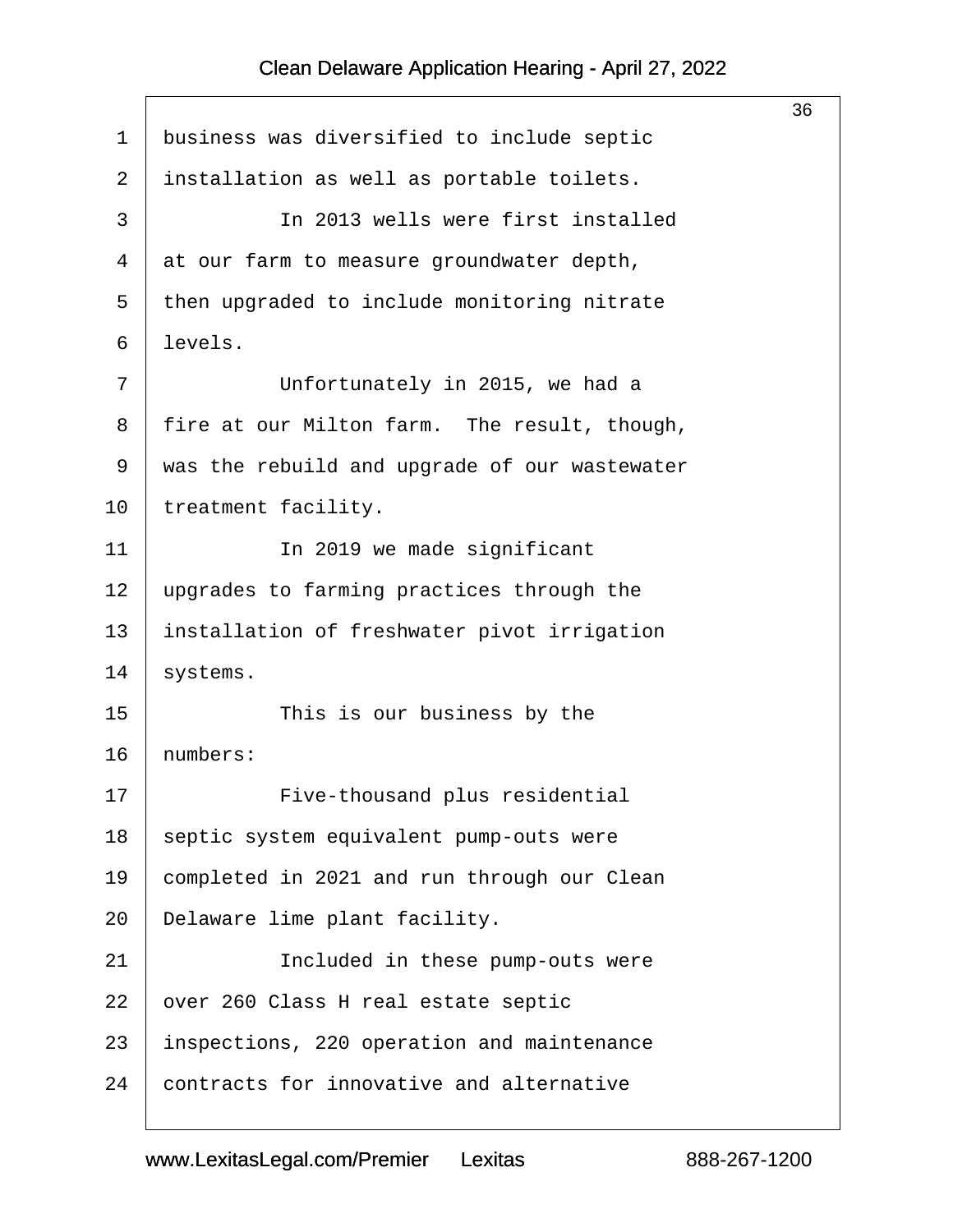$\sqrt{ }$ 

<span id="page-37-0"></span>

|                                               | 37 |
|-----------------------------------------------|----|
| systems, 200 emergency septic pump-outs, 300  |    |
| holding tank pump-outs, 250 service calls,    |    |
| and outside haulers handled and brought in    |    |
| roughly 1,000 septic tank pumping             |    |
| equivalence.                                  |    |
| Brian discussed at length the lime            |    |
| plant process and how it works. I will not    |    |
| go over a lot of that, but it is in my        |    |
| presentation, as well as just a live video of |    |
| how we offload at the facility, our screener  |    |
| in operation, when leaving the screen heading |    |
| to our decanting tank where the settleable    |    |
| solids form, and then ultimately going out    |    |
| into our mixing tanks where we add lime.      |    |
| One of the products that we -- or             |    |
| two of the products that we land apply that   |    |
| are non-sanitary include grease trap and      |    |
| brewery waste.                                |    |
| If you eat out at a restaurant or             |    |
| shop at a grocery store, we have probably     |    |
| handled that freeze. Grease traps are         |    |
| usually in the floor or under sinks at        |    |
| restaurants, hospitals, schools, and grocery  |    |
| stores. Larger freeze traps might be found    |    |
|                                               |    |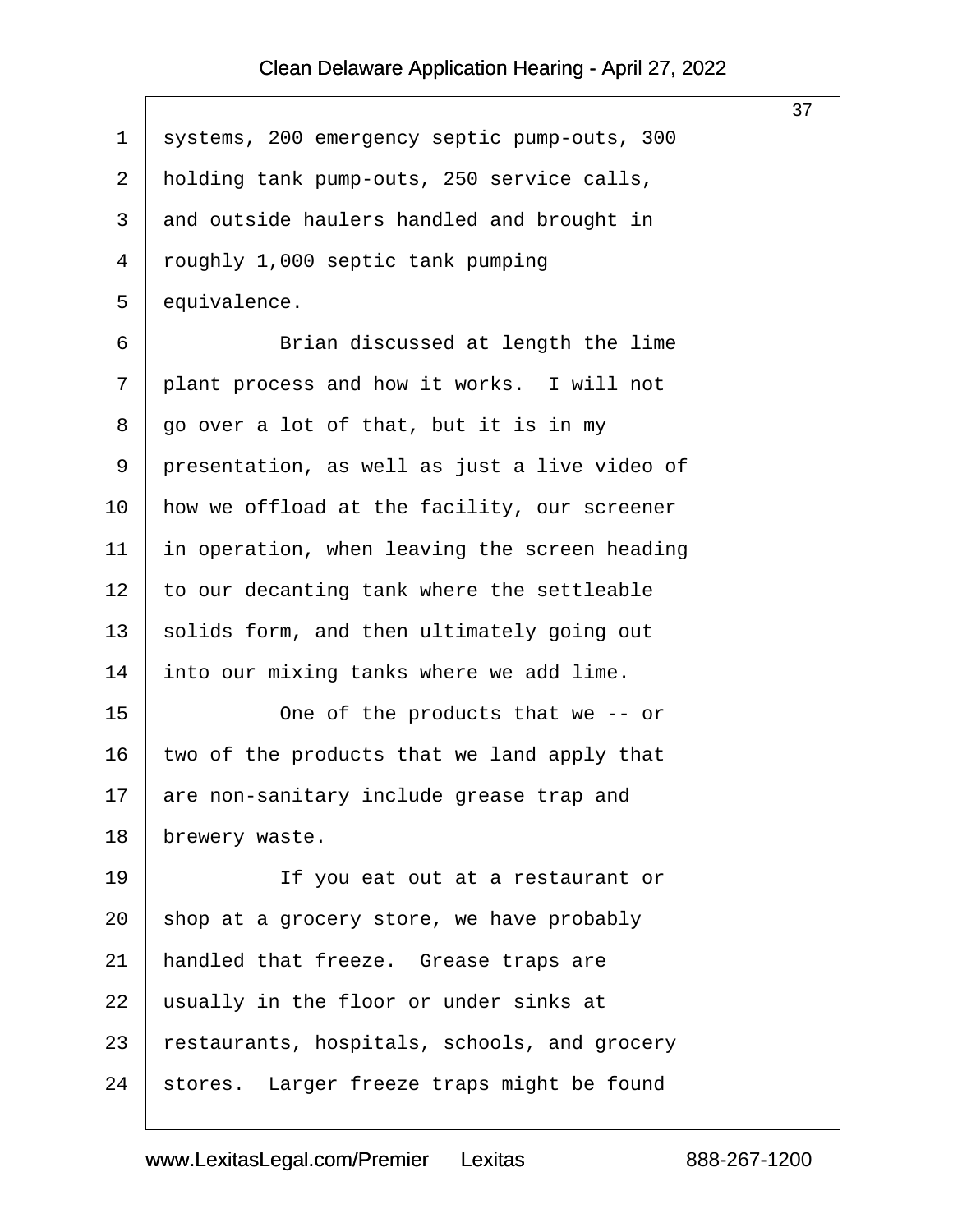<span id="page-38-0"></span>

|    |                                              | 38 |
|----|----------------------------------------------|----|
| 1  | outside and under a parking lot. Anyone that |    |
| 2  | cooks commercially should have one. Most     |    |
| 3  | outside grease traps are 1,000 gallons in    |    |
| 4  | size. The smaller ones range from 30 to      |    |
| 5  | 100 gallons.                                 |    |
| 6  | There is another type of grease              |    |
| 7  | called yellow grease. This is deep fried     |    |
| 8  | grease. This product is not serviced by      |    |
| 9  | Clean Delaware and is totally different from |    |
| 10 | anything in our application.                 |    |
| 11 | I have been told it takes roughly            |    |
| 12 | 20 gallons of water to make a pint of beer.  |    |
| 13 | Dogfish, since Dogfish Head Brewery started  |    |
| 14 | brewing beer in Milton, Clean Delaware has   |    |
| 15 | been there to assist them. While we don't    |    |
| 16 | receive near what we did once, Dogfish is    |    |
| 17 | still an important partner for Clean         |    |
| 18 | Delaware.                                    |    |
| 19 | The reason we take this grease and           |    |
| 20 | brewery product is it's not conducive to a   |    |
| 21 | wastewater treatment plant. Most wastewater  |    |
| 22 | treatment plants do not accept grease no     |    |
| 23 | matter the scale. This is a product that     |    |
| 24 | compromises the wastewater treatment plant.  |    |
|    |                                              |    |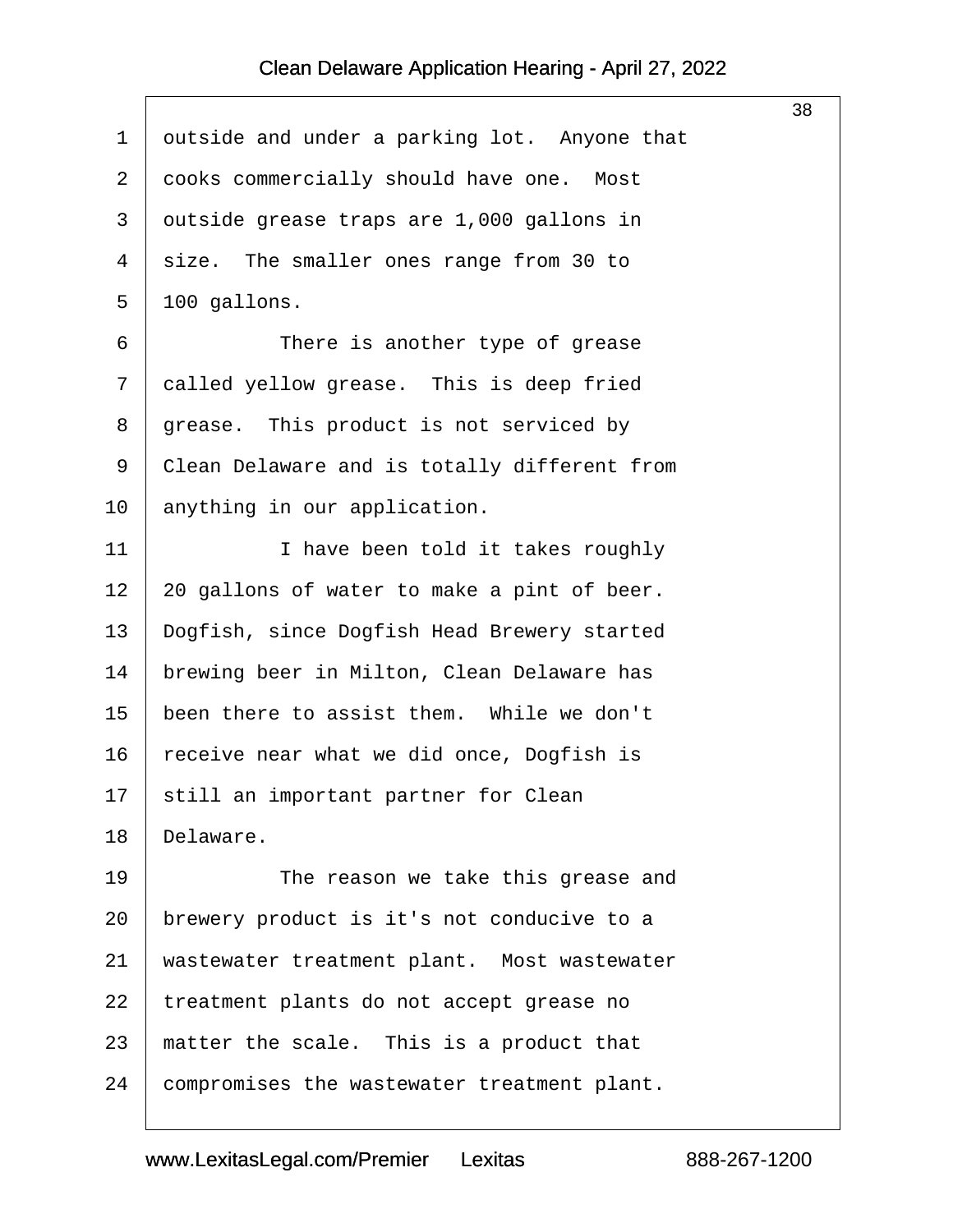$\sqrt{ }$ 

<span id="page-39-0"></span>

|                |                                               | 39 |
|----------------|-----------------------------------------------|----|
| $\mathbf 1$    | And accepted practice is the disposal of      |    |
| $\overline{2}$ | grease and brewery waste by way of land       |    |
| 3              | application.                                  |    |
| $\overline{4}$ | Our land application is made by               |    |
| 5              | through passes across the field using a       |    |
| 6              | tractor to pull a depressurized liquid manure |    |
| 7              | spreader with the deflection plate. We are    |    |
| 8              | actively applying over millet in agronomic    |    |
| 9              | rates as our cover crop.                      |    |
| 10             | We have also subdivided the fields            |    |
| 11             | into smaller portions so that we can allow    |    |
| 12             | one part to grow and be harvested while we    |    |
| 13             | are on top of the other, and it's still being |    |
| 14             | able to remove nutrients.                     |    |
| 15             | Here are a couple of pictures in              |    |
| 16             | the middle of our renovation in 2015          |    |
| 17             | following the fire. We were able to save      |    |
| 18             | part of the initial underground facility but  |    |
| 19             | were able to add onto that facility so that   |    |
| 20             | we would not be restricted with our ability   |    |
| 21             | to handle or process our septic stream.       |    |
| 22             | In the past Clean Delaware has                |    |
| 23             | assisted with Class B biosolid needs of Allen |    |
| 24             | Harim foods, Perdue Farm, Lewes, City of      |    |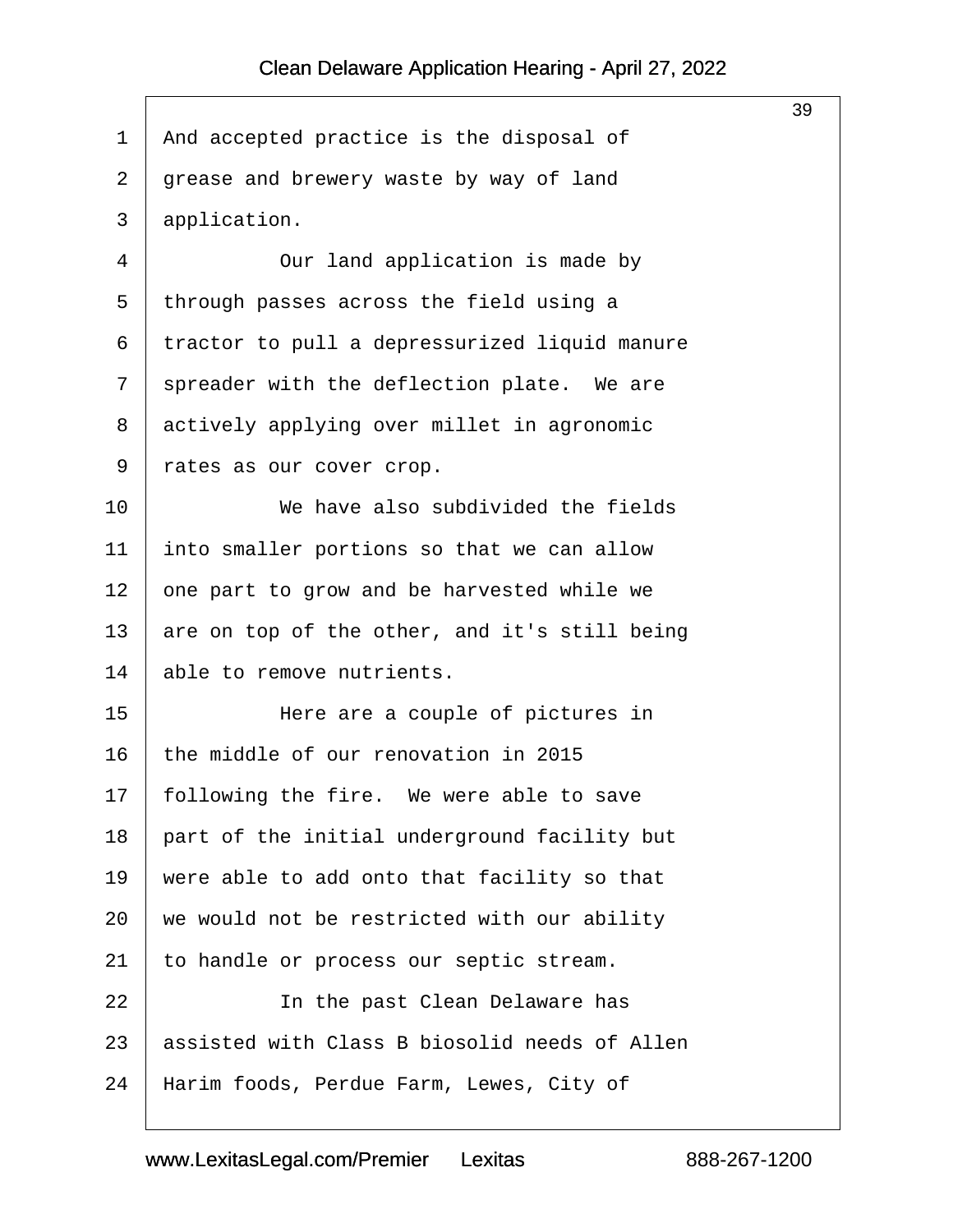$\sqrt{ }$ 

<span id="page-40-0"></span>

|                                               | 40 |
|-----------------------------------------------|----|
| Lewes, Town of Milton, Town of Bridgeville,   |    |
| Town of Selbyville, and many others.          |    |
| Clean Delaware scaled back our                |    |
| operations regarding land application of      |    |
| sanitary sludge and, in fact, in 2021 only    |    |
| handled sludge generated from the Town of     |    |
| Selbyville.                                   |    |
| We follow a comprehensive nutrient            |    |
| management plan with detailed testing and     |    |
| work in cooperation with our farmer and a     |    |
| nutrient management specialist to ensure that |    |
| we are following all the guidelines required, |    |
| since the installation or, I'm sorry, the     |    |
| farmer also oversees the pivot irrigation     |    |
| prior to harvest and covers -- plants our     |    |
| cover crop for winter protection.             |    |
| Here is a graph of our average                |    |
| yield of corn since we have installed the     |    |
| pivot irrigation. Before irrigation, we were  |    |
| at the mercy of Mother Nature, and Mother     |    |
| Nature was not always kind to us.             |    |
| We at points in time -- one of my             |    |
| pages -- there were points in time when we    |    |
| were averaging 140 to 160 bushels. If you     |    |
|                                               |    |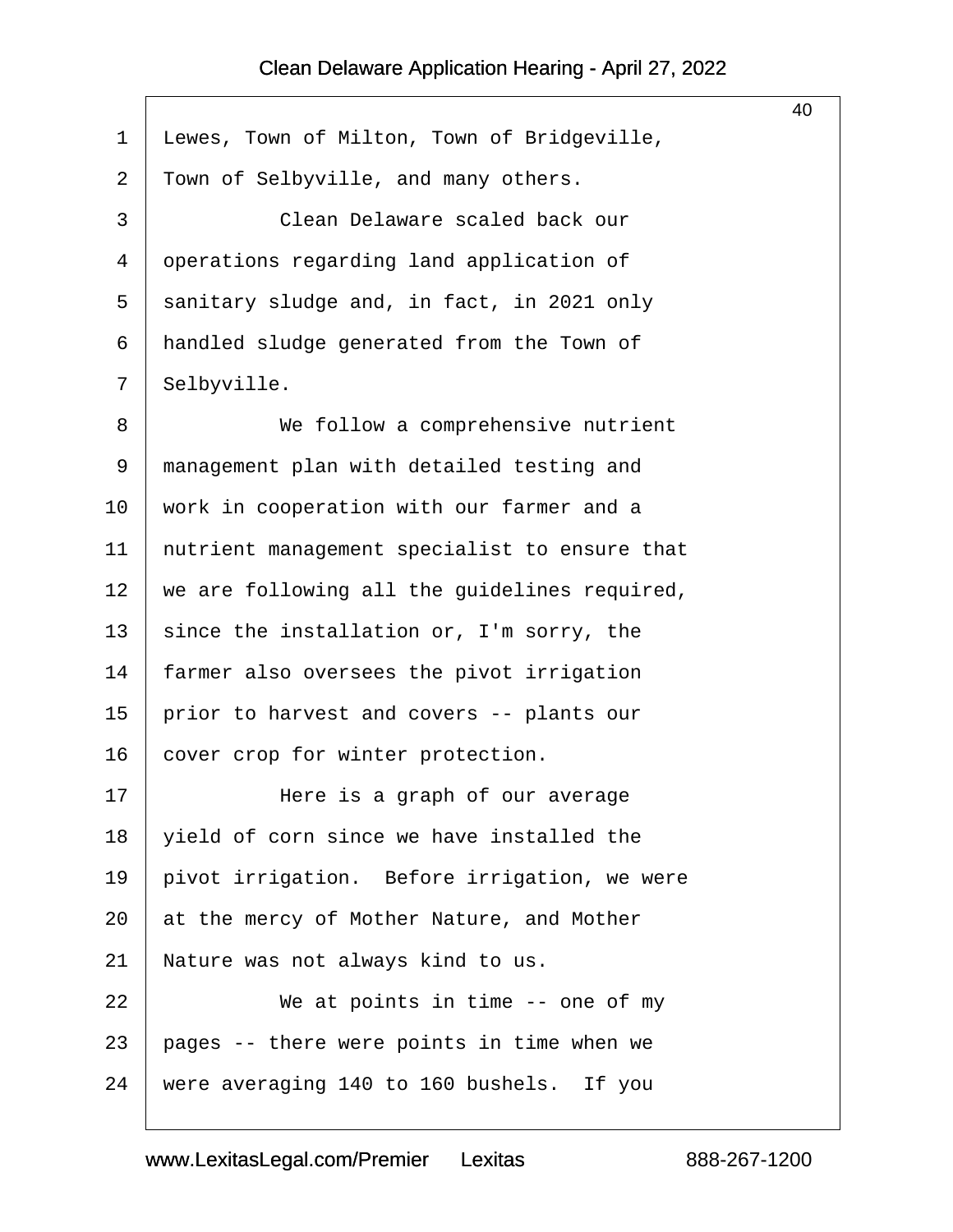<span id="page-41-0"></span>

|                |                                               | 41 |
|----------------|-----------------------------------------------|----|
| $\mathbf 1$    | can see, it looks like in 2017 we had a       |    |
| $\overline{2}$ | really good year when it came to rain, and we |    |
| 3              | were able to grow 180 bushels. But since the  |    |
| 4              | irrigation was installed and we had the right |    |
| 5              | water at the right time, because this corn is |    |
| 6              | grown on fields that are not actively         |    |
| 7              | involved with the application process -- this |    |
| 8              | is following that -- our yields have gone up  |    |
| 9              | and average 240 bushels per acre.             |    |
| 10             | We understand that our waste                  |    |
| 11             | treatment process is ever evolving, and to    |    |
| 12             | ensure that we are putting out $-$ or putting |    |
| 13             | out into the community our best product by    |    |
| 14             | way of land application.                      |    |
| 15             | This includes constant monitoring             |    |
| 16             | of the nitrate levels in our wells and        |    |
| 17             | consulting with our hydrogeologists on a      |    |
| 18             | regular basis.                                |    |
| 19             | Verdantas routinely collects                  |    |
| 20             | samples of groundwater from our wells and     |    |
| 21             | looking levels of nitrates, ammonium          |    |
| 22             | nitrogen, people nitrogen, and organic        |    |
| 23             | nitrogen, and total nitrogen.                 |    |
| 24             | To address and correct any increase           |    |
|                |                                               |    |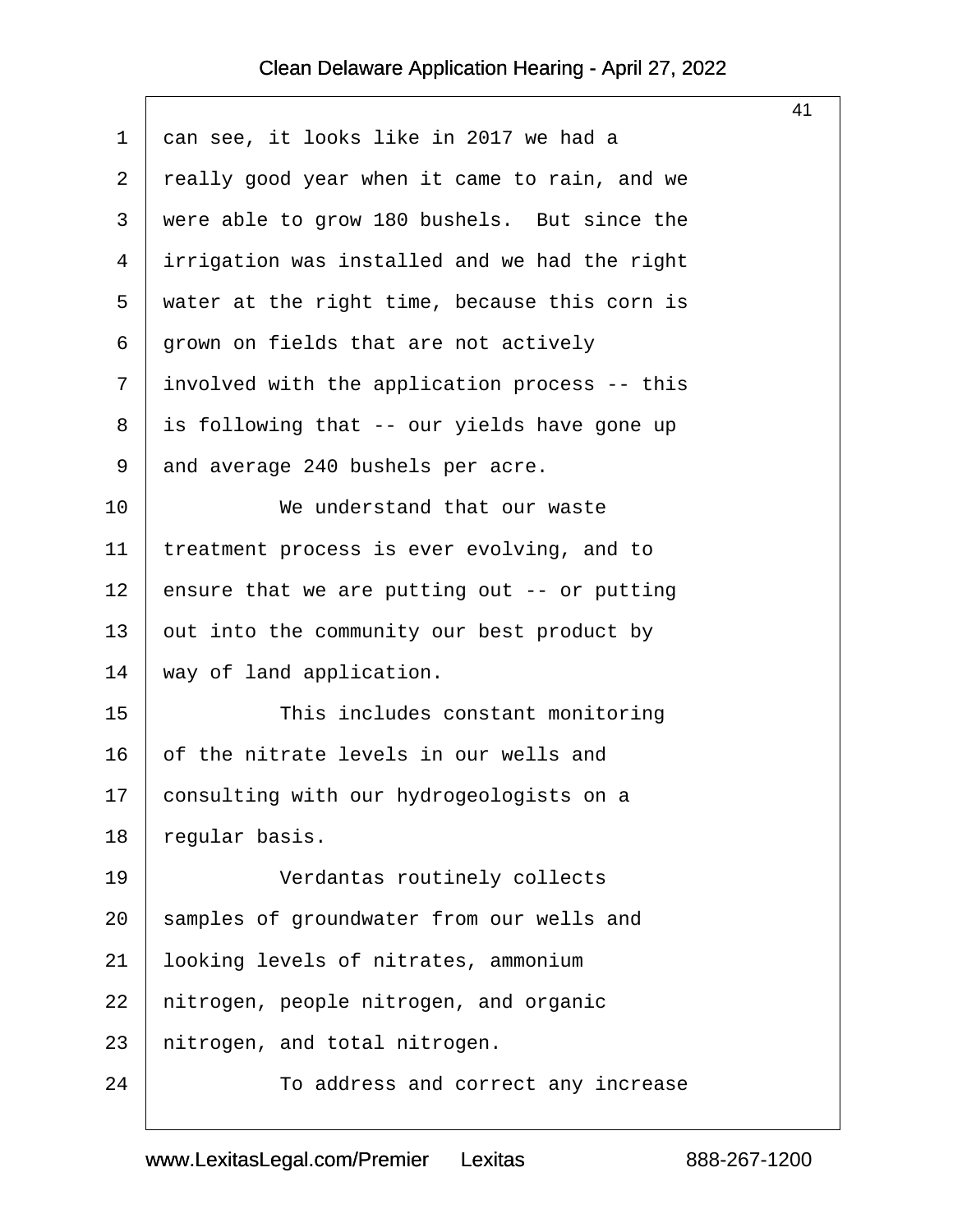<span id="page-42-0"></span>

|             |                                               | 42 |
|-------------|-----------------------------------------------|----|
| $\mathbf 1$ | in nitrogen levels, we are reviewing current  |    |
| 2           | conditions at the area of operation           |    |
| 3           | as well as application rates, sources,        |    |
| 4           | materials, and operations histories for any   |    |
| 5           | unusual occurrences and releases.             |    |
| 6           | We will continually sample                    |    |
| 7           | irrigation water from our pivot irrigation    |    |
| 8           | system for nitrates and adjust the nitrogen   |    |
| 9           | application accordingly.                      |    |
| 10          | We will also continue to assess               |    |
| 11          | trends and precipitation, groundwater         |    |
| 12          | elevation, and the nitrate levels in the      |    |
| 13          | ground entering our site from upgradient      |    |
| 14          | areas.                                        |    |
| 15          | We will install additional                    |    |
| 16          | monitoring wells in the vicinity of the       |    |
| 17          | operation to check for possible sources of    |    |
| 18          | contamination if necessary.                   |    |
| 19          | Not only do affiliations and                  |    |
| 20          | partnerships we have ensure that we are       |    |
| 21          | current on all industry and business-specific |    |
| 22          | regulations and trends, but they help promote |    |
| 23          | and generate a business showing potential     |    |
| 24          | customers that we are a reliable and          |    |
|             |                                               |    |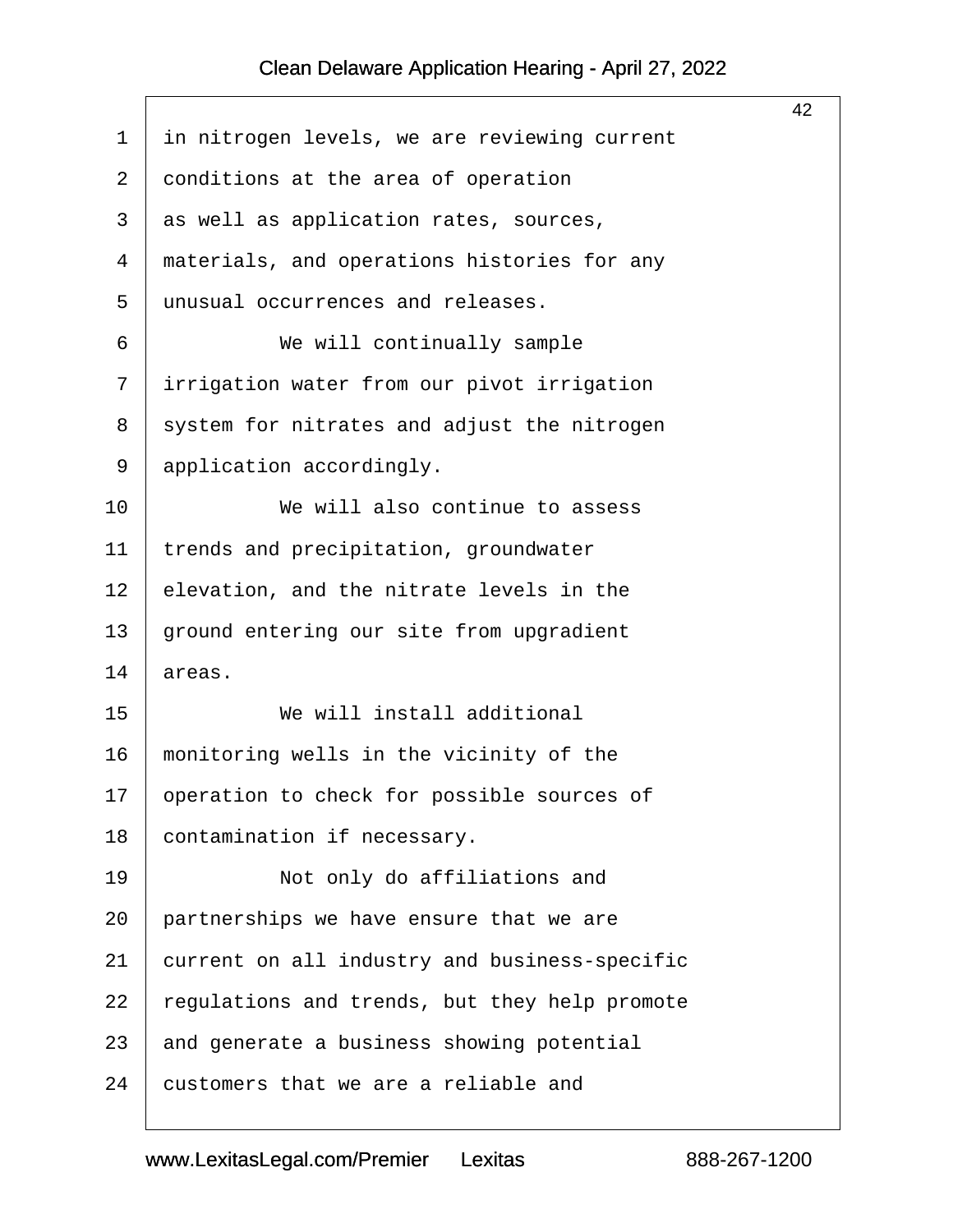<span id="page-43-0"></span>

|             |                                               | 43 |
|-------------|-----------------------------------------------|----|
| $\mathbf 1$ | trustworthy company that provides quality     |    |
| 2           | technicians to do exceptional work. Some of   |    |
| 3           | the partnerships and affiliations are         |    |
| 4           | mentioned below.                              |    |
| 5           | We know there are always community            |    |
| 6           | concerns, and we are working to address them. |    |
| 7           | We have begun subdividing our existing        |    |
| 8           | application fields into smaller portions with |    |
| 9           | continuous grass crops without loading it --  |    |
| $10 \,$     | with loading amounts that do not burn the     |    |
| 11          | grass or attract vectors.                     |    |
| 12          | Regarding the wells, we have                  |    |
| 13          | retained Verdantas to provide professional    |    |
| 14          | geologist evaluations of operations,          |    |
| 15          | investigate the causes of increased nitrogen  |    |
| 16          | levels in our monitoring wells, and provide   |    |
| 17          | steps to mitigate groundwater impact relating |    |
| 18          | to the land application.                      |    |
| 19          | Regarding high nitrate levels in              |    |
| 20          | monitoring wells, elevated nitrate levels     |    |
| 21          | were determined to exist in ours and adjacent |    |
| 22          | wells back in 2013. At that time all          |    |
| 23          | activities attributed to this spike were      |    |
| 24          | ceased, and immediate water supply options    |    |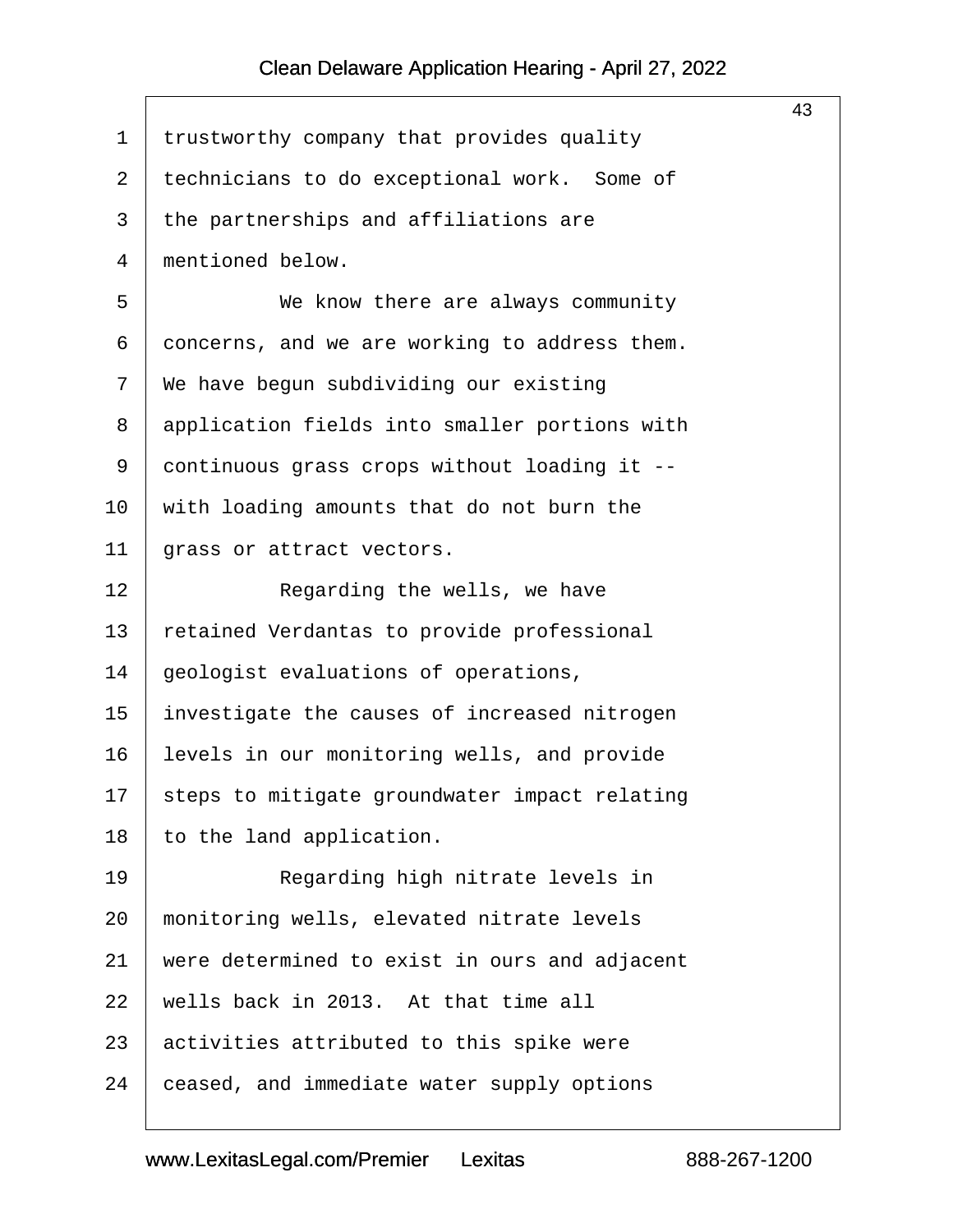<span id="page-44-0"></span>

|    |                                               | 44 |
|----|-----------------------------------------------|----|
| 1  | were offered.                                 |    |
| 2  | With the help of pivot irrigation,            |    |
| 3  | we can better control our crops and have more |    |
| 4  | certainty that nutrients are not escaping the |    |
| 5  | root zone or moving into the groundwater.     |    |
| 6  | Our permit requires us to provide             |    |
| 7  | analytical soil sample sampling and product   |    |
| 8  | sampling, prerequisite to reduced sampling,   |    |
| 9  | only to apply to non-sanitary products        |    |
| 10 | including grease and brewery waste.           |    |
| 11 | Finally, here is a slide that shows           |    |
| 12 | the dry metric tons that have been applied to |    |
| 13 | our fields per acre over the past nine years. |    |
| 14 | In 2013 and actually prior to 2013,           |    |
| 15 | we were probably applying nearly a thousand   |    |
| 16 | dry metric tons onto about 240 acres per      |    |
| 17 | year.                                         |    |
| 18 | As our time has gone by and we have           |    |
| 19 | tightened our belt and looked at items that   |    |
| 20 | we're taking and the impact that it has had,  |    |
| 21 | we are now applying on about 140 acres and    |    |
| 22 | only taking about 20 percent of that with     |    |
| 23 | about 200 dry metric tons.                    |    |
| 24 | Thank you for your time. And I                |    |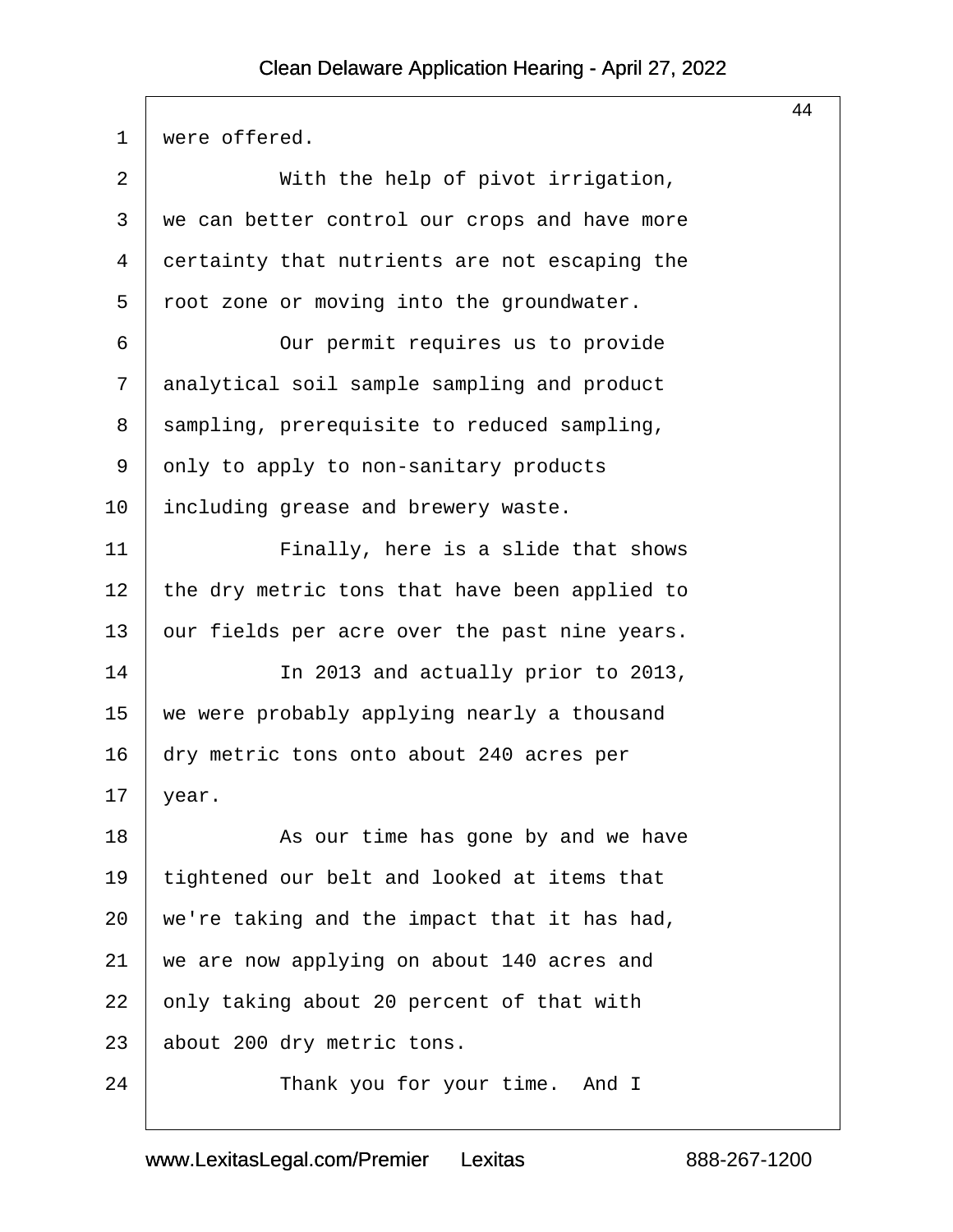<span id="page-45-0"></span>

|                |                                               | 45 |
|----------------|-----------------------------------------------|----|
| 1              | appreciate your offer to allow me to speak at |    |
| $\overline{2}$ | this public hearing and present our appeal    |    |
| 3              | for the renewal of our AGU application.       |    |
| 4              | MS. VEST: Thank you, Mr. Desmond.             |    |
| 5              | And, again, I want to take time to thank both |    |
| 6              | the Department and the Applicant. I think     |    |
| 7              | both presentations were very thorough and     |    |
| 8              | very informative.                             |    |
| 9              | Mr. Desmond, for the record, you              |    |
| 10             | are going to be offering a copy of that Power |    |
| 11             | Point so that we can put that up on the       |    |
| 12             | hearing webpage, as well.                     |    |
| 13             | I'm going to go ahead in the                  |    |
| 14             | transcript and note that that is going to be  |    |
| 15             | taking place. Hopefully, we will get that up  |    |
| 16             | on the website tomorrow morning. And it will  |    |
| 17             | be marked as Applicant's Exhibit Number 1.    |    |
| 18             | And again, thank you, Mr. Desmond.            |    |
| 19             | MR. DESMOND:<br>Thank you.                    |    |
| 20             | MS. VEST: At this point of the                |    |
| 21             | hearing we would normally go into where we    |    |
| 22             | would be accepting live public comment.       |    |
| 23             | Our website does have distinctive             |    |
| 24             | protocols for that. Members of the public     |    |
|                |                                               |    |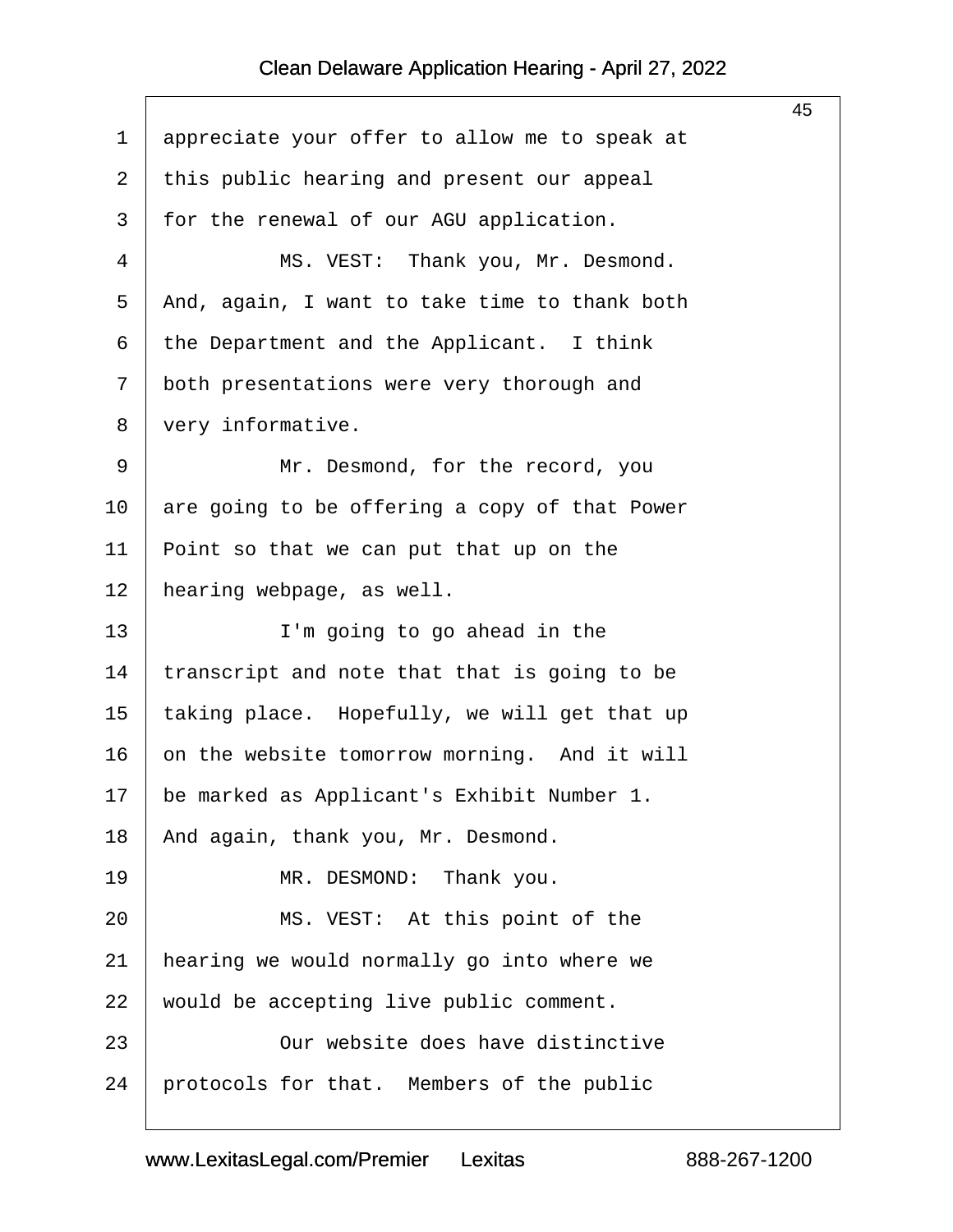<span id="page-46-0"></span>

|    |                                               | 46 |
|----|-----------------------------------------------|----|
| 1  | can feel free to sign up and preregister so   |    |
| 2  | that they can be recognized to speak at       |    |
| 3  | hearings. The deadline for each hearing is    |    |
| 4  | 12 noon on the date of that hearing.          |    |
| 5  | And for this particular matter, we            |    |
| 6  | had no one sign up. So since there are no     |    |
| 7  | commenters that are going to be speaking      |    |
| 8  | tonight, I am now going to move to be         |    |
| 9  | concluding these proceedings.                 |    |
| 10 | Again, there is a wealth of                   |    |
| 11 | information that is available to the public   |    |
| 12 | and for any other person who is interested in |    |
| 13 | this matter.                                  |    |
| 14 | There is a hearing webpage                    |    |
| 15 | dedicated to each and every DNREC permitting  |    |
| 16 | matter. You just go to DNREC, DNREC's main    |    |
| 17 | website at the top. There is a panel that     |    |
| 18 | says "Administrative Law." Go to "Public      |    |
| 19 | Hearings." Scroll down. And they are listed   |    |
| 20 | chronologically. I believe this is the        |    |
| 21 | second or third from the top, because it goes |    |
| 22 | in order from most recent to oldest.          |    |
| 23 | If you click on that, it will have            |    |
| 24 | all of the exhibits that were entered into    |    |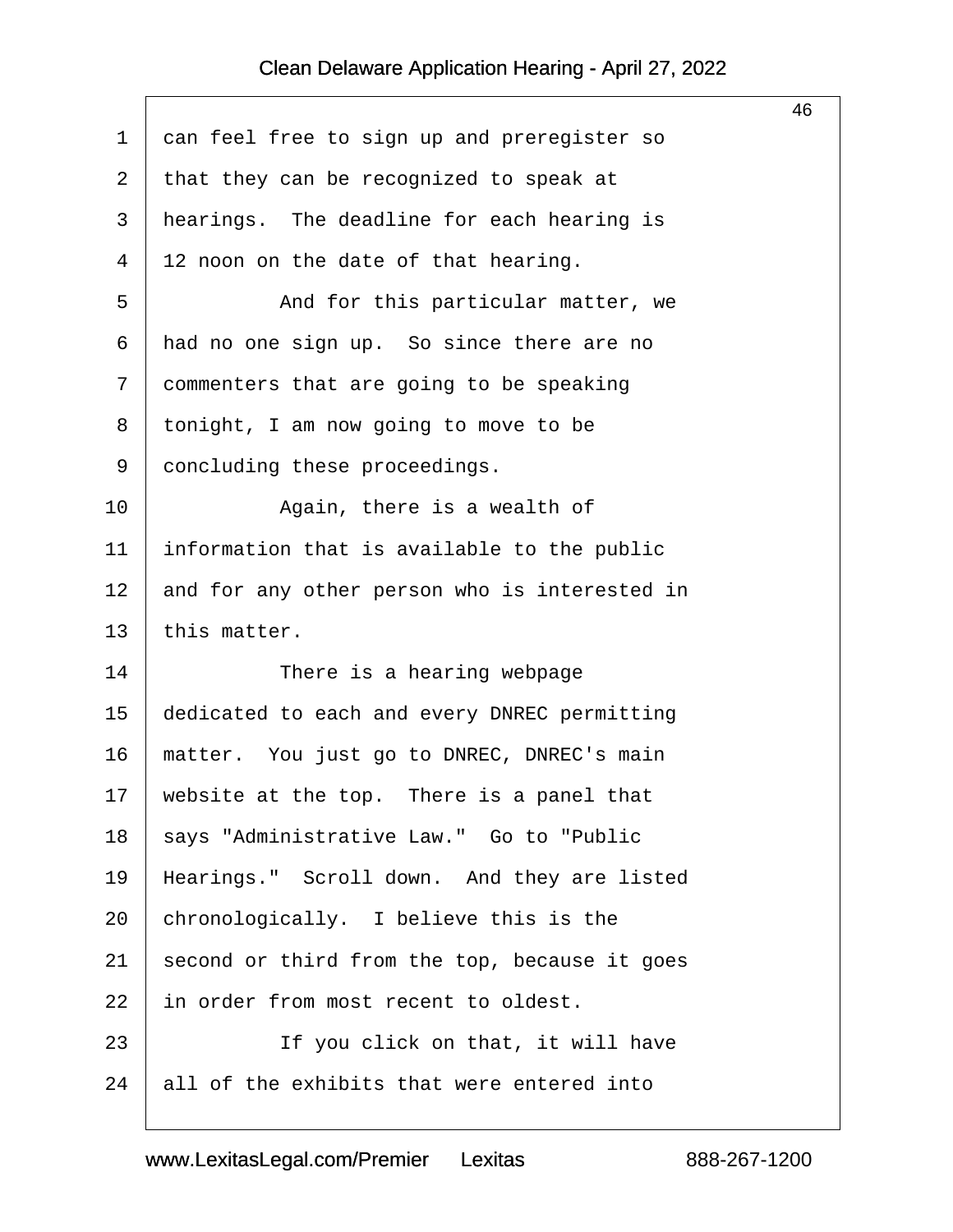$\Gamma$ 

| 47                                            |
|-----------------------------------------------|
| the record tonight. It will also have both    |
| presentations. And eventually it will have    |
| the court reporter's transcript.              |
| The comment period, as I said at              |
| the beginning of tonight's proceedings, it    |
| will not close at the conclusion of tonight's |
| matter. Rather, it remains open for receipt   |
| of public comment. And the public is welcome  |
| to offer comment either in e-mail form, in    |
| electronic format, or in good old USPS mail.  |
| Regardless of the comment, as I               |
| said earlier, as long as it is received by    |
| the Department on or before May 12, 2022, all |
| comment bears the same weight, and all        |
| comment will be considered by the Secretary   |
| prior to his making a decision.               |
| If and when comments do come in               |
| between now and May 12th, they will be posted |
|                                               |
| So, again, I want to thank the                |
| presenters as well as members of the public   |
| that have dialed in to view this matter.      |
| Again, the record is open through             |
| May 12th. So we look forward to receiving     |
|                                               |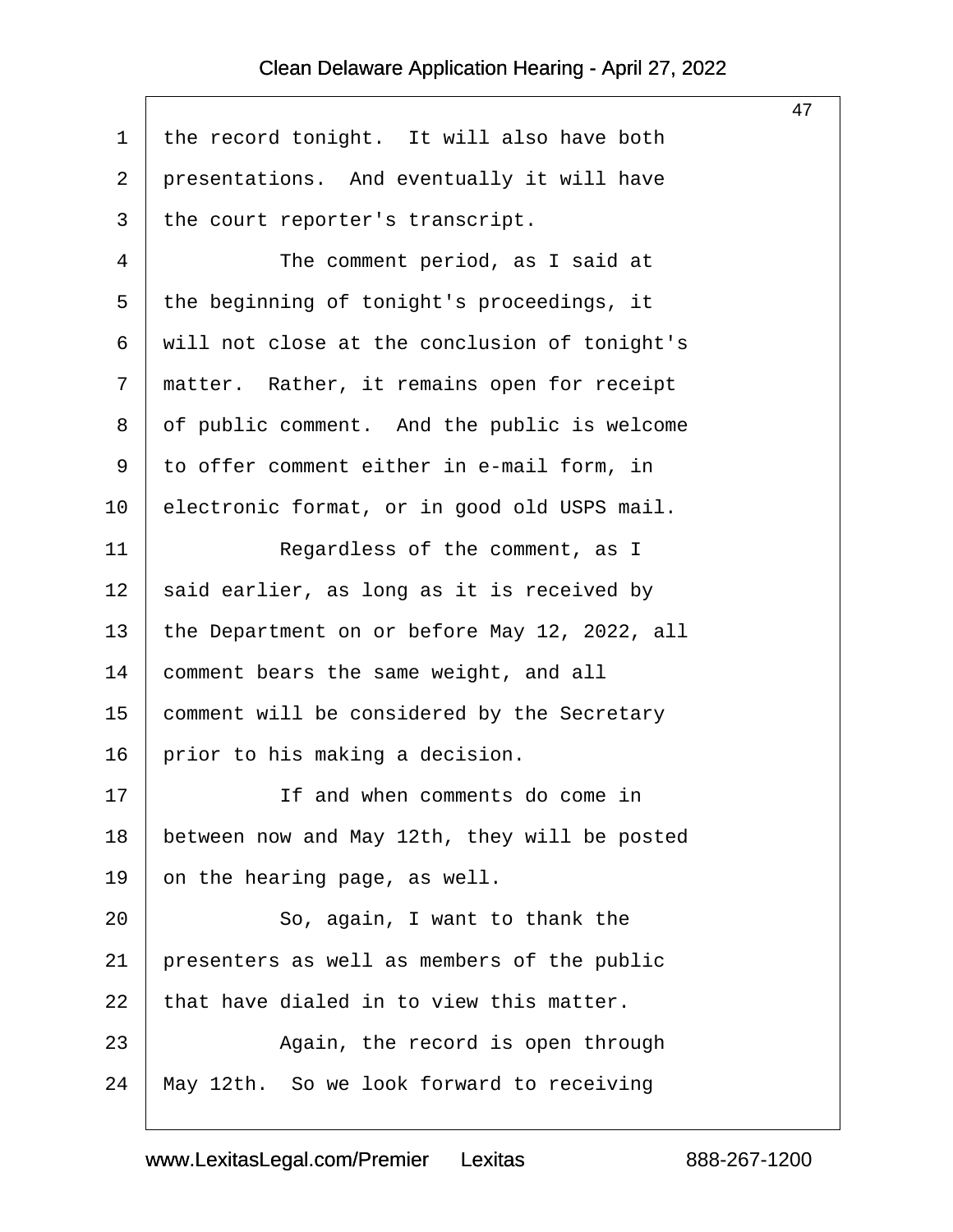| $\mathbf 1$    | your comments, should you wish to give any. | 48 |
|----------------|---------------------------------------------|----|
| $\overline{a}$ | Thanks again. This meeting is hereby        |    |
| $\mathfrak{Z}$ | adjourned.                                  |    |
| $\overline{4}$ | (Concluded at 6:48 p.m.)                    |    |
| 5              |                                             |    |
| $\epsilon$     |                                             |    |
| $\overline{7}$ |                                             |    |
| $\,8\,$        |                                             |    |
| $\mathsf 9$    |                                             |    |
| $10\,$         |                                             |    |
| $11$           |                                             |    |
| $12\,$         |                                             |    |
| $13$           |                                             |    |
| 14             |                                             |    |
| $15\,$         |                                             |    |
| 16             |                                             |    |
| $17$           |                                             |    |
| $18\,$         |                                             |    |
| 19             |                                             |    |
| 20             |                                             |    |
| 21             |                                             |    |
| $2\sqrt{2}$    |                                             |    |
| 23             |                                             |    |
| 24             |                                             |    |
|                |                                             |    |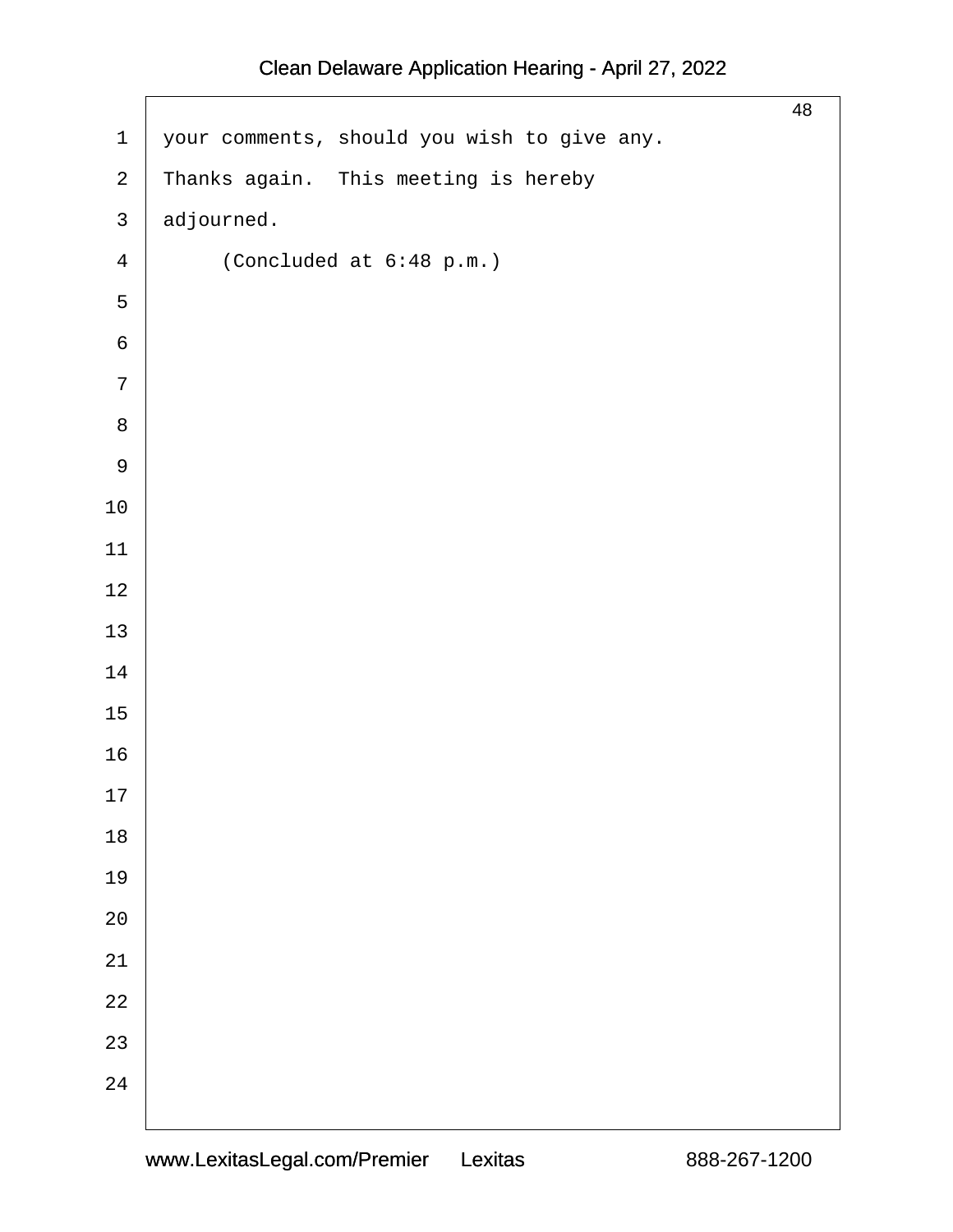|                |                                                        | 49 |
|----------------|--------------------------------------------------------|----|
| 1              | CERTIFICATE                                            |    |
| $\overline{2}$ | I, Lorena J. Hartnett, a Notary Public and             |    |
| 3              | Registered Professional Reporter, do hereby certify    |    |
| 4              | that the foregoing is an accurate and complete         |    |
| 5              | transcription of the proceeding held at the time and   |    |
| 6              | place stated herein, and that the said proceeding      |    |
| 7              | was recorded by me and then reduced to typewriting     |    |
| 8              | under my direction, and constitutes a true record of   |    |
| 9              | the testimony given by said witnesses.                 |    |
| 10             | I further certify that I am not a relative,            |    |
| 11             | employee, or attorney of any of the parties or a       |    |
| 12             | relative or employee of either counsel, and that I     |    |
| 13             | am in no way interested directly or indirectly in      |    |
| 14             | this action.                                           |    |
| 15             | IN WITNESS WHEREOF, I have hereunto set my             |    |
| 16             | hand and affixed my seal of office on this 2nd day     |    |
| 17             | of May 2022.                                           |    |
| 18             |                                                        |    |
| 19             |                                                        |    |
| 20             |                                                        |    |
| 21             |                                                        |    |
| 22             |                                                        |    |
| 23             | Lorena J. Hartnett<br>Registered Professional Reporter |    |
| 24             |                                                        |    |
|                |                                                        |    |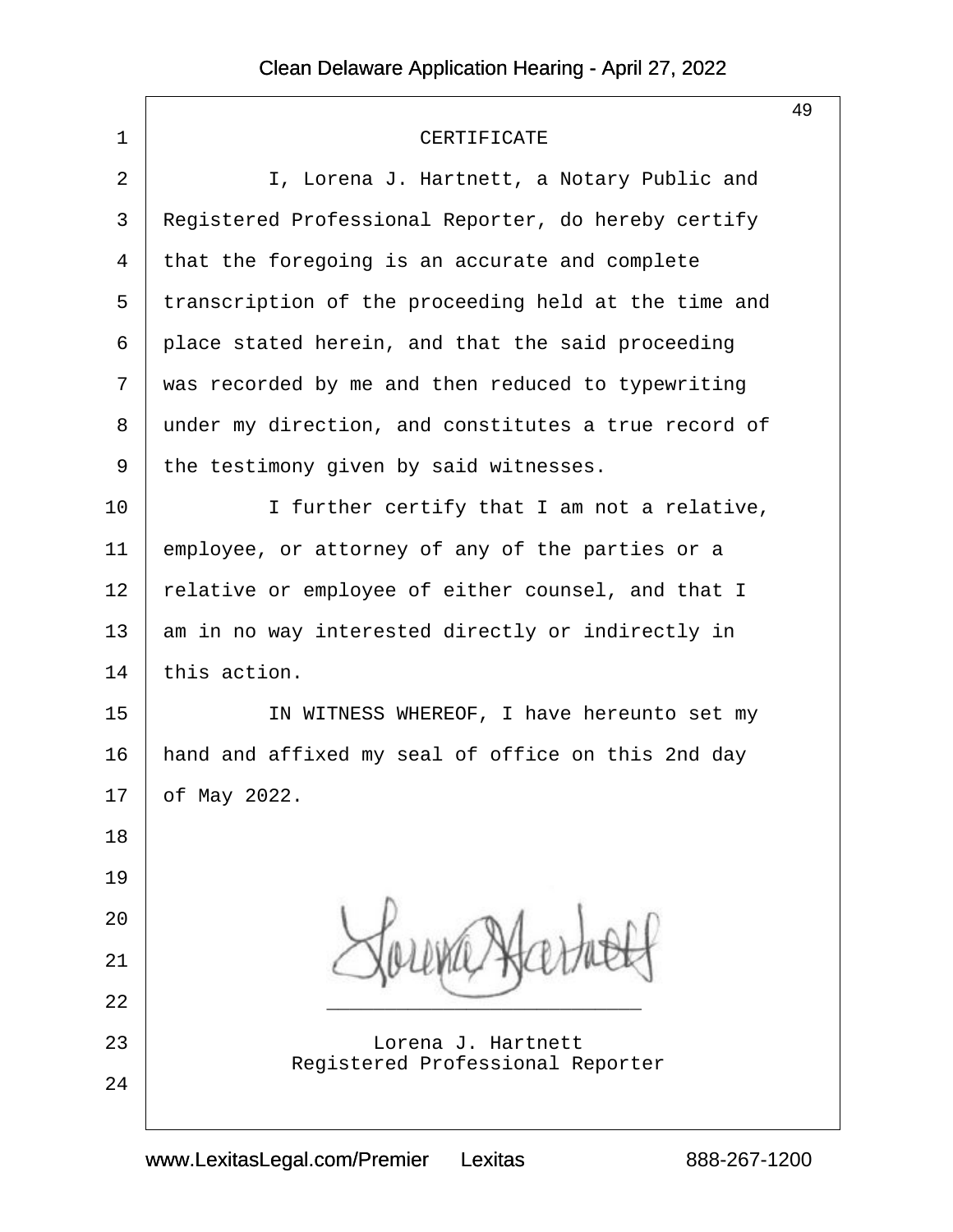|                                     | 250 37:2             | access 17:8                         |
|-------------------------------------|----------------------|-------------------------------------|
| 1                                   | 260 36:22            | accommodated 6:24                   |
| 1 6:16 32:7 45:17                   | 27 3:8               | accordance 16:1                     |
| 1,000 37:4 38:3                     |                      | accumulated 27:13                   |
| 10 24:19                            | 3                    | accumulation 27:9                   |
| 100 24:8 38:5                       | 37:2                 | achieve 21:3                        |
| 12 5:13 7:1 8:24 17:18 21:2 46:4    | 30 11:10 27:11 38:4  | acre 41:9 44:13                     |
| <b>12th 8:1</b>                     | 300 37:1             | acres 10:24 11:10,14 44:16,21       |
| 14 18:3,12,24                       | 32 15:18 28:4        | active 28:9                         |
| 140 40:24 44:21                     | 34 11:14             | actively 39:8 41:6                  |
| 15 24:20                            |                      | activities 14:2 28:17,20 29:23 30:5 |
| 150 23:24                           | 4                    | 43:23                               |
| 15th 25:21                          | 4 7:7                | acts 9:6                            |
| 160 40:24                           | 4-foot 28:6          | add 37:14 39:19                     |
| 170 10:24                           | 40 13:16 33:22       | added 21:1                          |
| 1702-S-03 23:13                     |                      | additional 19:6 26:12 30:14 42:15   |
| 180 41:3                            | $5\phantom{1}$       | <b>Additionally</b> 15:20 16:9 17:7 |
| 1980s 10:14                         |                      | address 8:9 41:24 43:6              |
| 1981 35:21                          | 5 7:19 11:9 31:15    | addressing 19:22                    |
| 1st 25:21                           | 50 33:21             | adjacent 29:18 43:21                |
|                                     | 500 24:4,6           | adjust 42:8                         |
| $\mathbf 2$                         | 503 13:17 14:11 18:2 | adjusted 31:15                      |
| 2 6:21                              | $\overline{7}$       | adjustments 31:19                   |
| 20 15:15 28:1 38:12 44:22           |                      | Administrative 5:21 46:18           |
| 20-inch 15:10                       | 7 28:5 32:7          | adverse 16:12,14 19:16 26:8         |
| 200 37:1 44:23                      | 9                    | advised 6:13                        |
| 200,000-gallon 21:6                 |                      | aerosols 24:22                      |
| 2004 10:16                          | 9 11:9               | affiliations 42:19 43:3             |
| 2013 15:22 29:5,11 36:3 43:22 44:14 | A                    | agencies 13:14                      |
| 2014 34:20 35:24                    |                      | <b>Agency 13:16</b>                 |
| 2015 36:7 39:16                     | ability 39:20        | agreement 24:7                      |
| 2017 41:1                           | above-ground 21:6    | agricultural 3:12 11:16 23:4 30:5   |
| 2019 23:8,10,14,19 36:11            | accept 38:22         | agronomic 10:3 16:1 22:9 39:8       |
| 2021 36:19 40:5                     | acceptable 30:8      | AGU 3:13 11:21 14:2 23:12 45:3      |
| 2022 3:8 5:14 7:1 8:24              | acceptance 20:10     | ahead 3:3 20:9 23:2 25:1 45:13      |
| 220 36:23                           | accepted 39:1        | <b>Allen 39:23</b>                  |
| 240 41:9 44:16                      | accepting 45:22      | allowing 33:18                      |
|                                     |                      | alternative 35:17 36:24             |
|                                     |                      |                                     |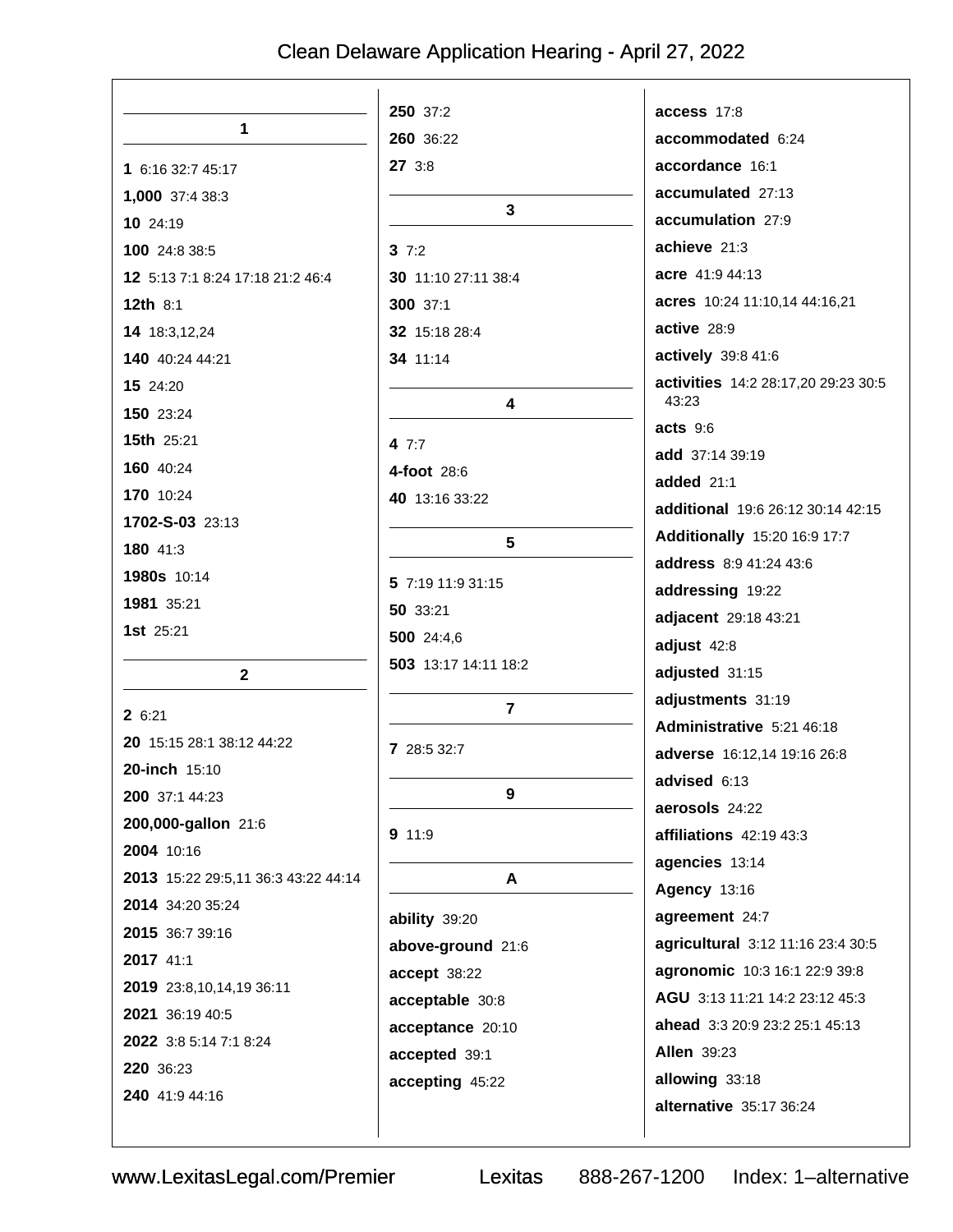amended 18:4.15  $ammonium$  41:21 amounts  $43:10$ ample  $8:3$ analysis 15:3 analytical 44:7 and/or 29:15 anemometer 24:15 animal  $12.2218.13$ annual 30:7 annually 26:21 anticipated 19:16 appeal 45:2 applicant 4:11 32:21 45:6 Applicant's 45:17 application 9:23 10:18 11:18,21 13:9 14:2,5,21 15:7,9,24 16:14 17:10 18:21 22:16,17,20 24:11,14,23 25:2, 3, 15, 18, 20 27: 22 28: 9, 13, 16, 20 29: 4, 9,18,22 38:10 39:3,4 40:4 41:7,14 42:3,9 43:8,18 45:3 applied 10:6,9 12:8 13:4 14:23,24 15:14 16:5 17:22 18:18 21:10.13.16. 18.24 22:2.4.6.8.9 24:1.18 27:8 44:12 applies 10:1 apply 15:24 37:16 44:9 applying 39:8 44:15,21 appreciative 32:16 approved 10:2 13:4 15:6 17:14  $28:16$ approximately 10:24 11:10,14 April 3:8 25:21 area  $42:2$ areas 15:8 22:22 42:14 arsenic 26:24 27:16 **assess 42:10** assessment 18:1.7 19:19 assessments 19:11 **assist** 34:4 38:15 assistance 29:16

assisted 39:23 attend  $35:10$ attendance 4:1 attending  $3:64:3$ attract 43:11 attributed 43:23 authentic 7:2 average 40:17 41:9 averaging 40:24 awhile 5:3 R. back 10:16 16:18.20 21:13 23:8 29:5 34:24 40:3 43:22 **based** 16:7 18:6 basis  $41:18$ bears  $8:24$ **beer** 38:12,14 **began** 10:13 35:21 begin 3:3 32:24 33:15 beginning 15:22 begun  $43:7$ **behalf** 31:9 32:21 33:18 **belt** 44:19 beneath  $18:21$ benefit 21:21 biannual 20:7 biosolid 39:23 **biosolids** 10:10 12:9,20 13:3,13,18 14:23 15:13,16,23 17:4,9,12,16,19,20 18:4,15,17,21 19:12,18,21,24 20:1 21:15,21 25:15 26:14,20 28:3 29:3 bodies  $24:9$ **book** 16:8 bookkeeping 31:7 **bottom** 10:19 20:23 boundaries 24:24 breaks  $12:15$ 

brewery 10:11 37:18 38:13,20 39:2 44:10 brewing 38:14 **Brian** 9:13,18 31:5 35:20 37:6 Bridgeville 40:1 briefly 11:23 29:1 brought 37:3 buffer 16:9 23:20 28:6 **buffers** 22:21.23 build  $7:8$ **built** 35:18 bundled 7:14 **burn** 43:10 **bushels** 40:24 41:3,9 **business** 9:24 33:20,22 35:3,6,14, 19.22.23 36:1.15 42:23 business-specific 42:21 busy  $3:7$  $\mathbf c$ call  $5:17$ called 38:7 **calls** 37:2 capacity 13:12 carrots 16:24 carry 24:23 CDC 30:6 ceased 43:24 center 11:2,4,5 30:6 certainty 44:4 certified 15:4 16:2 22:11 cetera 15:2.16:11.23:1 CFR 13:16 chamber 20:21 change 10:15 26:12 27:18 changed 35:24 characterized 17:16 check 5:19 42:17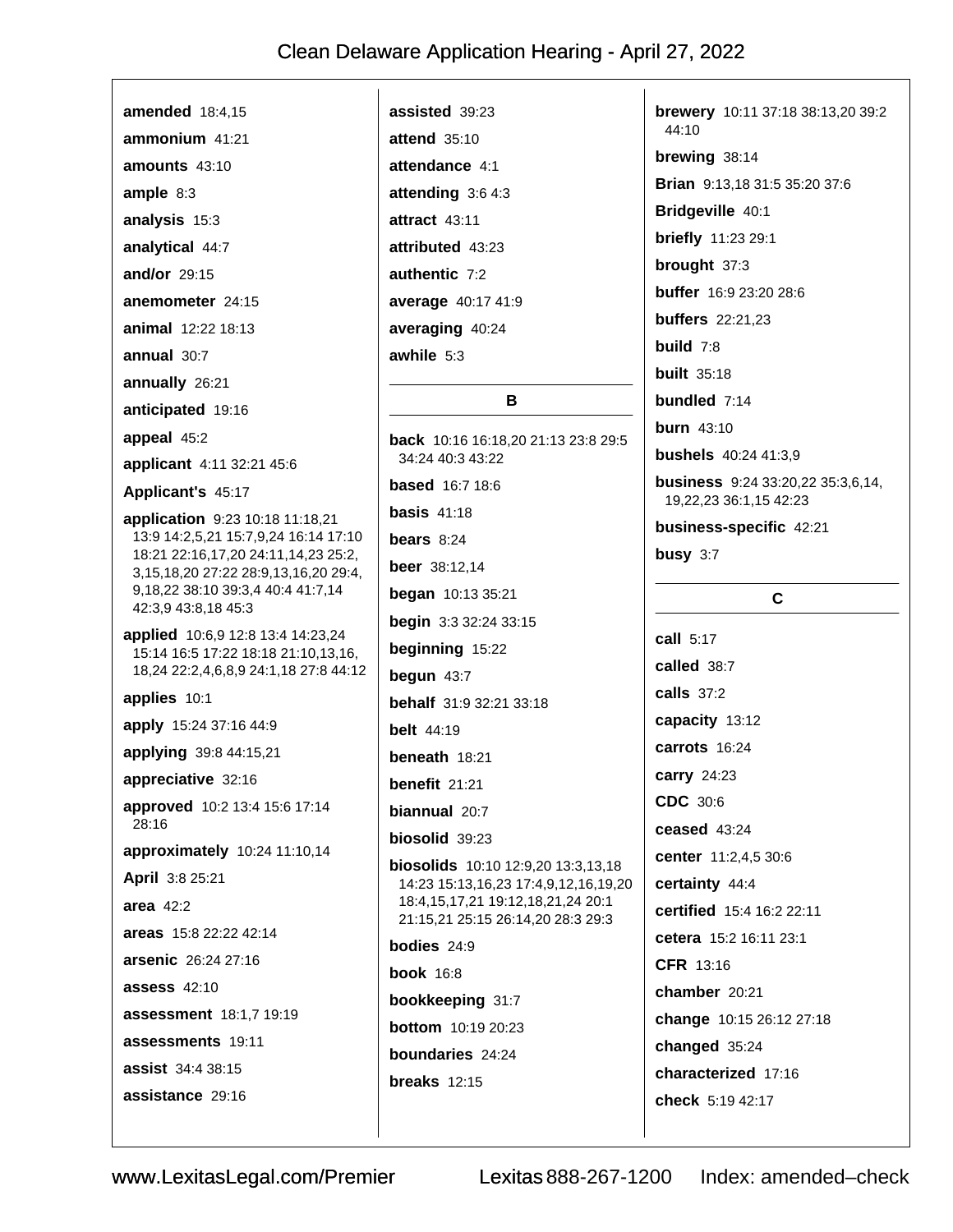checking 6:5 chemical 19:17 chronologically 46:20 Churchill 9:13.20 31:14 32:13 City 39:24 Class 10:9,10 12:4,13,19 14:21 17:16 21:3 36:22 39:23 Clean 3:12 9:23 10:1,14,15,17 12:1,8 14:1 15:22 17:22 20:10 22:15,19,20 23:4 25:23 27:21 28:12 29:5,12,20 32:21 33:18 34:19 36:19 38:9.14.17 39:22 40:3 clerical 31:21 click 46:23 closer 24:1 closing 5:11 Code 13:16 collects 41:19 column 21:20 comment 4:24 5:6,10,13,14 6:8,16, 22 7:24 8:4,6,18,24 9:10 45:22 commenters 46:7 **comments** 6:11.18 7:11 8:5.13  $23:18$ commercially 38:2 common 30:4 community 34:8 41:13 43:5 compaction 25:11 company 34:11 35:7 43:1 complete 23:11 completed 18:1 20:12 36:19 compliance 28:17 34:15 component 14:6,7,10 compounds 12:16 comprehensive 40:8 **comprised** 10:23 11:10,13 34:2 compromises 38:24 computer 32:22 concentration 26:6 concern 19:3

concerns 18:22 43:6 concludes 30:23 concluding 46:9 conclusion 4:8 5:11 conditions 16:12.15 21:9 28:18 42:2 conducive 38:20 conduct 3:10 conducted 3:20 connect 3:7 connected 3:2 consideration 5:15 6:23 9:11 18:23 19:2 23:18 considered 12:19 18:16 consistency 34:8 consisting 7:10 constant 41:15 **Consultant** 16:3 22:11 consulting 41:17 consumed 17:5 18:14 consumes 18:20 contact 30:24 contaminants 19:4.12 contamination 42:18 **content** 13:10 continually 42:6 continue 27:12 28:7 34:15 42:10 continues 20:23 continuous  $25.843.9$ contracts 35:12 36:24 control 13:21 44:3 **cooks** 38:2 cooperation 29:11 40:10 **copy 45:10** corn 17:4 22:16 40:18 41:5 correct 31:20 41:24 correcting 31:22 County 10:19,22 34:1 couple 31:20 39:15

court 4:15.20 7:4 cover 17:9 22:4 25:4,16 39:9 40:16 **covers** 40:15 created 24:22 crew 35:5 crop 16:6, 16, 17, 19, 23, 24 17: 4 22: 4, 17 25:4,14 39:9 40:16 crops 10:8 12:21 16:22 17:9 22:12, 15 25:16 28:21 43:9 44:3 cumulative 26:3,4,10 current 42:1,21 customer 35:1.6 customers 42:24 cycle 26:20 27:5 D data  $27:10$ date 3:8 23:12 46:4 deadline 46:3 decanting 37:12 decision 7:17,20,21 9:5 dedicated 4:21 5:1 31:13 33:21 35:4 46:15 deep 38:7 definitions 11:24 deflection 39:7 Delaware 10:1.14.15.17 12:8 13:19 14:14 15:20,22 16:2 17:23 22:11,19 25:24 29:6,12,20 30:3,11 32:21 33:19 34:19 36:20 38:9,14,18 39:22 40:3 Delaware's 3:12 9:23 12:1 14:1,12 20:10 22:15,20 23:4 27:22 28:13 delineate 15:8 demonstrates 27:11 denotes 14:18 Department 4:4,11 6:2 7:21 8:23 9:7 13:20 30:22 31:10 32:11 45:6 Department's 7:9 9:14 depending 16:22 depressurized 39:6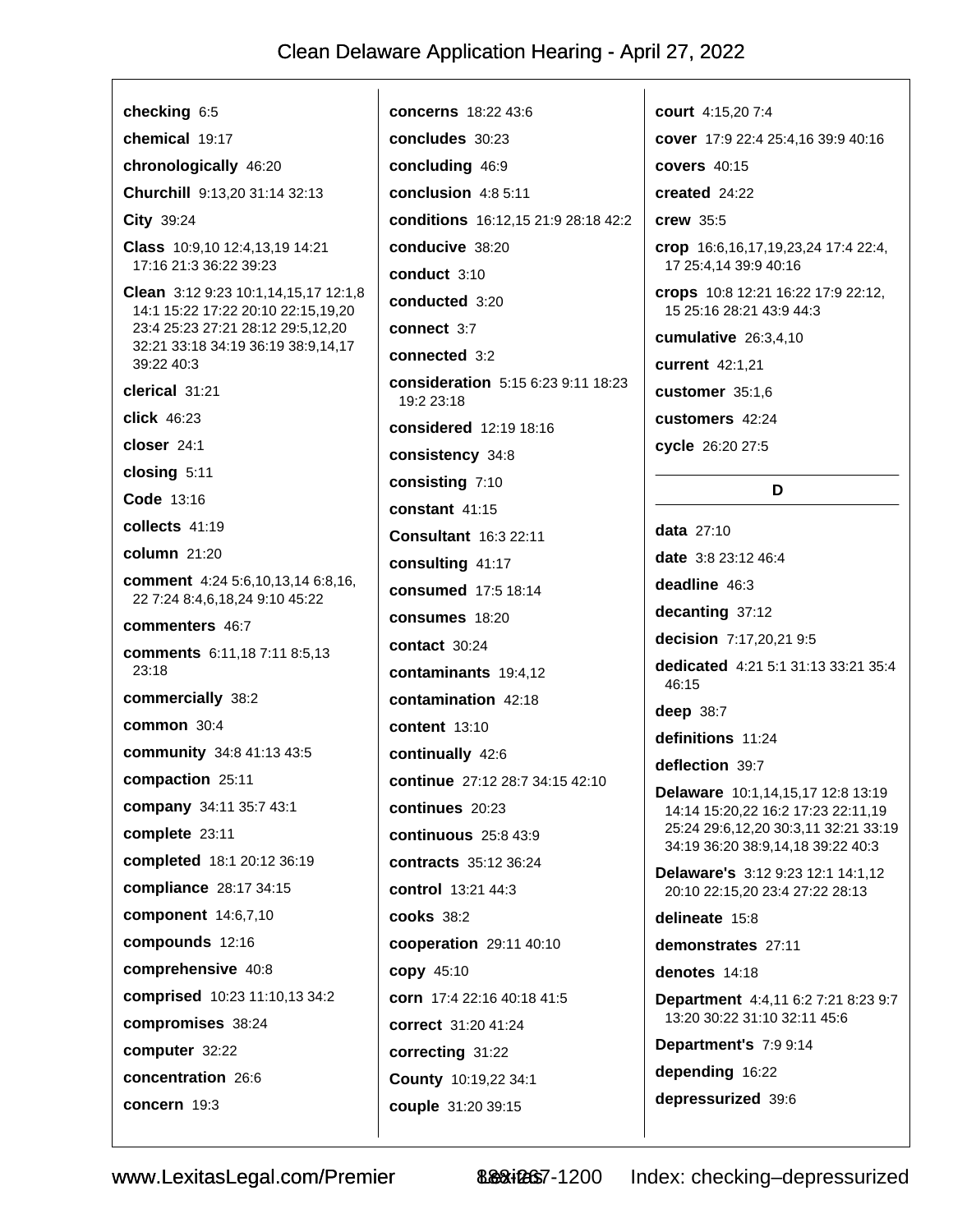depth 15:10 27:20,24 36:4 designated 3:16 designed 28:23 **Desmond** 32:19 33:1.5.9.13.17 34:18 45:4,9,18,19 detail 5:22 detailed 15:3 31:5 32:15 40:9 details 17:24 detected 19:5 determine 15:6 19:7 determined 19:19 22:10 26:8 43:21 developed 16:2 18:10,12 20:5 31:8 device  $20:16$ dictates 16:17,21 digests  $12:16$ directed 30:21 discussed 37:6 discussing 23:6,16 Disease 30:6 disease-causing 12:17 disposal 19:18 39:1 distance 24:1,3,7 28:3,4 distances 23:20 distinctive 45:23 ditches 16:10 diversified 36:1 **Division** 9:15 30:11 **DNREC** 3:10 5:21 6:10.15 8:9.13 10:2 13:20 20:3 23:10,16 28:14,15,19 29:11 34:22 46:15.16 **DNREC's** 3:18 4:18 5:19 28:22 31:16 46:16 DNREC-SPECIFIC 34:16 DNRECHEARINGCOMMENTS@ DELAWARE.GOV 8:7 document 4:1 Dogfish 38:13,16 dollars 30:12 **Dover** 30:13

downgradient 18:20 29:17 30:21 download 32:2 draft 23:5,15,17,21 24:14 25:3,22 26:18,23 27:15,18 30:17 drinking 29:13 30:9,15,21 drivers 35:2 dry 44:12,16,23 dwelling 24:5 dwellings 22:24 24:3 E. e-mail 6:10 8:7 east 10:21 11:13 eat 18:13 37:19 effect 6:8 26:8 effects 19:16 efficiency 34:9 electronic 6:8 element  $5:10$ elevated 43:20 elevation 42:12 Ellendale 10:21 11:11,13,19 emergency 37:1 emerging 19:3,4 employees 33:21 enable 9:7 encourage 5:19 end 21:11 ensure 4:19 6:21 28:17,20 30:8 40:11 41:12 42:20 ensuring 16:4 24:22 enter  $31:3$ entered 46:24 entering 42:13 entire 5:1 environment 18:6 19:9,15 26:9 28:24 35:16 environmental 13:15,21 34:5

EPA 13:16 14:11.14 17:14 18:3 19:10,13,22 20:2,5 26:7 30:6 EPA's 14:19 18:2 19:19.21 20:1.6 equal 14:12 equipment 11:3 equivalence 37:5 equivalent 36:18 errors 31:21 escaping 44:4 essential 13:1 essentially 10:5 15:12 establish 19:13 established 34:7 35:20 **estate** 36:22 evaluations 43:14 evening 3:1,9 5:18 9:21 33:19 eventually 7:13 evolving 41:11 exceed 16:6 24:19 27:23 exceeds 24:19 exceptional 43:2 **Exhibit** 31:15 45:17 exhibits 6:2 7:12 31:2,9,11 32:7 46:24 exist 43:21 existing 23:4 43:7 extended 21:11 F. F2 11:5 F4 11:6 face  $35.7$ Facebook 8:15 facility 11:2 20:11,14 33:23 36:10,20 37:10 39:18,19 fact 40:5 failing  $35:14$ 

fantastic 34:23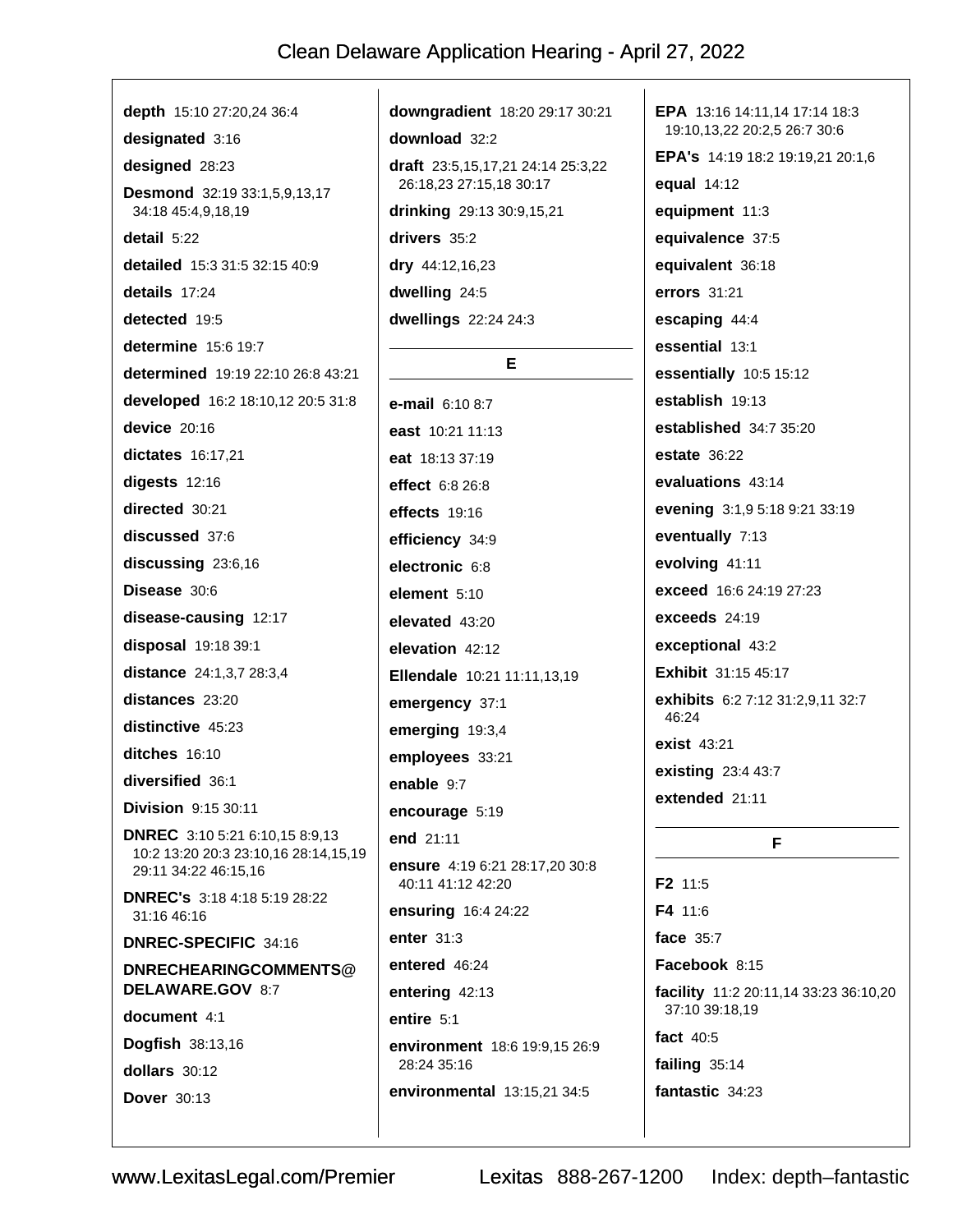| farm 10:23 11:11 21:12 24:16 25:19<br>36:4,8 39:24 |
|----------------------------------------------------|
| farmer 40:10,14                                    |
| farming 36:12                                      |
| farms $28:19$                                      |
| federal 13:15,17 34:16                             |
| feel $46:1$                                        |
| feet 23:24 24:4,6,8 28:5                           |
| fertilizer 10:4 13:2 22:7                          |
| field $11:4,521:122:1725:1328:9$<br>39:5           |
| fields 11:1 25:12,17,19 39:10 41:6<br>43:8 44:13   |
| final $12:11$                                      |
| finally 25:19 31:1 44:11                           |
| fine 12:18                                         |
| fire $36:839:17$                                   |
| Five-thousand 36:17                                |
| floor 37:22                                        |
| follow 40:8                                        |
| foods 39:24                                        |
| foot 15:17 21:20                                   |
| foot-deep 28:2                                     |
| <b>form</b> $8:637:13$                             |
| formal $7:39:6$                                    |
| forward 11:19                                      |
| found 37:24                                        |
| free $46:1$                                        |
| freeze 37:21,24                                    |
| frequency 26:18,23                                 |
| freshwater 36:13                                   |
| fried $38:7$                                       |
| full $33:15$                                       |
| fully $6:23$                                       |
| G                                                  |
| gain 6:4                                           |
| gallons 38:3,5,12                                  |

Garvin 3:16 7:15 9:4 qathered 3:20 18:7 gauging 27:20 general 34:13,19 qenerate 4:2 42:23 generated 4:13 6:20 40:6 geologist 43:14 Georgetown 30:12 Gerry 32:19,22 34:18 goals 34:15 good 3:1 9:21 31:23 41:2 governing 13:22  $graph$  40:17 grass 22:17 43:9,11 grease 10:10 37:17,21 38:3,6,7,8,19, 22 39:2 44:10 **Great 31:18** greatly 12:16 27:22 grit 20:21 qrocery 37:20,23 ground 17:5 42:13 groundwater 13:8 15:11,14,17,21 18:20 25:5,9 27:19 28:8,10 29:2,6,8, 10 30:1 36:4 41:20 42:11 43:17 44:5 grow 10:8 39:12 41:3 grown 17:1 18:14 22:15,19 41:6 growth 13:1 22:13 quidance 13:22 guidelines 40:12 gusts 24:19  $H$ handle  $39:21$ 

handled 37:3,21 40:6 Harbeson 10:20 11:7,9 **Harim 39:24** harvest 16:16 40:15 harvested 16:17 39:12

haulers 35:2 37:3 Head 38:13 heading 37:11 health 18:5 19:8.15 26:9 28:23 30:11 hear  $5:18$ hearing 3:11,17,19 4:2,10,12,17,21 5:7,8,12 6:4,9,10,18 7:6,8,11,13 8:6, 10,19,20 9:3,6 23:9,19 31:1,3,12,17 32:9 45:2,12,21 46:3,4,14 hearings 5:1,20 6:15 46:3,19 heart  $35:3$ heavier 20:21 held 23:9 helping 35:1 helps  $13:6$ high 15:11,14 27:24 34:14 43:19 highly  $34:2$ historical 16:7 historically 10:17 26:1 28:5 29:2 histories 42:4 hold 34:20 holding 37:2 hose 21:10,11 hospitals 37:23 hour 24:19,20 hours 17:19 21:3 houses 16:11 human 14:6,10 17:13 18:5,13,19 19:8 26:9 28:23 hydraulic 21:14 hydrogeologists 41:17 L

identified 19:24 29:8,22 32:8 identifying 29:10 immediately 11:8 29:18 impact 18:5 29:11 43:17 44:20 impacted 29:21 30:19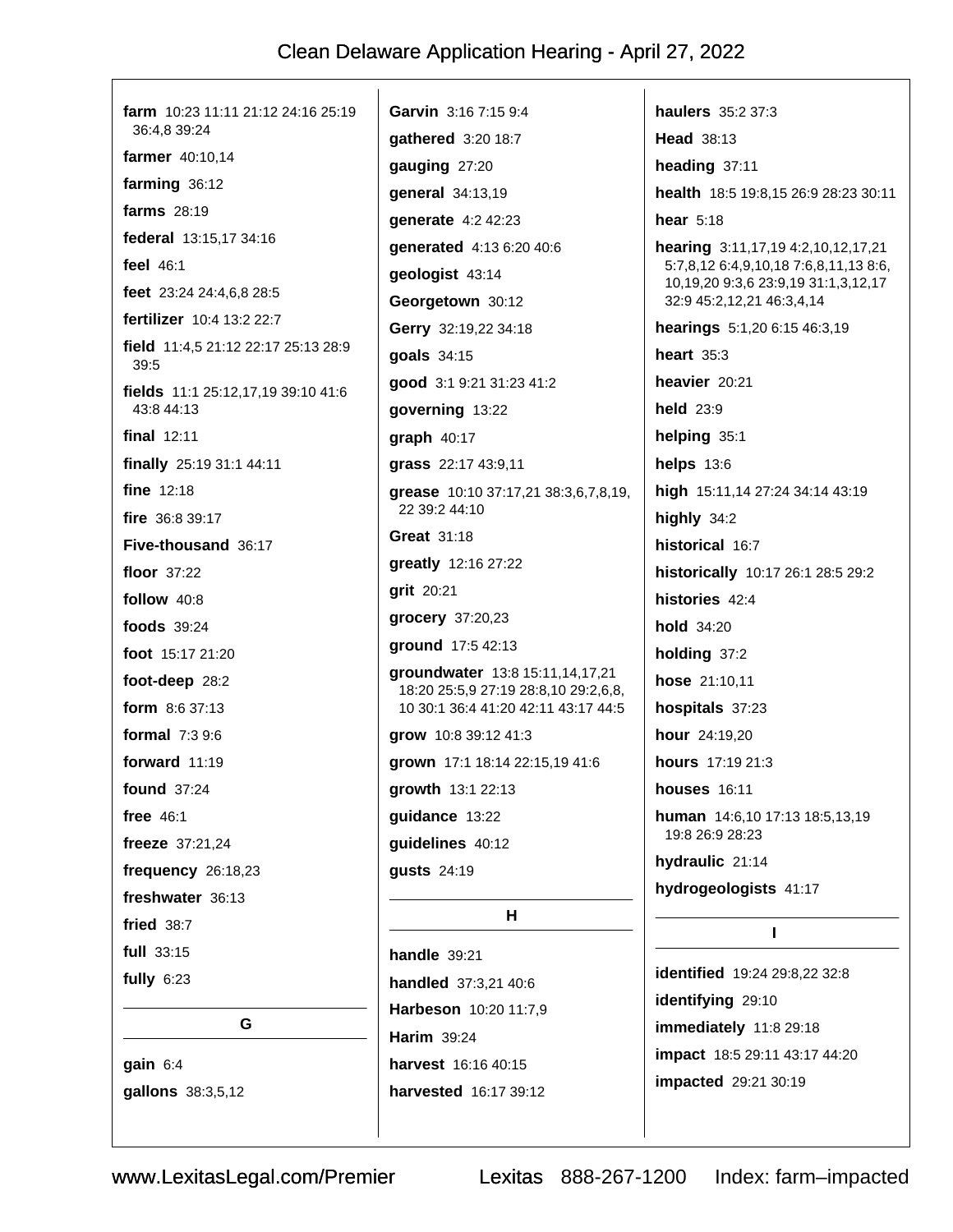impacts 29:7 30:4 implement 20:2,3 implemented 15:21 29:24 **important** 7:19 8:12 11:24 24:12 38:17 importantly 34:12 improved 13:11 25:2 29:23 inches 15:15,18 28:1,4 include 10:9 11:17 35:17 36:1.5  $37:17$ Included 36:21 includes  $41:15$ including 15:1 44:10 incorporated 6:19 9:1 10:14 22:2,3 23:15,17 32:10 increase 13:10 41:24 increased 43:15 independently 3:22 industry 42:21 infancy 35:22 information 6:5 18:6 20:6 30:14,24 46:11 informative  $31:645:8$  $initial$  39:18 injected 15:16 21:21 injection 21:18 28:2 innovative 35:17 36:24 **inspection** 28:15 35:11 inspections 36:23 **inspects** 28:15,19 **install** 35:17 42:15 installation 35:10,11,13 36:2,13  $40.13$ installed 24:15 29:6 36:3 40:18 41:4 interest 4.6 interested 46:12 interests 34:11,12 intersection 11:8 introductory 4:9

investigate 43:15 involved 41:7 irrigation 36:13 40:14,19 41:4 42:7 44:2  $issue$  7.15 items 44:19 K kind 40:21 kits 30:10 L laborers 35:3 **land** 9:23 10:1,3,6,18 11:20 12:8 13:4,22 14:1,4,7,21,23 15:7,8 16:13 17:22 18:17 21:10,16,23 22:5,16,20 24:10,18,23 25:2 27:8,22 28:9,20 37:16 39:2,4 40:4 41:14 43:18 landfill 20:19 Larger  $37:24$ Lastly 8:17 late 10:13 **Law**  $5:2146:18$ leaching 13:7 25:5 leaving 37:11 left  $20:23$ length 16:21 17:6 25:13 37:6 lessen 24:7 level 13:15 35:5 levels 26:5 28:8,10 30:1 36:6 41:16, 21 42:1,12 43:16,19,20 Lewes 39:24 40:1 License 34:21 licensed 34:3 licenses 34:22 lime 20:24 36:20 37:6,14 limitations 24:13 limited 6:17 25:20 limits 16:13,19 19:14 25:23,24 26:2,6

lines 16:10 24:2 link 20:7 30:16 links  $6:9$ liquid 39:6 Lisa  $3:15$ list  $4:2$ listed  $46:19$ live 4:24 5:10 37:9 45:22 LLC 10:15 loaded 20:13 loading 10:7 21:14 26:3,4,10 43:9,10 located 11:3,7,12 33:23 locations 3:23  $log 5:17$ long 8:22 9:1 16:17,19 longer 11:20 24:11 26:4 looked 18:3 44:19 **lost** 25:9 lot 37:8 38:1

#### M

made 7:20,21 23:3 31:20 36:11 39:4 mail  $8:19$ main 46:16 maintain  $25:10$ maintained 16:11 22:22,24 maintains  $4:4$ maintenance 35:12 36:23  $majority$  35:13 make 4:12 18:16 38:12 makes 24:11 making 9:5 management 18:8 19:14 22:5 24:12 29:23 40:9,11 manager 34:19 manure 12:22 39:6 map 10:20

Lexitas 888-267-1200 Index: impacts-map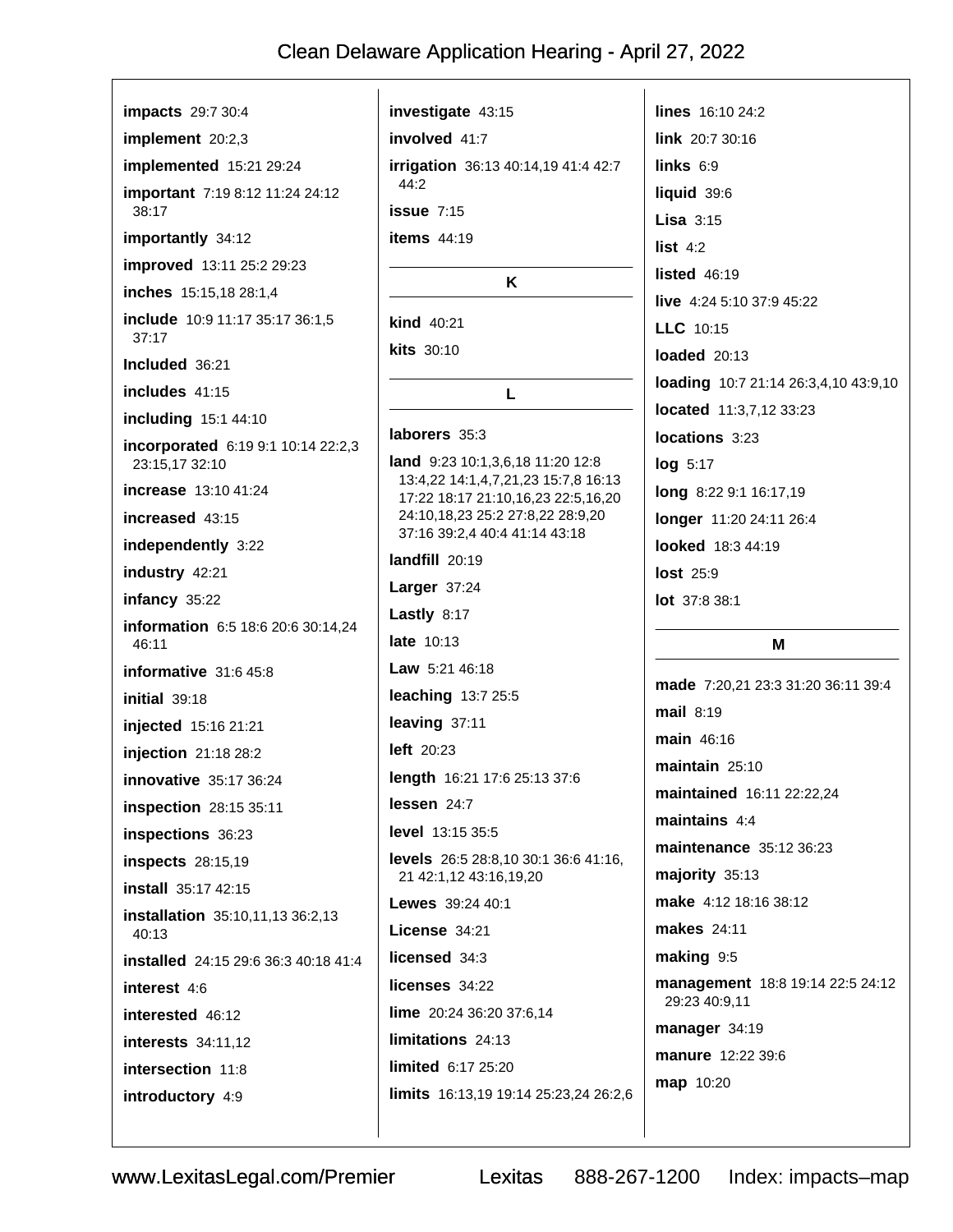| marked $45:17$                                                          | monitored 28:11                                                |
|-------------------------------------------------------------------------|----------------------------------------------------------------|
| Market $11:12$                                                          | monitoring 15:21 28:12 29:3,7,17                               |
| match $32:4$                                                            | 30:20 36:5 41:15 42:16 43:16,20                                |
| material 20:22                                                          | month $25:15$                                                  |
| <b>materials</b> 13:10 15:24 17:13,19,20                                | monthly 27:19                                                  |
| 21:23 22:1,6 27:8 42:4                                                  | months $25:17$                                                 |
| matter 4:7,14,22 5:23 6:3,17,19,24<br>7:18 8:11 9:2,5,8,17 23:9 31:8,13 | morning 32:2,3 33:19 45:16<br><b>Mother 40:20</b>              |
| 38:23 46:5,13,16                                                        | <b>move</b> 46:8                                               |
| means $15:13$                                                           | <b>moves</b> 20:16                                             |
| measure 36:4                                                            |                                                                |
| measuring 28:8                                                          | moving 11:19 21:15 44:5                                        |
| mechanism $4:239:7$                                                     | municipal 12:12                                                |
| mechanisms $6:6$                                                        | N                                                              |
| media $8:14$                                                            |                                                                |
| meet 34:14                                                              | Natural 13:20                                                  |
| members 5:4 8:2 45:24                                                   | nature 24:10 40:20,21                                          |
| <b>mentioned</b> 35:20 43:4                                             | needed $19:7$                                                  |
| <b>mercy</b> 40:20                                                      | network 29:6<br>Newark 30:13                                   |
| messaging 8:16                                                          |                                                                |
| met 17:22 25:24                                                         | <b>nitrate</b> 29:21,24 30:4 36:5 41:16<br>42:12 43:19,20      |
| metal 25:23,24 26:2,3,4,10 27:8,11                                      | nitrates 29:7 41:21 42:8                                       |
| metals 15:2 26:17,24 27:3,6                                             | <b>nitrogen</b> 10:6 12:23 13:6,8 22:6,8                       |
| methods 21:17                                                           | 25:5,9 35:18 41:22,23 42:1,8 43:15                             |
| <b>metric</b> 44:12,16,23                                               | non-sanitary 37:17 44:9                                        |
| microbial 19:17                                                         | <b>noon</b> 46:4                                               |
| middle 39:16                                                            | note 7:19 8:12 14:17 31:23 45:14                               |
| miles 11:13 24:19,20                                                    | noted $8:2$                                                    |
| millet 39:8                                                             | notices 8:10                                                   |
| Milton 10:21,23 11:1 24:16 25:19<br>33:23 36:8 38:14 40:1               | November 23:10                                                 |
| minimize $25:5,11$                                                      | Number 23:12 31:15 45:17                                       |
| minimizes $21:22$                                                       | numbers 36:16                                                  |
| minimizing 25:8                                                         | numeric 19:13,20                                               |
| minimum 23:22 28:4                                                      | nutrient 16:2 22:5,11 25:8 40:8,11                             |
| $minute$ 33:12                                                          | nutrient-rich 12:20                                            |
| mitigate 43:17                                                          | <b>nutrients</b> 10:7 12:24 13:5 15:1 16:5<br>22:13 39:14 44:4 |
| mixing $37:14$                                                          |                                                                |
| modifications 23:3,7,14                                                 |                                                                |
|                                                                         |                                                                |

 $\mathbf{o}$ occupied 24:3,5 occur 16:14 27:9 occurred 10:16 occurrences 42:5 occurs 17:10 25:15,18 28:12 October 25:21 **odors** 21:22 off-site 24:2 offer 5:14 6:7,22 8:3 32:12 45:1 offered 44:1 offering 32:20 45:10 office 34:4,23 officer 3:17 31:1 Officer's 7:13 offices 30:12 official 7:4 officially 31:2 offload 37:10 oldest 46:22 on-site 24:5 34:3,22 open 5:12 7:1 8:1 operation 10:13 12:1 35:12 36:23 37:11 42:2,17 operations 40:4 42:4 43:14 Operator's 34:21 opportunity 8:3 optimum 10:8 options 17:21 43:24 order 6:21 7:16,17 23:11 46:22 organic 12:16,20 13:10 41:22 organisms 12:17 Originally 23:7 oversees 40:14 overview 9:23 **owners** 29:15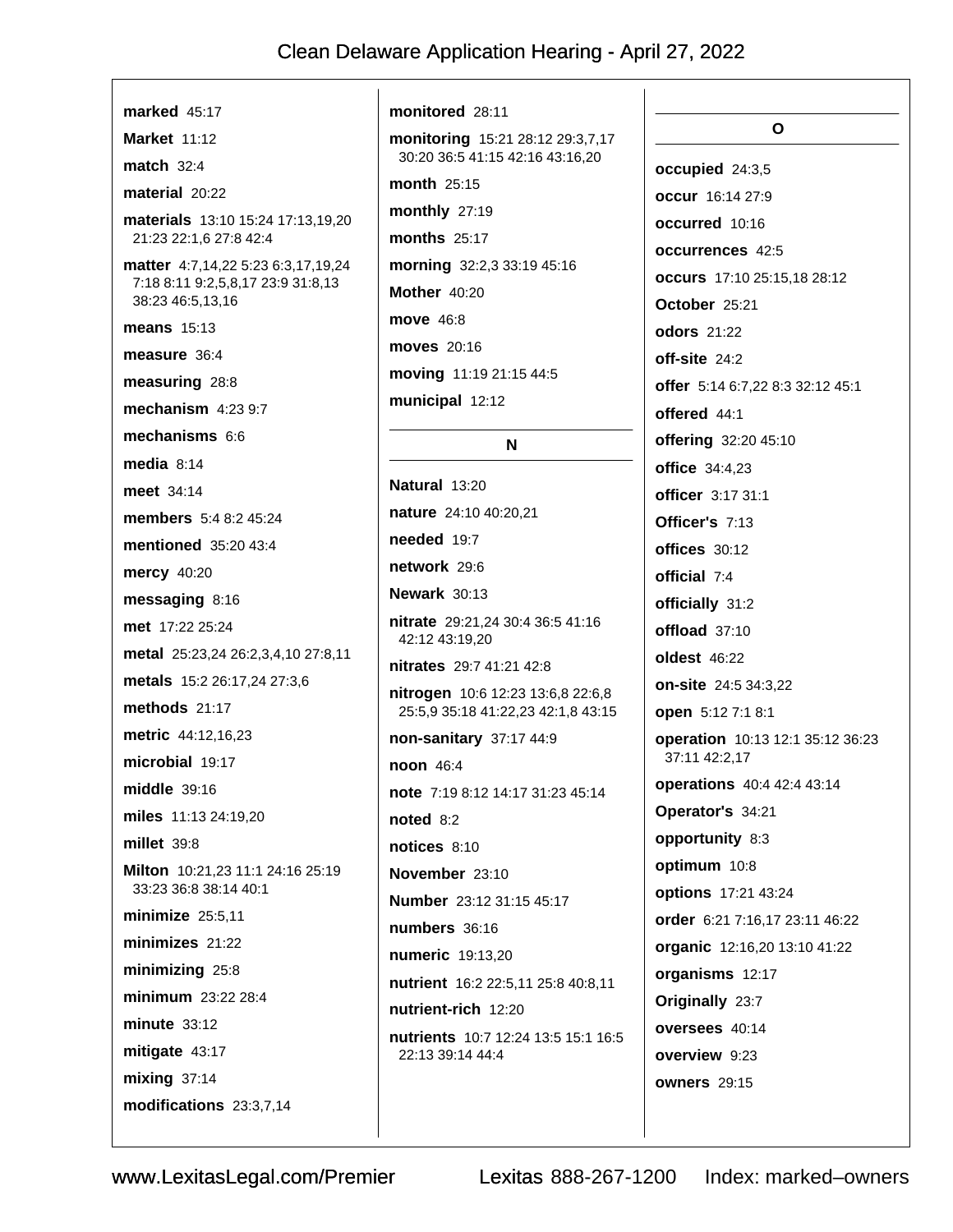| Р                                                                                                                                                |
|--------------------------------------------------------------------------------------------------------------------------------------------------|
| <b>pages</b> 40:23                                                                                                                               |
| panel 46:17                                                                                                                                      |
| parameters 15:1                                                                                                                                  |
| <b>parking</b> 38:1                                                                                                                              |
| part 11:17 13:17 14:4,7,12 17:5<br>28:11 29:16 39:12,18                                                                                          |
| participating 3:22                                                                                                                               |
| particles 12:19                                                                                                                                  |
| partner 38:17                                                                                                                                    |
| partnerships 42:20 43:3                                                                                                                          |
| pass 17:2                                                                                                                                        |
| passes 39:5                                                                                                                                      |
| past 39:22 44:13                                                                                                                                 |
| <b>pathogen</b> 20:11 21:4                                                                                                                       |
| <b>pathogens</b> 12:5,14 17:15                                                                                                                   |
| <b>pathways</b> 18:11,16                                                                                                                         |
| <b>pending</b> 3:11 5:23 7:9,23                                                                                                                  |
| people $41:22$                                                                                                                                   |
| percent 15:2 44:22                                                                                                                               |
| Perdue $39:24$                                                                                                                                   |
| performance 34:9,14                                                                                                                              |
| period 7:24 17:1                                                                                                                                 |
| periodic 30:18                                                                                                                                   |
| permit 3:11,13 5:23 7:9,23 11:16,18,<br>22 14:3 22:21 23:5,12,15,17,21 24:14<br>25:3,6,22 26:7,12,18,19,23 27:5,15,<br>19 28:17,22 30:17,19 44:6 |
| <b>permitted</b> 10:3 24:18 25:14                                                                                                                |
| permittee 15:23 24:21                                                                                                                            |
| permitting 46:15                                                                                                                                 |
| person 46:12                                                                                                                                     |
| pertain 14:1                                                                                                                                     |
| pertains 9:2                                                                                                                                     |
| <b>pertinent</b> 6:18                                                                                                                            |
| <b>ph</b> 15:2 17:17 21:2                                                                                                                        |
|                                                                                                                                                  |

phosphorous 12:24 22:7 physical 3:24 4:1 8:9 picture 20:15,20,23 22:18 pictures 22:14 39:15 pint 38:12 pivot 36:13 40:14,19 42:7 44:2 place 4:23 6:14 45:15 plan 16:1 40:9 **plant** 12:13 13:1 34:21 36:20 37:7 38:21,24 **planted** 16:18 17:3 25:14 28:21 plants 18:14 38:22 40:15 plastic 20:17 plate 39:7 platform 3:10 platforms 8:14 point 5:24 20:8 32:8,18,20 45:11,20 points 40:22,23 pollutant 26:6 pollutants 19:5,17,24 ponds  $23:1$ portable 36:2 portions 39:11 43:8 pose 35:15 **Postal 6:12 8:8 posted** 4:21 6:3 7:5 31:12 potential 13:7 19:23 42:23 potentially 18:5 Power 5:24 20:8 32:8,20 45:10 practice 24:12 25:7 39:1 practices 18:8 19:14 25:3 29:24 36:12 precipitation 42:11 prepare 4:16 prepared 15:4 preregister 46:1 preregistered 5:5 8:22 preregistration 5:2

prerequisite 44:8 present 4:16 19:12 45:2 presentation 9:16 20:8 30:23 31:6 32:5,19 33:4,6 37:9 presentations  $4:126:145:7$ previous 23:23 previously 6:7 8:1,11 primarily 30:4 prior 8:19 9:4 17:22 23:11 40:15 44:14 priority 20:1 private 29:13 30:7,15 problem 26:1 proceed 9:19 proceeding 7:3 proceedings 3:4,17 5:18 7:22 46:9 process 7:16 12:4,14 17:15 23:11 37:7 39:21 41:7,11 processing 10:12 11:2 product 12:21 38:8,20,23 41:13 44:7 **products** 10:9 12:11 14:8,9 37:15,16  $44:9$ professional 15:4 43:13 profile 15:19 program 20:1 promote 42:22 promulgated 18:2 properties 24:2 property 16:10 24:2,24 29:15 proposed 26:18 27:2 31:9 protect 19:14 28:23 protection 13:15 40:16 protocols 3:19 6:14 45:24 provide 3:9 10:7 43:13,16 44:6 provided 6:9 22:3 29:20 **PSRP** 12:5 public 3:10 4:24 5:4,14,20 6:4,15 7:24 8:2,10 9:8,9 17:7 19:15 23:9,18, 19,24 30:11 34:13 45:2,22,24 46:11, 18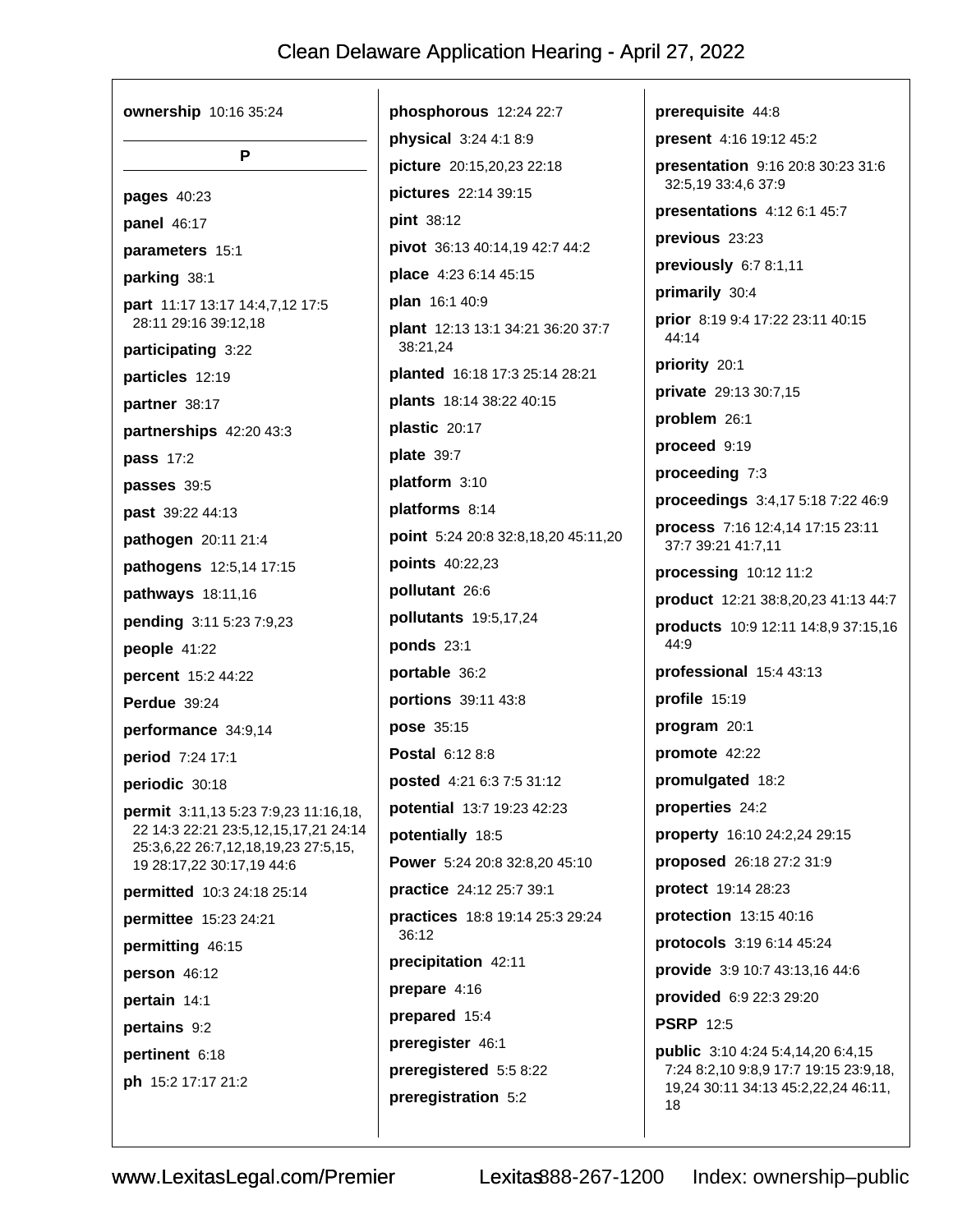#### published 8:11

pull 20:13 39:6 pump-outs 36:18,21 37:1,2 pumped 12:3 21:5 pumping 34:5 37:4 purpose 7:7 purposes 31:7 pursuant 3:18 4:18 put 10:6 45:11 putting 41:12

quality 13:12 30:9 43:1 quarterly 28:11

#### R

Q

rain 16:15 41:2 raised 17:17 21:2 range  $38:4$ rate 10:7 16:1,6 21:14 22:9 rates 10:3 26:4,10 39:9 42:3 raw 12:6,10 ready 3:2 9:18 32:23 33:16 34:4 **real** 36:22 reason 27:21 38:19 reasons 7:18 rebuild 36:9 receipt  $5:13$ receive 17:8 38:16 received 4:22 5:6 6:16 7:6,12 8:18, 20.23 17:3 23:18 recent  $46:22$ recognize 3:14 recognized 46:2 recommendations 22:10 recommends 30:7 record 4:5,13 5:3,11,15 6:20,24 7:3, 8,10 9:1,16 31:3,8,23 32:7,10,16 45:9 red 14:17.18 reduce 12:5,14 13:7 17:15 25:11 **reduced** 30:1 44:8 reduces 12:17 reduction 20:11 21:4 29:22 reel 21:10,11 **reels** 21:13 refine 19:7,11 reflect 5:4 32:7 reg 14:13 regard 7:9,22 regular 41:18 regulate 13:17 regulated 11:21 13:13 regulates 14:4 regulations 13:17,22 14:1,11,13 17:21 18:2 19:21 34:17 35:23 42:22 regulatory 17:21 18:9 rejected 29:15 related  $6:2$ relating  $43:17$ relaxed  $27:3$ releases 42:5 reliable 42:24 remain 5:12 6:8,14 7:1 8:1 26:21 remaining 12:18 remarks 4:9 remember  $8.17$ removal 27:19 remove 35:18 39:14 removed 11:15 20:19 renewal 3:11 23:12 45:3 renovation 39:16 repair  $35:11$ replacing 35:14 report 7:13 15:3 reporter  $4:15,20$ reporter's 7:4

representative 9:14 representatives 4:10 request  $3:11$ requested 11:15 23:8,14 required 15:5,12,23 17:9 19:10,13 22:8 25:16 26:5,11,16 27:23 29:3  $40:12$ requirement 4:18 16:7 25:6 26:20 27:20 28:1 30:18,20 requirements 14:18,19,20,22 18:9 23:22 28:22 requires 14:15 15:20 30:20 44:6 research 19:6 resident 34:1 residential 36:17 residuals 10:12 Resources 13:20 respective 3:23 responsible 24:21 restaurant 37:19 restaurants 37:23 restricted 39:20 restrictions 14:22 16:16 17:8 result 36:8 resulting 13:11 retained  $43:13$ retractable 21:10 review 7.16 reviewed  $7:149:4$ reviewing 42:1 reviews 20:7 revised 19:20 risk 18:1,7 19:7,8,11,19 35:15 risk-based 27:7 **risks** 19:23 roads 23:1,24 role 35:8 **roles** 32:19 room 3:21 34:24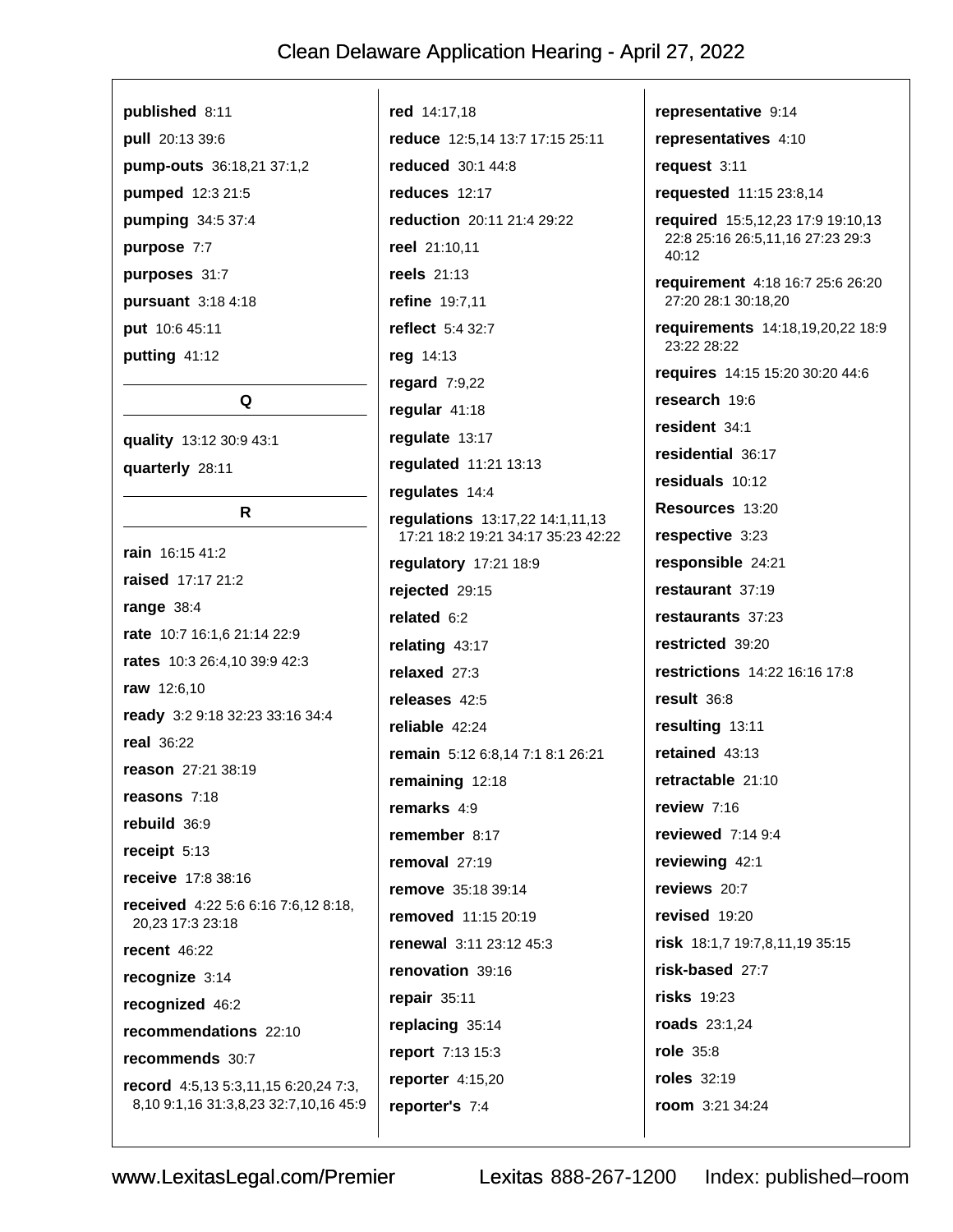root 16:24 44:5 **roots** 22:12 roughly 37:4 38:11 **Route 11:9** routine  $28:11$ routinely 28:15,19 41:19 run 36:19 running 5:3 32:23 rutting 25:12

#### S

safe 18:17 safequards 18:8 sample 42:6 44:7 sampled 14:24 26:17 29:12,19 samples 41:20 sampling 14:22 26:13,20,23 27:2 30:7 44:7,8 sanitary 14:6 17:13 40:5 satisfaction 35:6 save 39:17 **scale** 38:23 scaled 40:3 schedule 14:19 schedules 3.7 schools 37:23 scientist 15:5 screen 9:13 26:22 27:14 33:15 37:11 screener 37:10 **Scroll 46:19** seasonal 15:11.14 27:24 Secretary 3:16 7:15 9:4 23:11 Secretary's 5:15 6:23 9:11 section 5:21 sections 13:24 Selbyville 40:2,7 sensitive 22:22

separation 15:10 28:5 separations 27:23 septage 10:10 11:3 12:2,3,6,7 17:17 20:10,13,14,17,18,22 21:5,9,13 22:17 23:21,24 24:10,14,17 26:14 septic 12:3,6 35:9,10,14,22 36:1,18, 22 37:1,4 39:21 serve 3:16 33:24 service 6:12 8:8 35:1 37:2 serviced 38:8 services 33:24 setbacks 23:23 24:11 settle 20:22 settleable 37:12 settling 20:21 several-year 17:1 sewage 12:3,6,10 shallow 30:1 sheets 4:1 shop 37:20 **shorter** 5:9 17:6 shot 26:22 27:14 show 22:15 showing 42:23 shown 6:1 shows 20:20 44:11 sign 24:7 46:1,6  $sign-in$  3:24 significant 36:11 significantly 12:5,14 17:15 sinks 37:22 site 10:20 11:1,5,7,11,12,15,20 15:5, 6 17:3 18:21 22:16 42:13 sites 10:18 17:8 27:22 28:13.16 29:4. 9.18 situations 29:14 size 38:4 slide 14:16 17:24 22:15,23 23:23 30:16,24 44:11

slow-release 13:6 **slowly** 21:12 sludge  $40:5,6$ sludges 14:5 small  $33:20$ smaller 38:4 39:11 43:8 **Smyrna** 30:13 **snow** 16:15 social  $8:14$ **sock** 24:16 soil 13:11,12 14:24 15:3,4,15,17,18 18:4,14 21:19,20 25:10 27:9,10,12 44:7 **soils** 27:3 solely 6:17 solids 15:2 37:13 solutions 34:6 source 13:6 **sources** 42:3,17 southeast 11:8 soybeans 22:18 **spans** 27:10 speak 5:5 33:18 45:1 46:2 speaking 46:7 specialist 40:11 specific 30:19 spike 43:23 split 10:24 spreader 39:7 staff 34:4.24 standalone 14:13 standard 3:18 17:18 21:2 standards 19:20 20:3 27:7.12 34:14 star 10:19 start  $9.22$ started 38:13 Starting 10:19 state 13:19 23:12 30:3 34:16

Lexitas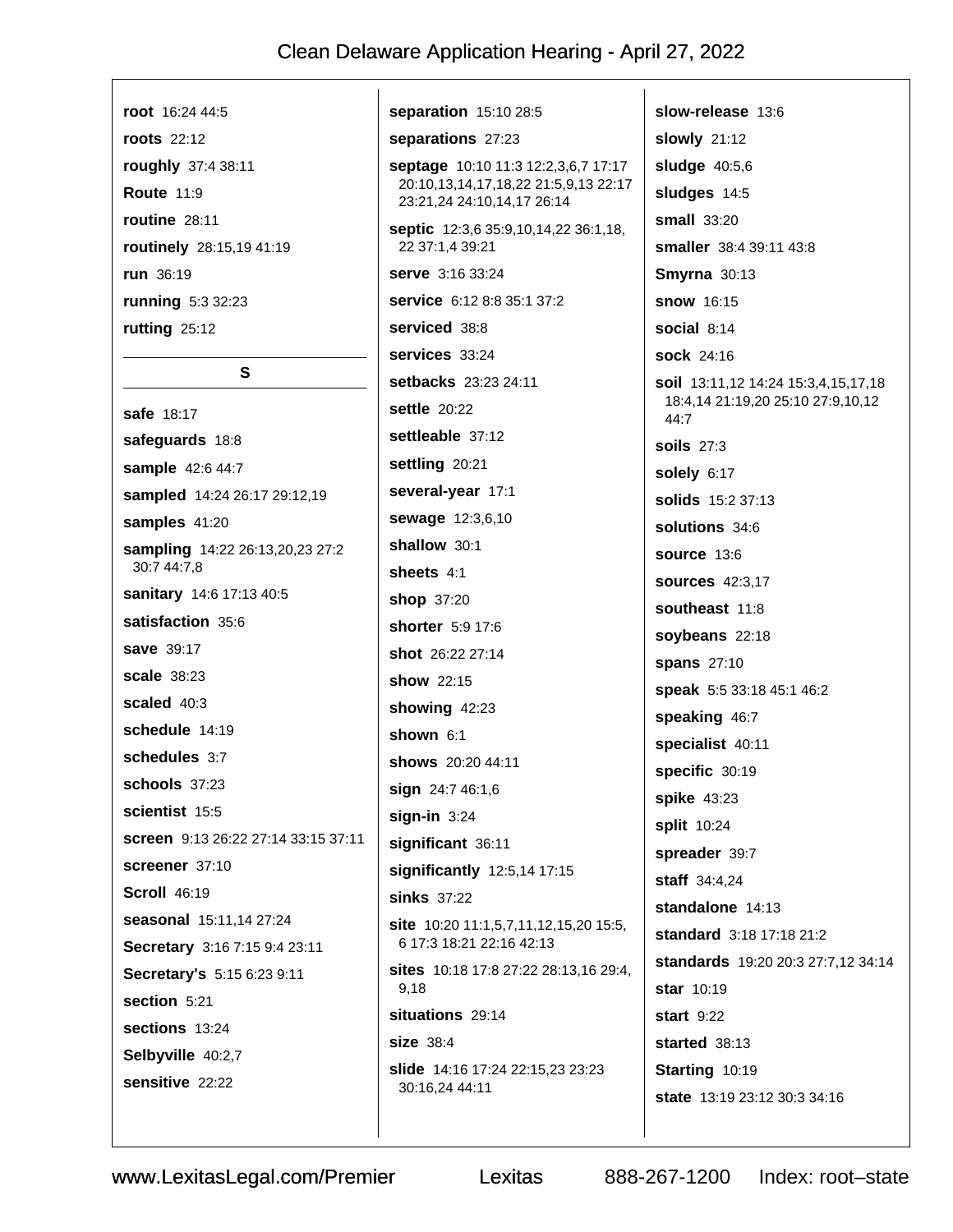| state-specific 14:20            | <b>tanks</b> $20:24$ 21:1 37:14                  | tractor $39:6$                          |
|---------------------------------|--------------------------------------------------|-----------------------------------------|
| States 6:11                     | team 33:21 34:2                                  | trained $34:3$                          |
| <b>statutory</b> 4:18 7:7       | teams $35:10$                                    | transcript 4:17,20 7:5,10 45:14         |
| <b>steps</b> 43:17              | technicians $34:343:2$                           | trap 10:10 37:17                        |
| storage $21:6$                  | technology 35:18                                 | traps 37:21,24 38:3                     |
| <b>store</b> 37:20              | tenant $24:6$                                    | trash $20:16$                           |
| <b>stores</b> 37:24             | tenants $29:15$                                  | <b>treatable</b> 10:2 21:16             |
| stream $39:21$                  | test $30:10$                                     | treated 12:4,7 17:13                    |
| <b>streams</b> 16:10 23:1 24:8  | testing 30:15,18 40:9                            | <b>treatment</b> 12:11,13,15 13:23 14:8 |
| stringent 20:4 25:23 26:2       | text 8:15 14:17,18                               | 29:20 34:21 36:10 38:21, 22, 24 41:11   |
| strive $34:8$                   | therefor 7:18                                    | <b>trends</b> 42:11,22                  |
| structure 25:11                 | thousand 44:15                                   | <b>Trucks</b> 20:13                     |
| subdivided 39:10                | tidal $24:8$                                     | trustworthy 43:1                        |
| subdividing 43:7                | tightened 44:19                                  | turn 9:12 32:18                         |
| subject 6:17,19 9:2             | tillage 15:11 27:24                              | turning $4:9$                           |
| submitted 8:5,14,21 9:11        | time $3:6$ 13:9 16:20,21 17:2,6 25:13            | Twitter 8:15                            |
| substantive 31:22               | 30:2 32:12 40:22,23 41:5 43:22<br>44:18,24 45:5  | type 16:23 38:6                         |
| suitability 15:7                | timeline $35:19$                                 | U                                       |
| suitable 15:8                   | today $3:7$                                      |                                         |
| supply 43:24                    | toilets 36:2                                     | <b>U.S.</b> 8:8 30:6,8                  |
| surface 15:13,16 21:19 22:1,2   | told 38:11                                       | ultimately 7:15 12:19 21:8 37:13        |
| surpass 34:14                   | <b>tomorrow</b> 32:1,3 45:16                     | unable $23:10$                          |
| surrounding 29:12               | tonight 4:4,17 5:5,9 6:1 7:3,11 8:21             | uncertainty 19:23                       |
| Sussex 10:18,22 34:1            | 23:6,16 31:24 46:8                               | undergo 17:14                           |
| swapped 32:3                    | tonight's 3:3,17 4:2 6:18 7:8,22                 | undergone 12:13                         |
| system 12:7 32:23 35:9,11 36:18 | 8:19,209:3                                       | underground 20:24 21:1 39:18            |
| 42:8                            | <b>tons</b> $44:12,16,23$                        | understand 11:24 31:19 41:10            |
| systems 35:14,16 36:14 37:1     | top 15:17,18 19:24 20:20 21:20 39:13<br>46:17,21 | United 6:11                             |
| Τ                               | top-tiered 34:4                                  | units 17:18 21:2                        |
|                                 | total 18:12 28:3 41:23                           | unload 20:14                            |
| table 15:12,14 28:1             | totally 38:9                                     | unusual 42:5                            |
| takes 38:11                     | touch 20:10 23:3 25:2 28:14 29:1                 | update $31:16$                          |
| taking 3:6 44:20,22 45:15       | touching 18:11                                   | upgrade 36:9                            |
| talented 35:2                   | Town 40:1,2,6                                    | upgraded 36:5                           |
| talk 11:23                      | track 15:23                                      | upgrades 36:12                          |
| talking 26:14                   | tracked 26:11                                    | upgradient 42:13                        |
|                                 |                                                  |                                         |

tracking 26:3

tank 12:3 21:7 37:2,4,12

www.LexitasLegal.com/Premier

Lex8888-267-1200 Index: state-specific-uptake

uptake 25:8